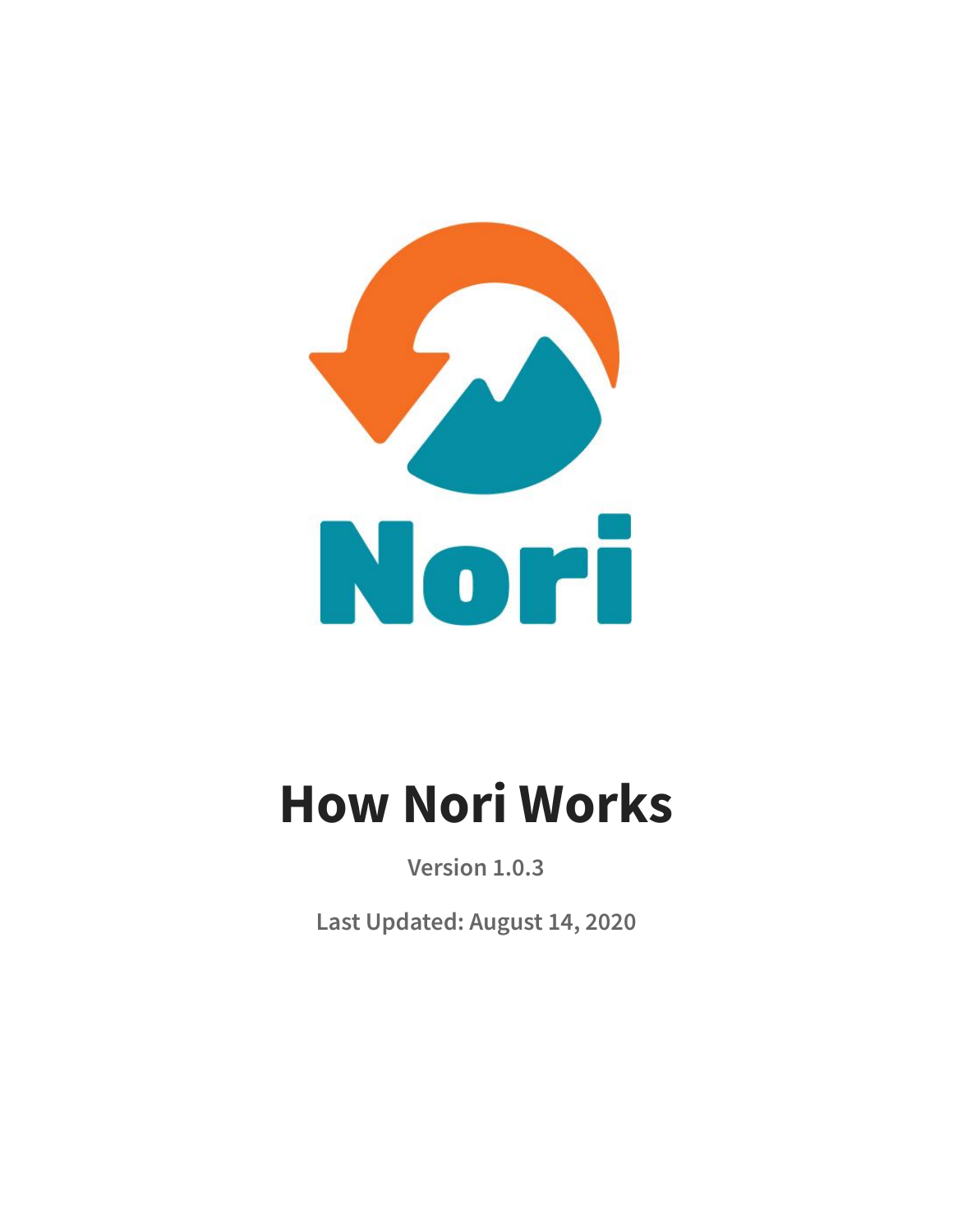# Table of Contents

| <b>Disclaimer</b>                                            |    |  |
|--------------------------------------------------------------|----|--|
| 1. Introduction<br>2. Accounting and Data Quality Principles |    |  |
|                                                              |    |  |
| 2.2. Nori methodologies                                      | 8  |  |
| 2.2.1. Adopting new and revising existing Nori methodologies | 9  |  |
| 2.2.2. Process for improving methodologies                   | 10 |  |
| 2.2.3. Peer Review Committee                                 | 11 |  |
| 2.3. Leakage                                                 | 12 |  |
| 2.4. Additionality                                           | 12 |  |
| 2.5. The NORI token                                          | 13 |  |
| 2.6. Permanence                                              | 15 |  |
| 2.7. Governance and security                                 | 18 |  |
| 3. Program Rules and Procedures                              |    |  |
| 3.1. Customer accounts and contacts                          | 19 |  |
| 3.2. Screening                                               | 20 |  |
| 3.3. Eligibility                                             | 20 |  |
| 3.4. NRT serialization and information                       | 21 |  |
| 3.5. Supplier lifecycle of a Nori project                    | 23 |  |
| 3.5.1. Account creation                                      | 23 |  |
| 3.5.2. Project registration application                      | 24 |  |
| 3.5.3. Annual data update                                    | 26 |  |
| 3.5.4. Carbon removal claim verification                     | 27 |  |
| 3.5.5. NRT issuance                                          | 27 |  |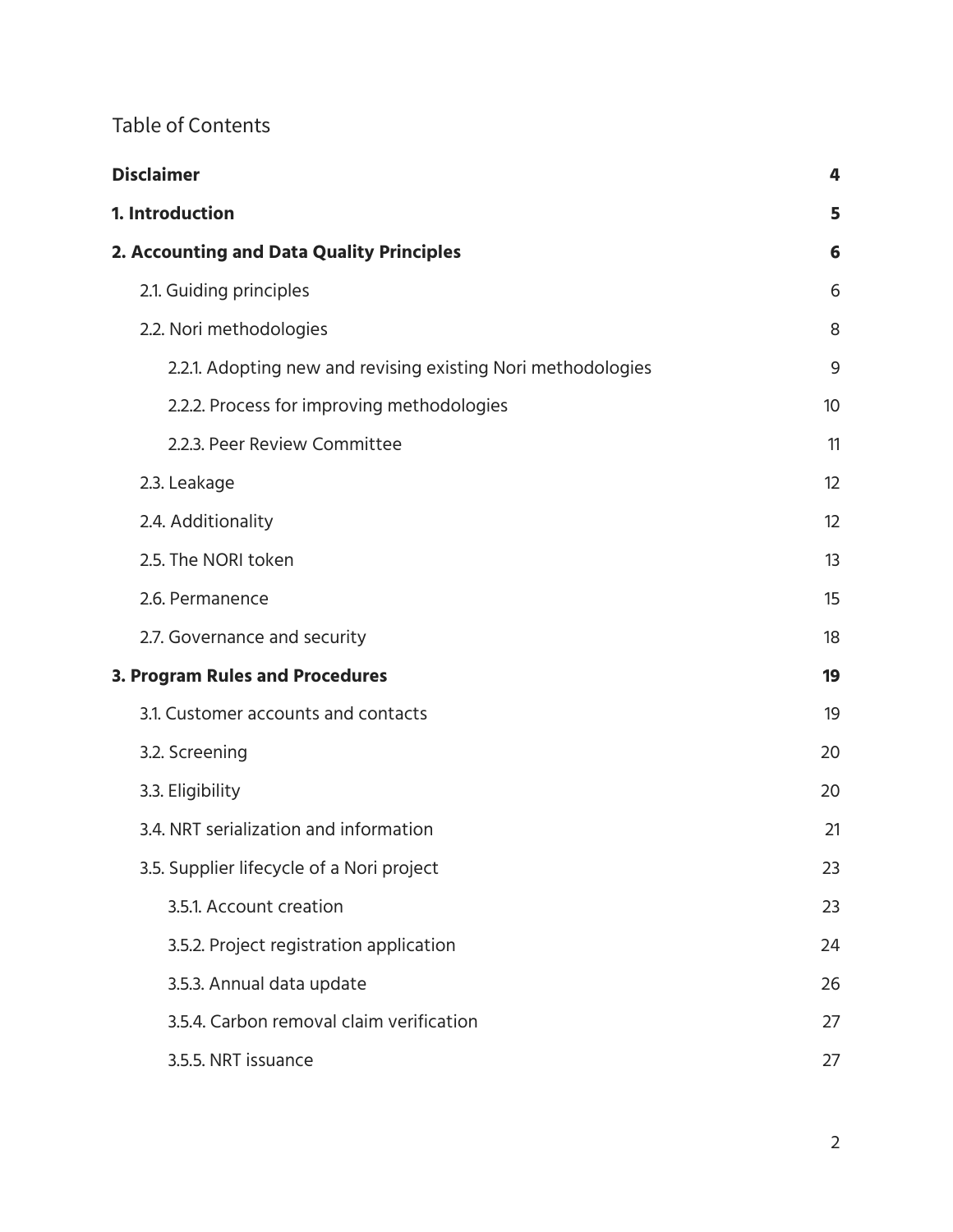|                        | 3.5.6. Final project audit                | 27 |
|------------------------|-------------------------------------------|----|
|                        | 3.5.7. NRT contract retention and review  | 28 |
|                        | 3.6. Project invalidation                 | 28 |
|                        | 3.7. Buying and selling NRTs              | 29 |
|                        | 3.7.1. Buyer Account Creation             | 29 |
|                        | 3.7.2. Acquiring NORI tokens              | 29 |
|                        | 3.7.3. Preparing NRTs for sale            | 31 |
|                        | 3.7.4. FIFO Market                        | 32 |
|                        | 3.7.5. Forward Contract Auctions          | 32 |
|                        | 3.7.6. NRT retirement                     | 34 |
|                        | 3.8. NRT scoring                          | 35 |
|                        | 3.9. NRT score and quantification appeals | 37 |
| <b>4. Verification</b> |                                           | 38 |
|                        | 4.1. Verifier eligibility                 | 38 |
|                        | 4.2. Elements of verification             | 39 |
|                        | 4.2.1. Evidence gathering                 | 39 |
|                        | 4.2.2. Verification report                | 40 |
|                        | 4.2.3. Verification opinion               | 41 |
|                        | 4.3. Stages of verification               | 41 |
|                        | 4.3.1. Project registration application   | 41 |
|                        | 4.3.2. CR claim verification              | 42 |
|                        | 4.3.3. Final project audit                | 42 |
|                        | 4.3.4. NRT Retention Review               | 43 |
|                        | 4.3.5. Public verification report         | 44 |
|                        | 5. Glossary                               | 45 |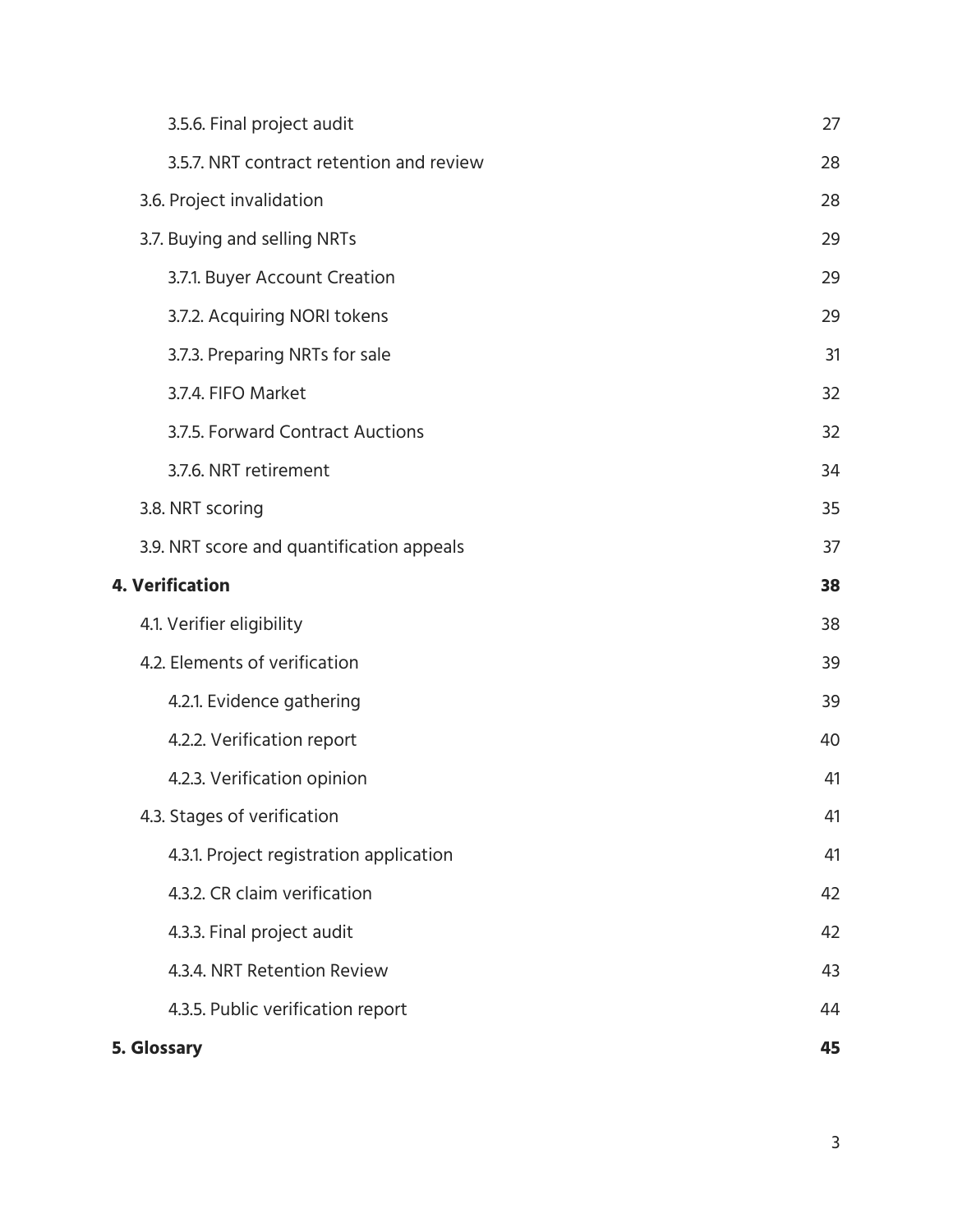# <span id="page-3-0"></span>**Disclaimer**

The How Nori Works document has been prepared for informational and procedural purposes only. Its contents are not intended to constitute legal advice and any person who requires legal advice should obtain it elsewhere. Nori maintains the right to amend or depart from any procedure or practice referred to in this guideline as deemed necessary.

This document is intended to be used in combination with project guidance that accompany each Nori Methodology and the International Organization for Standardization (ISO) 14064, 14065, and 14080 series as they relate to GHG emission removals. In the instance that the applicable methodologies differ from guidance given in this document, Nori project methodologies prevail.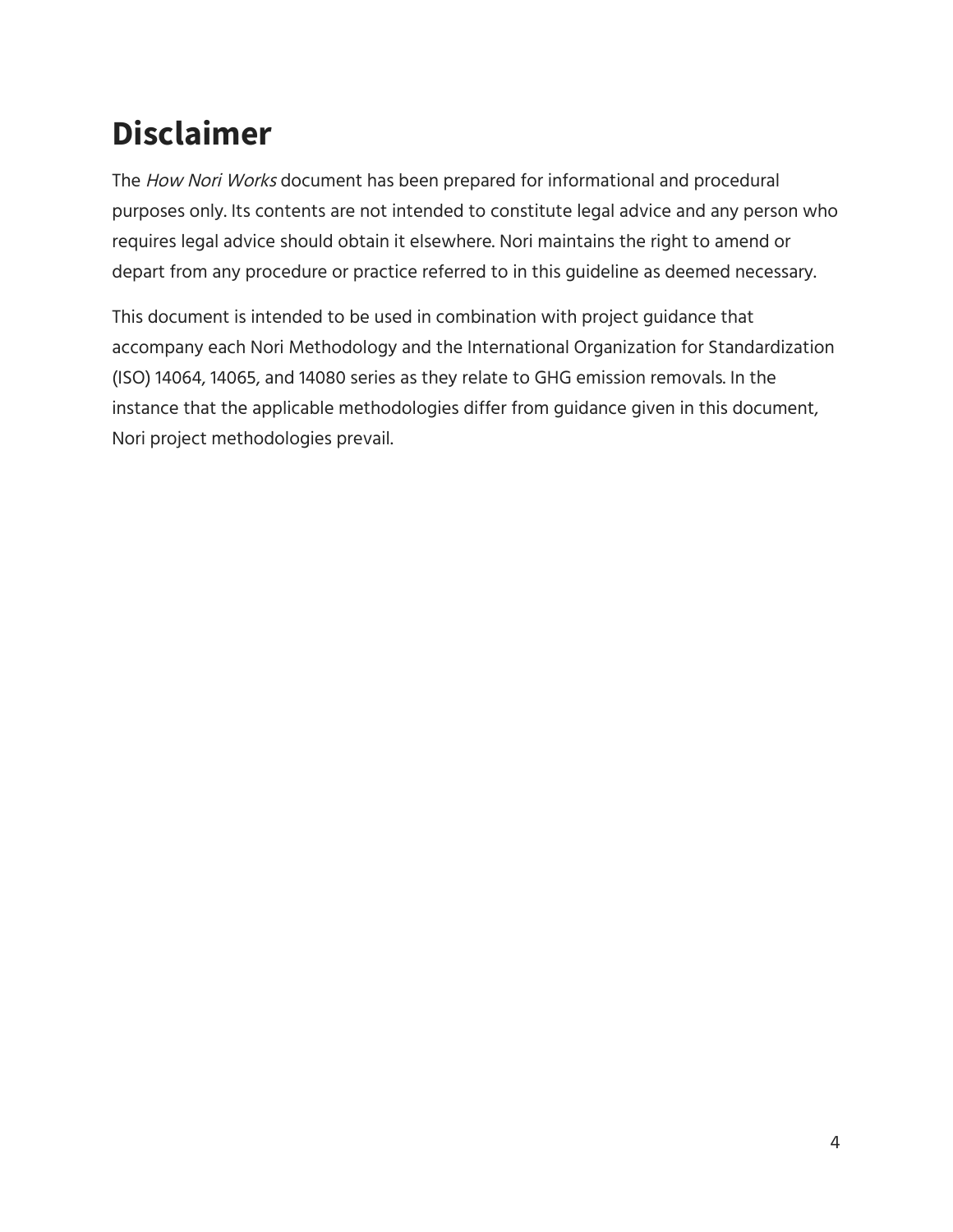# <span id="page-4-0"></span>**1. Introduction**

Nori's mission is to reverse climate change by building <sup>a</sup> dedicated carbon removal market that will enable corporations and individuals to help restore atmospheric concentrations of heat-trapping gases back to 300 ppm.

The Earth's surface is warmed by radiation from gases that trap heat — the greenhouse gases (GHGs) — in the atmosphere. This is called the greenhouse effect and its natural occurrence is critical to supporting life. But a side effect of the industrial age is that concentrations of GHGs in the atmosphere have grown from 280 parts per million (ppm) beyond safe levels. Today, they are estimated to be somewhere between 415 and 450 ppm, and growing at 2-3 ppm each year. Already, most experts agree that the longer term human and material costs of adapting to a warming planet likely exceed the shorter and medium term costs of taking action to stop and reverse runaway climate change.

Even if we were able to totally eliminate anthropogenic GHG releases to the atmosphere, concentrations of heat-trapping gases (primarily carbon dioxide, nitrous oxide, and methane) would remain at or above current levels. Therefore, the only way to return to safe concentrations is to also remove additional heat-trapping gases, most importantly carbon dioxide (CO<sub>2</sub>), from the atmosphere. Efforts to remove CO<sub>2</sub> and retain the recovered C in terrestrial reservoirs (e.g. underground storage, minerals, soils, root systems, living biomass, and the built environment) are sometimes referred to as drawdown.

To help address the urgent need to draw down historic GHGs from the atmosphere, Nori began in July 2017 to build the software infrastructure needed to launch a new market to finance global scale removal of excess  $CO<sub>2</sub>$  from the atmosphere. This document is for potential participants to learn more about how to participate in the Nori marketplace.

Nori Inc has been operational since it was incorporated October 30, 2017 and is headquartered in Seattle, Washington.

More information about Nori can be found:

- Nori [White](https://nori.com/white-paper) Paper
- Nori [Website](https://nori.com)
- Nori [GitHub](https://github.com/nori-dot-eco/)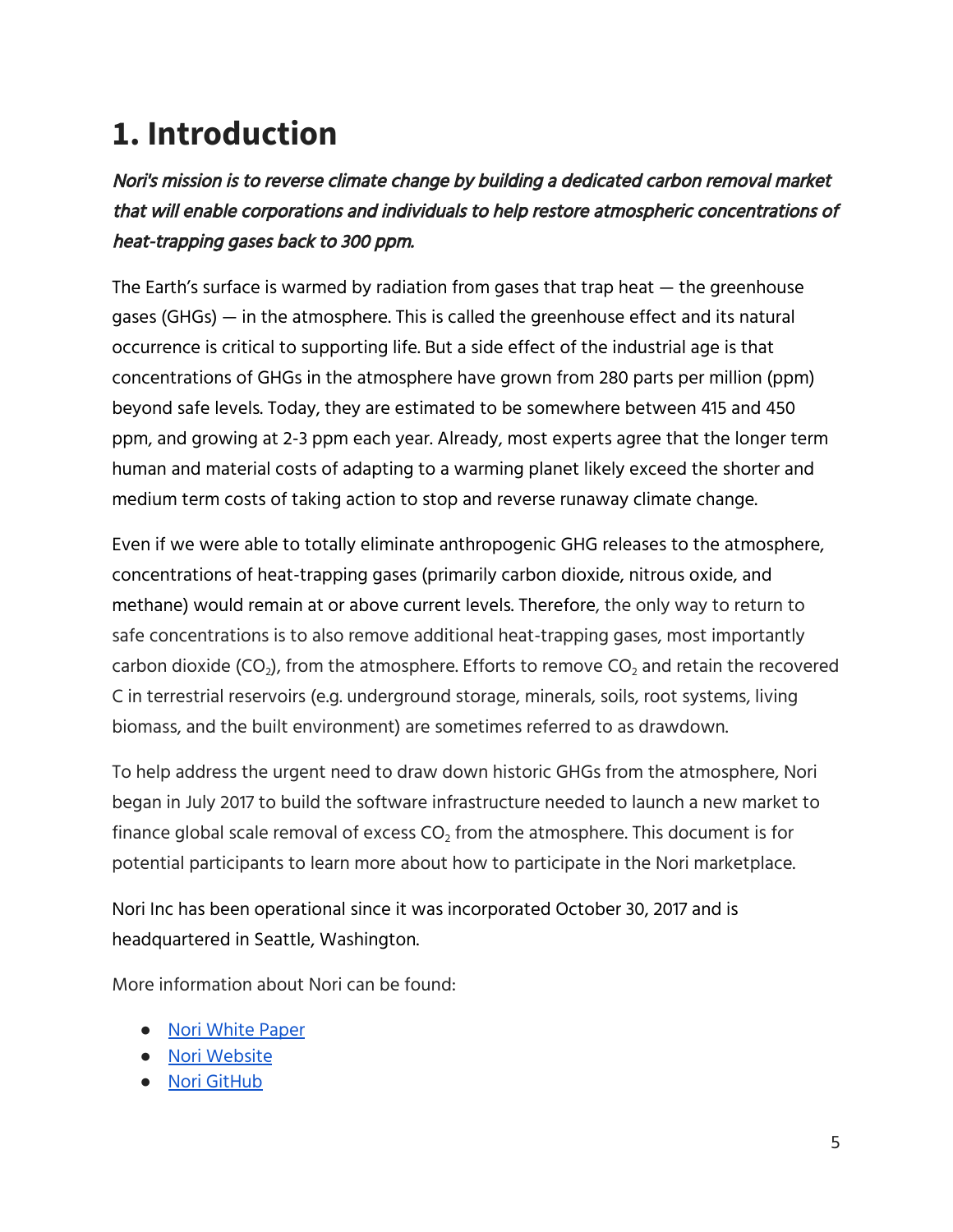# <span id="page-5-0"></span>**2. Accounting and Data Quality Principles**

The digital asset, or commodity, that is created and sold over the Nori market is the Nori Removal Tonne (NRT). Each NRT represents a verified claim that one tonne  $(+/-10%)$  of CO<sub>2</sub> has been removed from the atmosphere and a contractual commitment that the recovered carbon (C) will be retained in a terrestrial reservoir for a minimum of 10 years. Because the Nori market is focused on removing  $CO<sub>2</sub>$  from the atmosphere, the NRT is denominated in tonnes of  $CO_2$ -equivalents or tCO<sub>2</sub>e, even though it might be derived from evidence of terrestrial C stock gain. The NRT can only be sold once and is immediately retired, or removed from circulation, upon sale.

# <span id="page-5-1"></span>**2.1. Guiding principles**

To ensure a credible and robust NRT marketplace, Nori's standards and procedures have been developed to reflect the International Organization for Standardization (ISO) principles for GHG estimation, monitoring, reporting, and verification. Key principles that underlie this guidance are laid out in ISO 14064-2:2019. The Nori program incorporates these principles in the following ways:

- **Accuracy.** The Nori market is designed to account for uncertainties associated with even the best possible methods for estimating changes in  $CO<sub>2</sub>$  concentration and terrestrial C stocks, and to reduce uncertainties as much as possible, over time, by incentivizing better data collection and sharing techniques. Carbon removal claims derived from models and measurement techniques must include uncertainty ranges before they will be converted to NRTs. The estimation error part of the uncertainties associated with C stock estimates does decline, with time, if appropriate, continuous monitoring and data analyses are maintained for periods of at least 7 to 10 years. The Nori system is designed to also encourage market participants to invest in new monitoring and measurement methods to reduce, over time, the uncertainties associated with their carbon removal and retention claims even further, and faster, and at declining monitoring cost.
- **Comparability.** Nori ensures that the methodologies employed in the Nori market to generate NRTs are derived from respected, peer-reviewed, continuously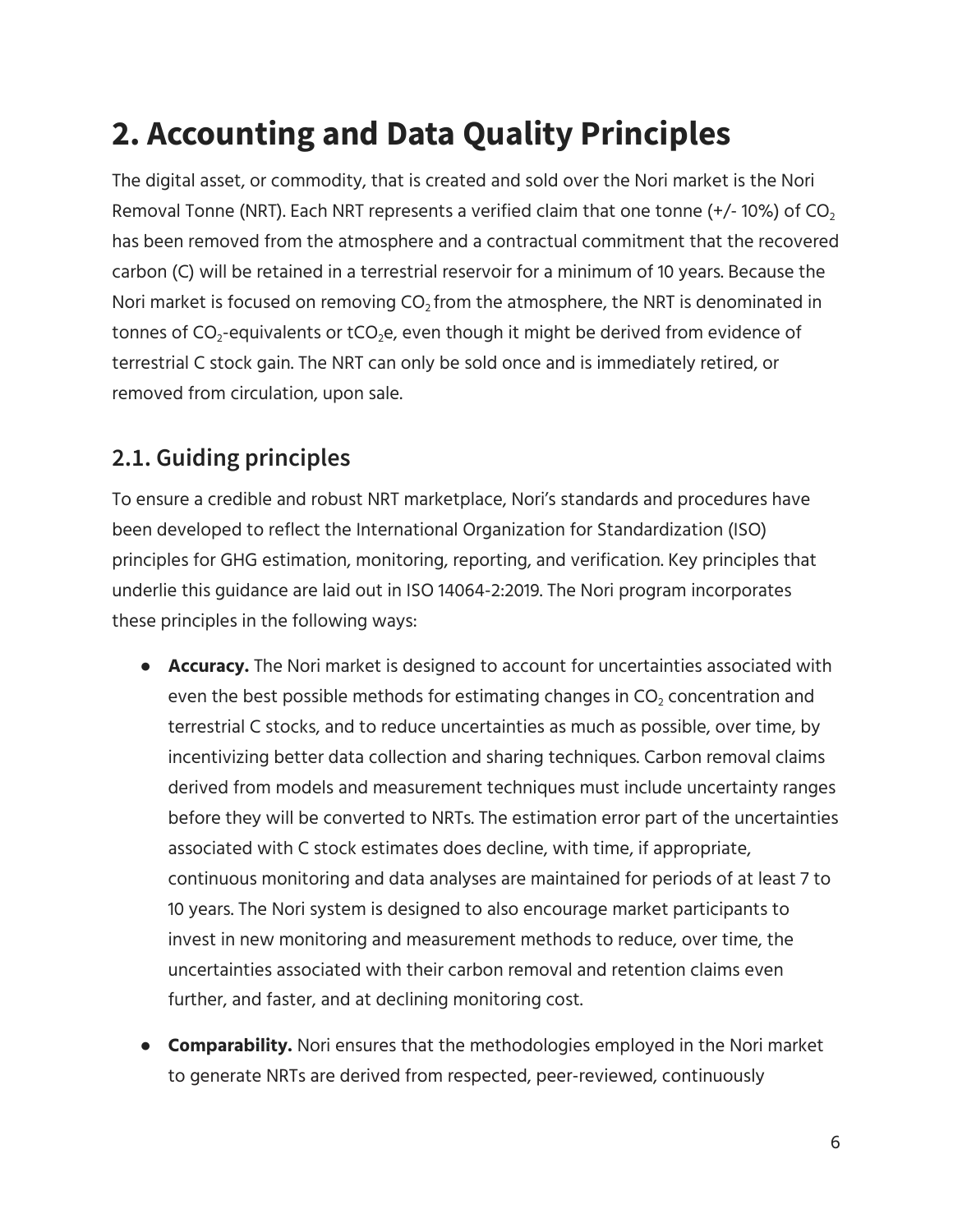improving, and transparent carbon removal and retention estimation models and/or ecosystem simulation tools that have been developed and continue to be administered by independent parties (e.g. universities or other agencies that have no direct interest in carbon removal projects or the Nori market). Nori refers to these independent carbon removal and retention estimation methods/models and their administrators as Carbon Quantification Tools (CQTs).

- **Compatibility.** Nori's platform is designed to support compatibility with and contribute to continuous improvement in national, subnational and corporate GHG inventories and progress reports. Nori does this by partnering with CQTs that administer consistent, transparent and increasingly open-source software-based platforms designed to track and quantify  $CO<sub>2</sub>$  removals and related terrestrial C stock changes.
- **Completeness.** Nori considers all available relevant information that may affect the estimation and quantification of GHG removal and retention. The market design incorporates mechanisms for accounting for uncertainty and C retention risks.
- **Consistency.** The data, methods, criteria, and assumptions employed by Nori to establish NRT quantification rely on independent and peer reviewed systems that allow for continuous and meaningful analysis, as well as open comparisons to complementary and competing markets and systems.
- **Practicality.** The Nori NRT generation process relies on access to market data that are relatively easy to collect and retain, at comparatively low verification cost. Market participants will often find that the process of compiling the datasets they must share and verify to participate in the Nori market will add significant additional value to their operations beyond the return on NRT sales in the Nori market.
- **Relevance.** Nori only collects data from potential market participants that is relevant for GHG accounting.
- **Transparency.** The Nori platform publishes sufficient information for third parties to independently assess the credibility and reliability of Carbon Removal (CR) claims. When CR claims are verified, Nori issues NRTs to the claimants, referred to as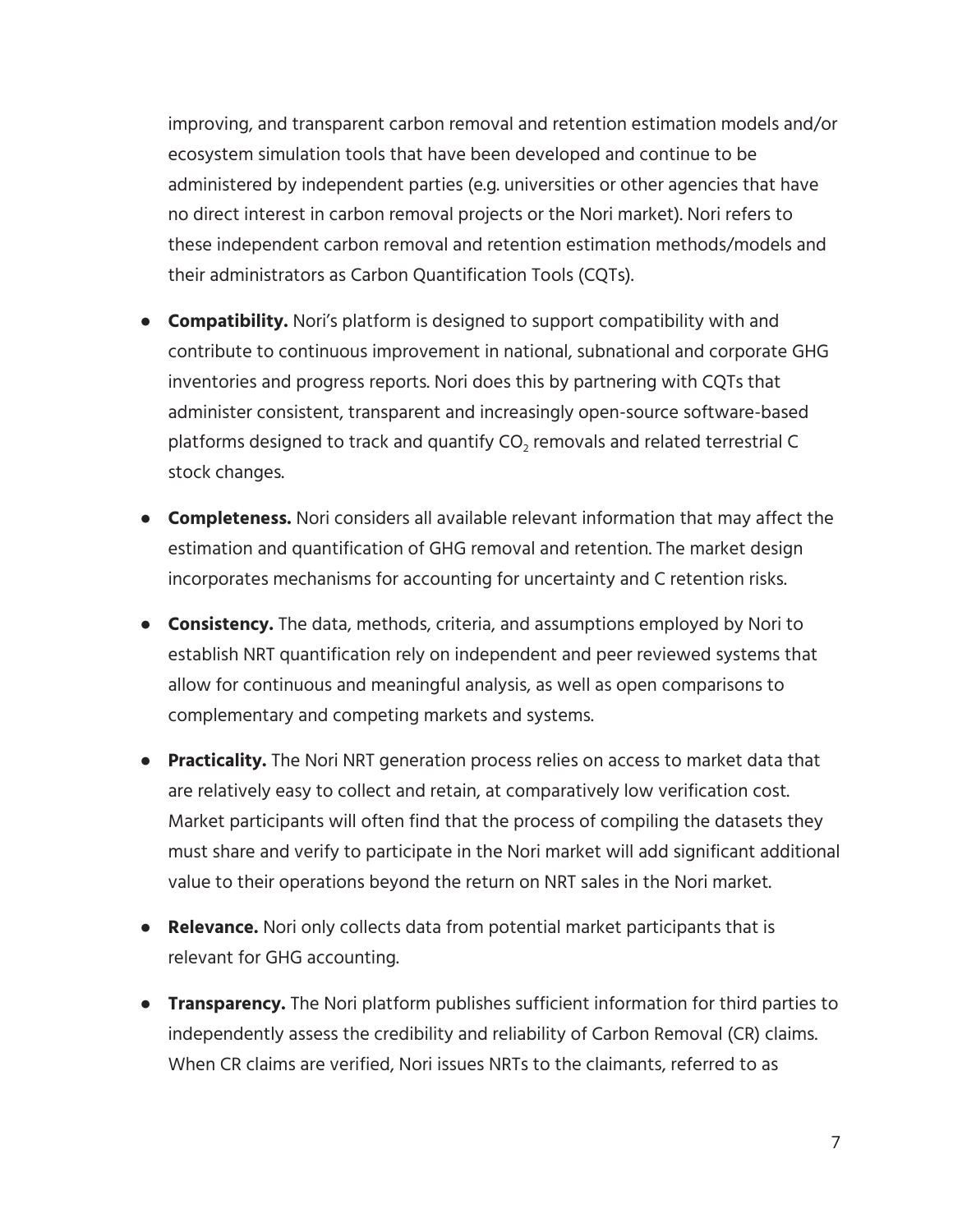Suppliers. NRTs that are sold and retired are permanently stored on a searchable public blockchain with clear delineation of source, final ownership and sales price.

# <span id="page-7-0"></span>**2.2. Nori methodologies**

In traditional offset credit markets, registry administrators approve and publish GHG offset credit quantification protocols. These protocols generally prescribe multiple acceptable methods for estimating GHG mitigation project outcomes, including but not limited to the use of default GHG factors.

Nori essentially approves specific  $CO<sub>2</sub>$  drawdown and net C stock change estimation methods when Nori whitelists a CQT so there is no protocol approval process in the Nori marketplace. Instead, there is a CQT approval process. In the Nori market, each Methodology outlines the steps of the process of NRT generation, including the role of the CQT.

A Nori Methodology addresses each of the following five components for each of the above-listed stages in a Nori project's lifecycle:

- 1. **Data requirements and recordkeeping.** Nori provides templates that Suppliers or their Data Managers can use to organize and submit (a) the data they must supply to define and register a project in the Nori market, and (b) the data they must update annually to establish their CR claims. The data requirements lay out the eligibility and carbon removal assessment boundaries. Nori market guidelines will also prescribe recordkeeping requirements with the goal of minimizing project verification costs.
- 2. **Carbon Quantification Tool (CQT).** Nori will dictate which CQT, or combination of CQTs can be used to convert Supplier-provided data into  $CO<sub>2</sub>$  removal and C retention estimates. Nori also builds and provides software support to make it easier for all potential Suppliers to compile, retain and remit the data that must be run through the CQT to establish each project's dynamic baseline and quantify incremental  $CO<sub>2</sub>$  removal and C stock impacts and to generate NRTs.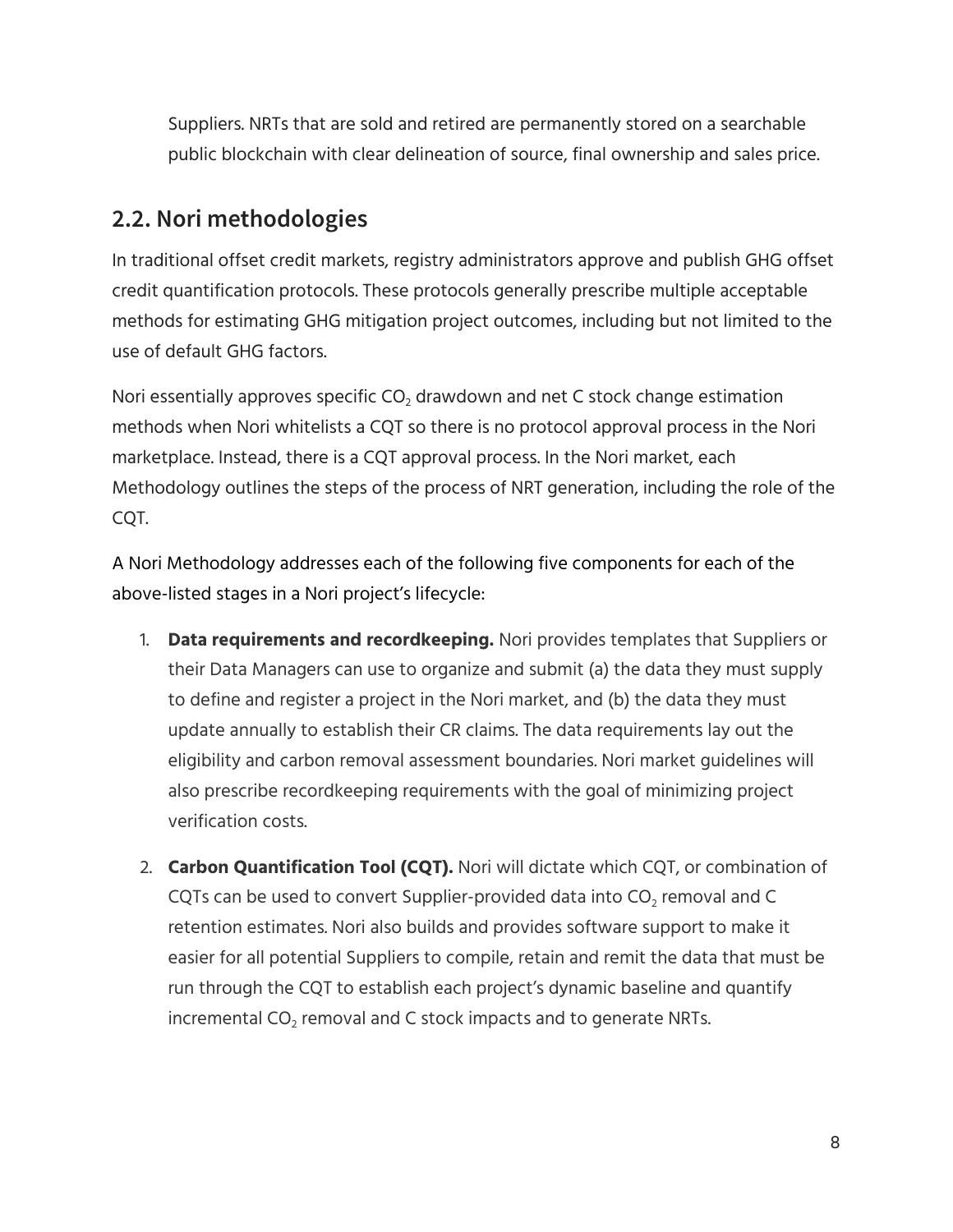- 3. **Verification requirements.** Procedures for verifying project ownership, location and boundaries, relevant reported project activity and operating context data and other key NRT quality-determining criteria.
- 4. **NRT scoring.** Guidance for how NRT scores will be established and may be adjusted over a project's lifecycle. Every NRT will have a score, reflecting uncertainty associated with quantification, quantity and quality of the data made available to the CQT, as well as C retention risk. The score for any given NRT will range from 0.0 to 90.0 and can typically change (improve) over time as Suppliers update their annual operating data reports. Procedures to assign, and revise, the scores assigned to NRTs, and the potential commercial implications of NRT scores, are summarized in section 3.7.
- 5. **Audit requirements.** Guidelines informing the information content and third party assurances that must be met in the comprehensive Project Audit that must be completed in the final year of the project's registration term. Minimum project registration terms will differ by Methodology, with a maximum initial registration term of 10 years for projects with the highest C loss/reversal risk.

#### <span id="page-8-0"></span>2.2.1. Adopting new and revising existing Nori methodologies

Nori develops methodologies in accordance with ISO 14080:2018, with particular emphasis on the following ISO principles.

- **Convene**: Gather input from a broad set of stakeholders and scientific experts who can be part of an independent peer-review process to outline the scope and sign off on the details of the Methodology.
- **Draft**: Write the Methodology. Identify the independent, third party-controlled, publicly accessible models or analytical tools (CQTs) that will be approved and employed by project owners to establish credible carbon removal estimates.
- **Pilot**: Test the initial version of the Methodology with a real business case with real potential suppliers. During the pilot phase for any Methodology, Nori tests it for environmental integrity, practical ability to verify carbon removal, cost-effectiveness, uncertainty and C retention risks, tests and improves (as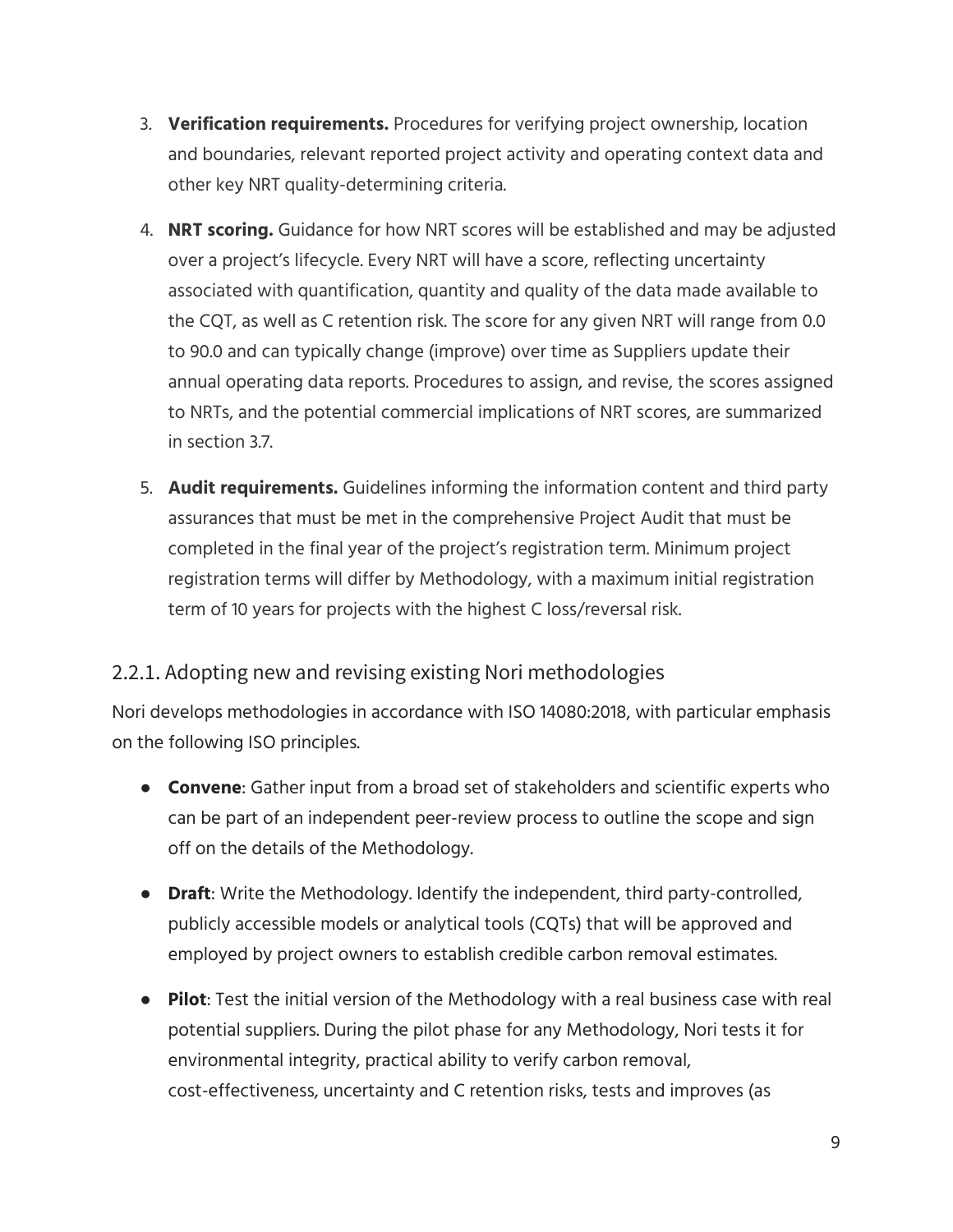required) the platform user experience, and finalizes the integration of the Methodology into the software platform.

- **Review**: Nori is open to continuous input from all Nori market participants, the wider community and our Peer Review Committee members. Although Nori does not have official commenting periods with closing dates, Nori is committed to formally responding, by December 15th, to all input received by October 15th every year, on every aspect of the Nori market design (including but not limited to specific methodologies). When input indicates a need to modify existing or add new methodologies, a formal notice regarding the Methodology adoption process and schedule will be included in the December 15th annual summary of responses to community and Peer Review Committee comments.
- **Publish**: The substance of all input from the wider community and Nori's Peer Review Committee members, as well as reasons and schedules for the adoption of new and/or modification of existing methodologies, will be publicly available.

#### <span id="page-9-0"></span>2.2.2. Process for improving methodologies

Consultation, community input into, and peer review of Nori methodologies and elements of the overall Nori market design are parts of a continuous process. Effectively, there are no cutoff dates for comments or formal commenting periods.

Changes in carbon removal and retention estimation methodologies can be initiated through two routes. The first route will be directly controlled by Nori and relate to how Nori will select CQTs and interpret CQT estimates into scored NRTs. Nori is open to continuous input into CQT selection, CQT estimate interpretation, and NRT scoring. Nori-approved CQTs will be independent entities that might regularly update or modify their ecosystem models and the simulation mechanisms they employ to produce carbon removal and retention estimates. The second route for changes will typically not be under Nori's control but will be informed by Nori's input.

Either way, when revisions of an existing Methodology prove necessary, Nori follows the following procedures:

• Document the motivations for and scope of the anticipated revision(s).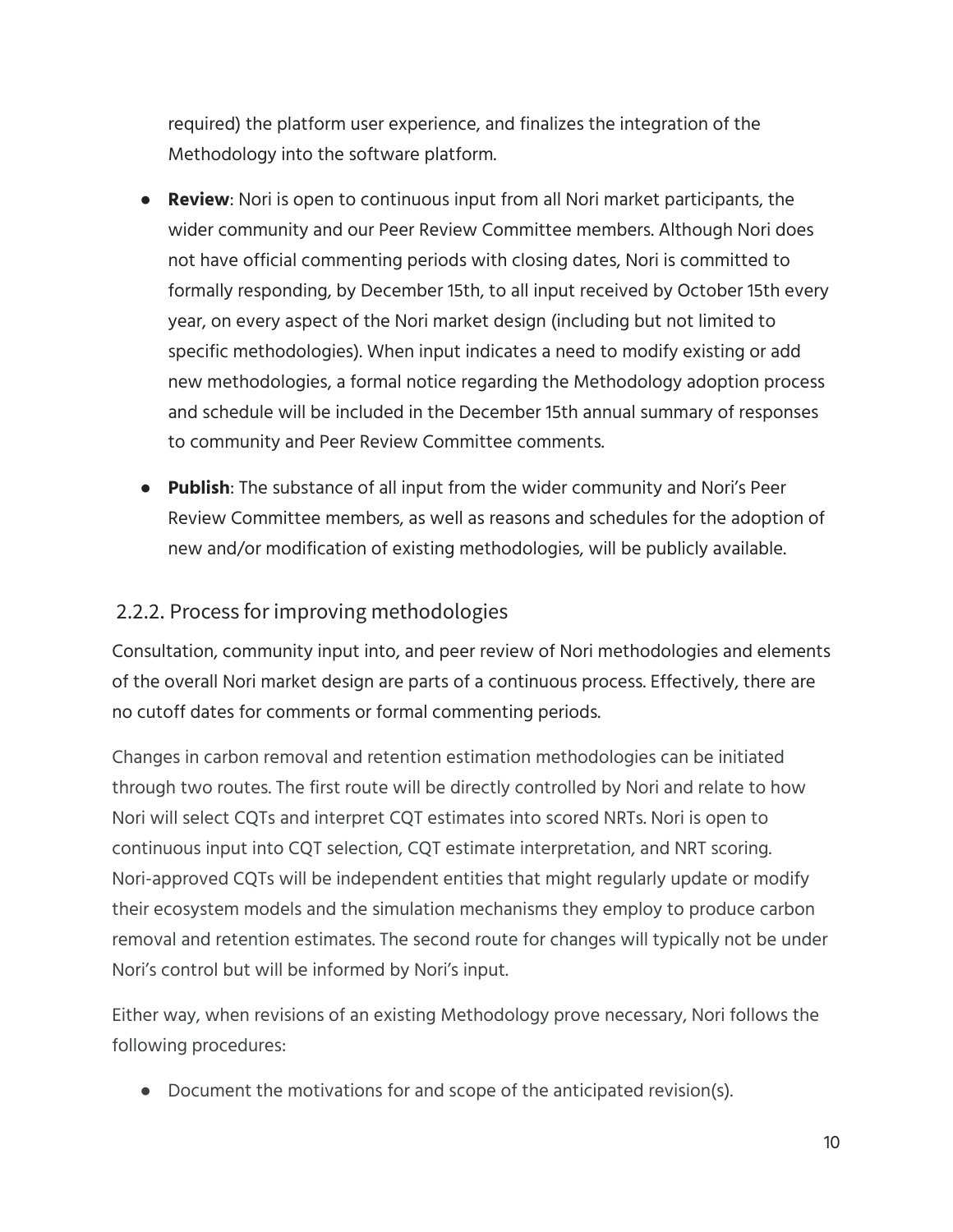- Publish the expected schedule for presenting, finalizing and adopting the revisions.
- Publish any anticipated implications of the proposed revisions for projects that were registered and approved according to the existing Methodology.

Most of the time, when revisions reflect changes in the CQT, registered Nori projects will be compelled to adjust to immediately comply with any related approved revisions to the Methodology. Changes to the CQT will automatically translate into changes in the Nori NRT quantification method. But if/when Methodology revisions originate in Nori and relate to aspects of the Methodology that are outside the CQT, Nori will consider grandfathering projects under the Methodology that was current at the time of Project Registration.

In order to ensure transparent and consistent communication of revised methodologies and the implications of revisions for registered projects, Nori takes into account the expectations of interested parties by including, in the December 15th annual response to comments, notice of revisions and their schedule for developing and implementing any anticipated Methodology revisions that might occur over the next 24 months.

#### <span id="page-10-0"></span>2.2.3. Peer Review Committee

The Peer Review Committee plays a central role in the development, approval, and potential revision of Nori methodologies and ensuring the scientific integrity of the outcomes. Nori's first Peer Review Committee was launched in March 2019 and is composed of independent subject matter experts who typically meet bimonthly but will also participate in subcommittee meetings on an as needed basis. The role of the Peer Review Committee is to:

- Provide input into (a) the methods for determining the statistical significance and uncertainty intervals associated with existing and new techniques to estimate and quantify CO<sup>2</sup> removal and retention, and (b) the design of the NRT scoring system for specific methodologies.
- Assess new techniques to measure and quantify changes in carbon stocks.
- Assess new techniques to verify NRT suppliers' statements of claim.
- Hear appeals of Project Baseline determinations and NRT scores that might be filed by market participants.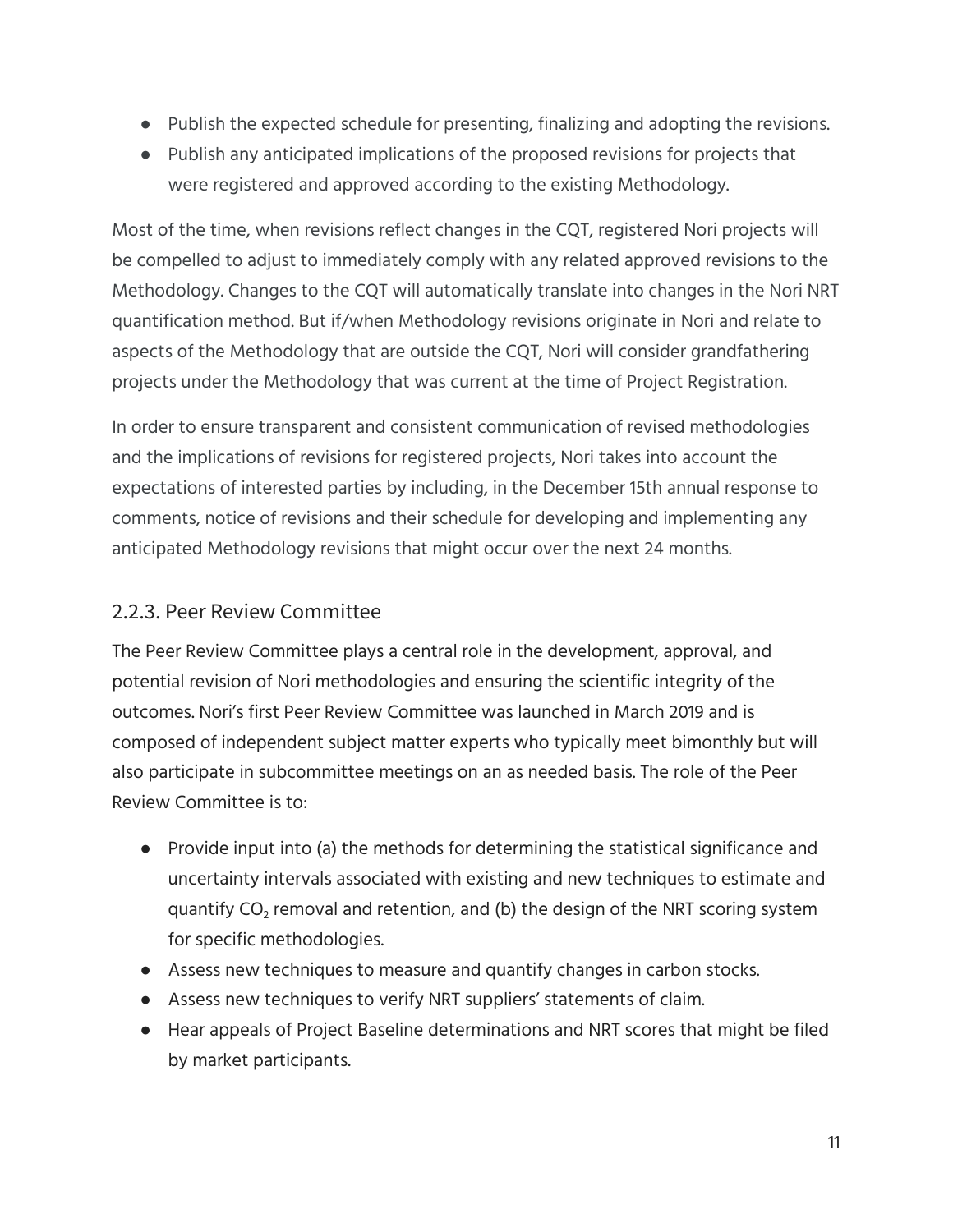● Access and share knowledge with/from the broader community of experts and carbon removal market stakeholders to ensure excellence.

While all Peer Committee members must be independent and have no direct interest in any NRT source active in the Nori marketplace, Nori also includes official observers in Peer Committee meetings and the consultation process. Observers are typically scientists who do have direct or indirect interests in registered NRT projects, or who might be Nori project verifiers.

# <span id="page-11-0"></span>**2.3. Leakage**

In traditional carbon markets, the term leakage refers to unintended GHG increases that may result from a GHG reduction project, but will typically physically occur outside the project boundaries. Much of the time, successful attempts to remove  $CO<sub>2</sub>$  from the atmosphere retain the recovered C in terrestrial reservoirs are associated with reductions in GHG emissions, both within and outside the project boundaries. But, in accordance with the World Resources Institute-World Business Council for Sustainable Development's GHG Protocol for Project Accounting guidance on assessment boundaries, Nori also tracks all of the direct and some of the indirect positive and negative GHG emission impacts of the carbon removal projects registered in our marketplace.<sup>1</sup> If over time, it becomes apparent that certain carbon removal activities are likely to result in increases in associated GHG emissions, Nori will not permit the registration of these projects in the Nori marketplace.

Nori collects supplemental information so we can include verifiable estimates of avoided emissions and emission reductions in the CQT reports that will form the foundation of NRTs. Because Nori is a dedicated carbon removal marketplace, NRT Suppliers will not be able to monetize net emission reductions documented in these reports. However, Nori structures data requirements in this manner to facilitate the efficient monetization of Suppliers' verifiable emission reductions.

<sup>1</sup> <https://ghgprotocol.org/standards/project-protocol>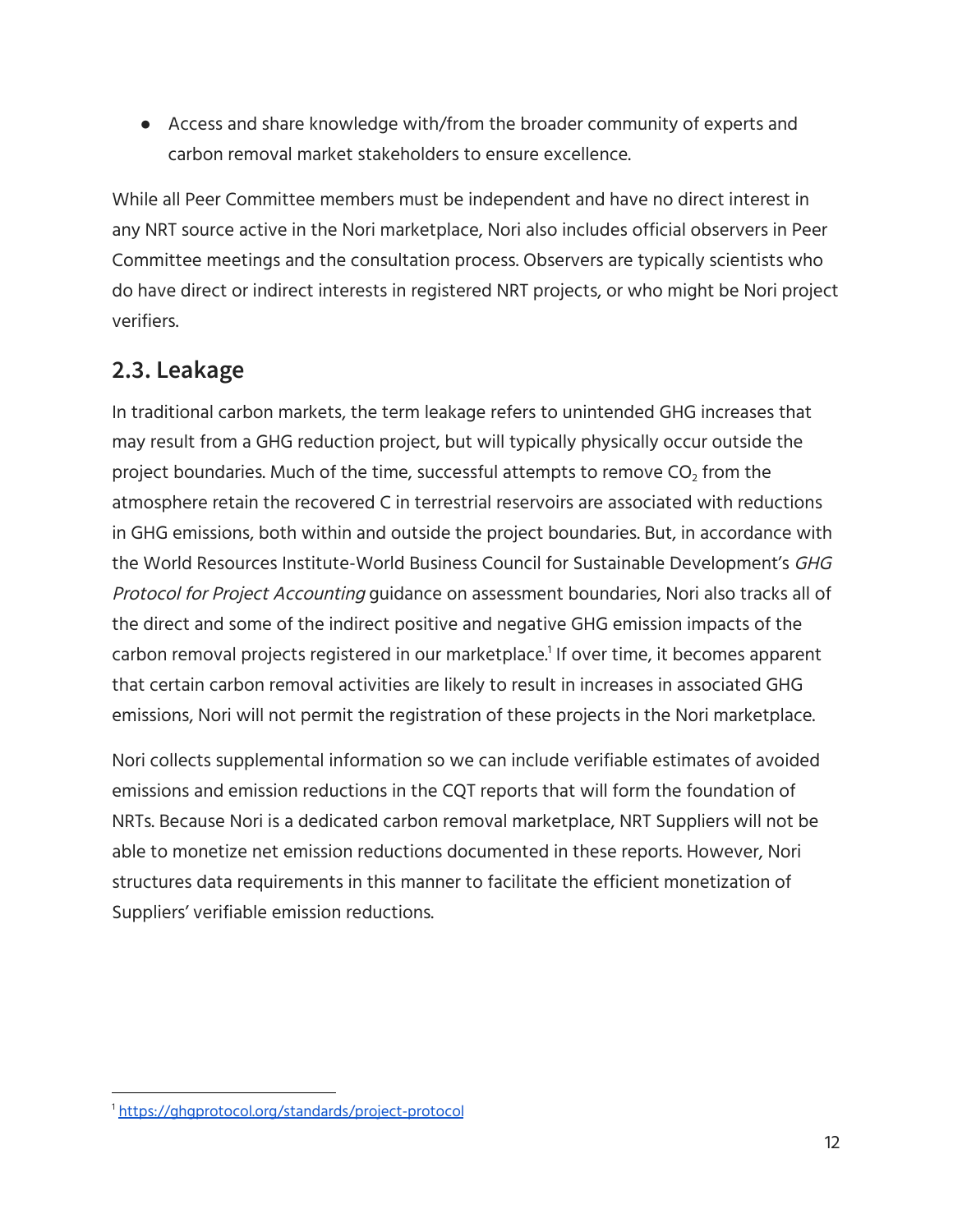# <span id="page-12-0"></span>**2.4. Additionality**

Nori uses a project-specific approach to determine additionality. Nori does not apply either financial or regulatory additionality tests. A project is deemed to meet the Nori additionality test when a potential Supplier adopts new land management or production practices, or installs new technologies which are reasonably expected to remove incremental  $CO<sub>2</sub>$  from the atmosphere and retain the recovered C in a terrestrial reservoir for at least 10 years. In essence, Nori's additionality test is incorporated in the method for defining the project baseline that is administered by the relevant CQT. If the new practices are an improvement over the project baseline scenario, they are considered additional.

Nori Project baselines will almost always be dynamic, not static. In other words, the project baseline will be recalculated annually to control for changes in terrestrial carbon stock changes due to weather, climate, extreme weather and other factors beyond the Supplier's control. Estimates of incremental  $CO<sub>2</sub>$  removals and terrestrial C retention used to quantify Nori NRTs will not be relative to a static, point-in-time historical estimate of terrestrial C stocks within the project boundaries.

# <span id="page-12-1"></span>**2.5. The NORI token**

In the Nori marketplace, two digital assets are employed to facilitate the sale and use of real interest in carbon removal and retention services. As outlined above, the NRT is created and issued by Nori to Suppliers who provide verified evidence that they have removed incremental  $CO<sub>2</sub>$  from the atmosphere and have committed to retain the recovered C in a terrestrial reservoir for at least 10 years. The Nori market also includes the NORI token. In the Nori market, every NRT must be traded in exchange for a NORI token, or some combination of NORI tokens and US dollars, in order for the NRT to be used (i.e. retired). Thus, those who wish to buy an NRT in the Nori marketplace will always first need to purchase a NORI token.

At any given time, there will be a fixed supply of NORI tokens and there will never be more than 500 million tokens in existence. The NORI token is a cryptocurrency that may also be traded in secondary markets for other currencies.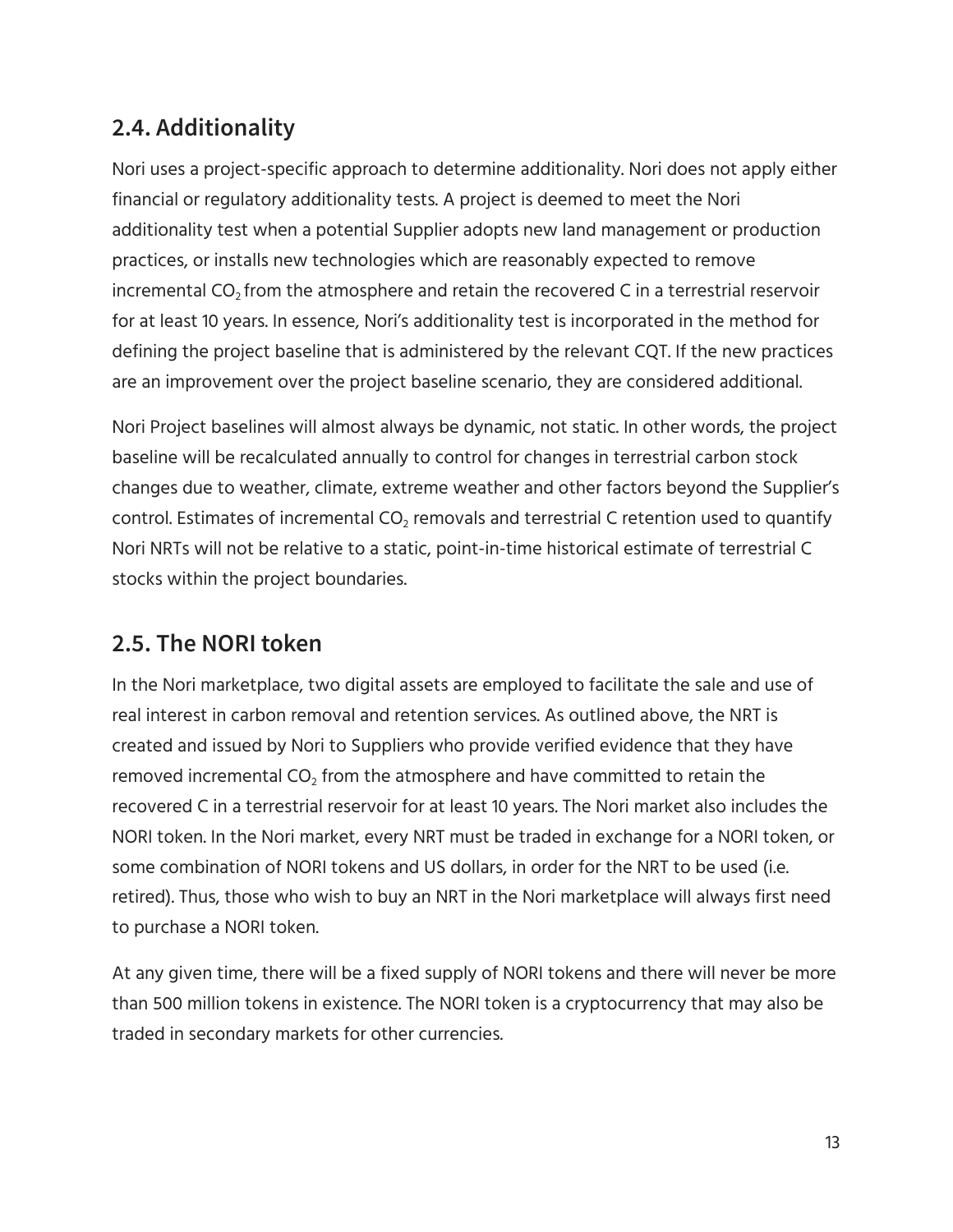There are multiple reasons for incorporating the NORI token in the Nori market design. These include, but are not restricted to:

- Nori sells, over time, a capped supply of NORI tokens to raise operating capital to finance Nori market development. By raising capital through the sale of a token that must be included in every NRT payment, Nori ensures that the company's pre-seed, seed later stage investors are aligned with Nori's goal of building and growing a robust carbon removal marketplace.
- Nori retains 100 million tokens (20% of the total supply) in an insurance reserve pool. By holding back 20% of the total NORI token supply, Nori can, effectively, self-insure the commitment to keep NRT buyers whole in the event 10-year project audits reveal that NRTs were overissued. In the event an audit retroactively reveals that the underlying GHG reduction value of previously sold NRTs is less than 1 tCO<sub>2</sub>e, Nori will draw from the insurance pool to buy and retire new NRTs to cover any shortfall.
- When a Nori NRT Supplier is paid in NORI tokens or a combination of NORI tokens and cash, Nori splits a Supplier's token holdings into separate "unrestricted" and "restricted" Supplier accounts, based on the NRT Score. The lower the NRT Score—or the higher the uncertainty range associated with the quantity estimate in combination with the C retention risk—the greater the allocation of the Supplier's NORI tokens to the restricted account.

The incorporation of the NORI token in all Nori NRT purchases, the NRT scoring system, and the link between scoring and token allocations to restricted accounts combine to enable Nori to introduce a market discipline that is in many ways similar to that achieved through the incorporation of buffer accounts in traditional offset credit markets. Key advantages in the Nori market design, include:

- While Suppliers will not be permitted to liquidate, or convert to cash, any tokens held in their restricted account, the market value of those tokens would still appear on the asset side of the Suppliers' balance sheet. This enables Suppliers to pledge restricted tokens as security, like any restricted asset, if they wish.
- While Nori can offer no guarantees regarding the market value of the NORI token, the potential exists for the token to increase in market value between the time it is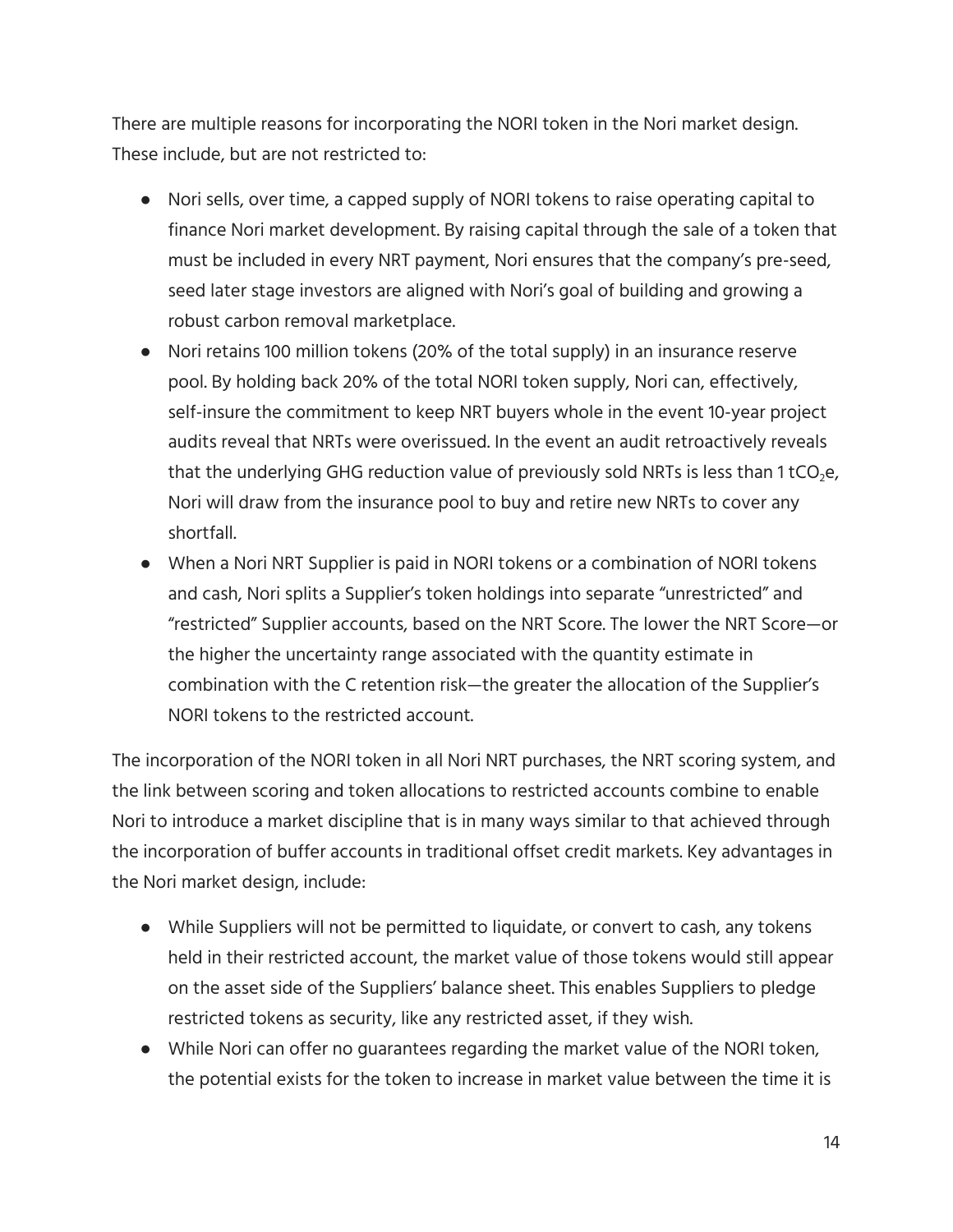received by the Supplier and the time it is released and available for conversion to cash. In traditional markets, it is rare to see any appreciation in the market value or delivery price of offset credits that are being held in buffer accounts.

Therefore, the incorporation of the NORI token in the mechanism of payment for NRTs enables Nori to address C retention risk in an effective manner that is likely to have less negative impact on Suppliers' balance sheets than we typically associate with the buffer account approach that is common in traditional offset credit markets.

Nori has made best efforts to design the market in a manner that results in efficient, true NRT price discovery and maximizes the probability that the value the market assigns to the NORI token will fluctuate around the marginal cost of NRTs, over time. But Nori cannot guarantee any such outcome.

### <span id="page-14-0"></span>**2.6. Permanence**

Nori aims to ensure the longest permanence possible across all projects generated by specific methodologies, while balancing this need with reasonable timeframes and requirements on a case-by-case basis depending on the methodology. This is to say, not all methodologies can guarantee the same level of permanence. The permanence per tonne of carbon removed is dependent on the carbon removal and storage type (methodology). Particularly, there is a drastic difference between what scale of permanence is achievable for carbon removal projects conducted within **the biosphere vs outside of the biosphere.** For example: the permanence of carbon removal for direct air capture technology that stores carbon in rock formations can possibly yield thousands of years of permanence. However, these technologies to date are expensive and still require further investment and development to become cost-competitive. In comparison, carbon removal within the biosphere is currently much more cost-effective, yield many environmental and social co-benefits beyond carbon removal and storage, yet has limited guarantee on carbon removal permanence.

At a minimum, Nori guarantees that one NRT represents the equivalent of one incremental  $TCO<sub>2</sub>$  removed from the atmosphere and retention of the recovered C in the earth's natural storage system for at least 10-years.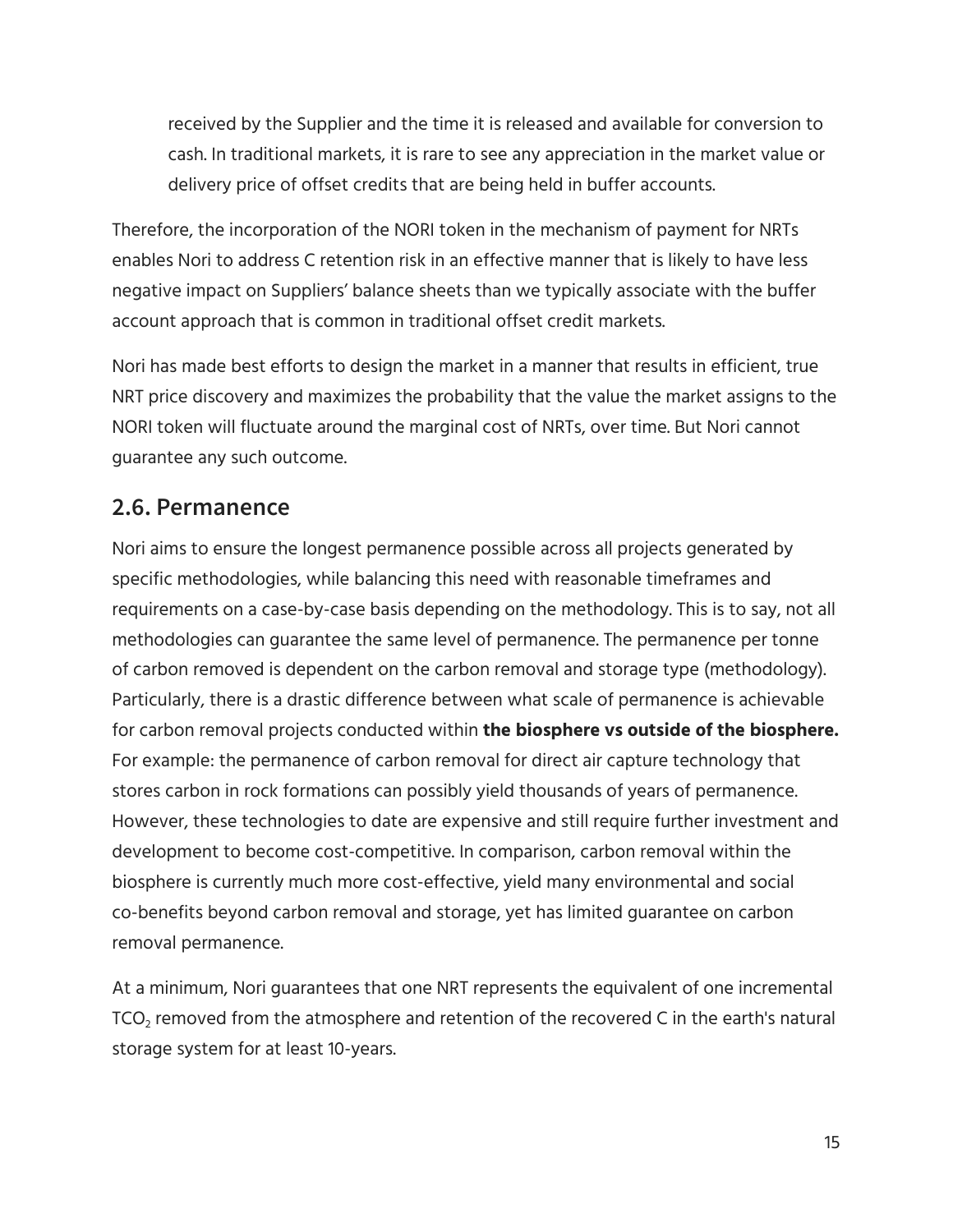#### **Addressing permanence in nature based projects**

In traditional offset credit markets, program rules typically oblige Suppliers of carbon sequestration credits from nature-based solutions to register covenants on their lands to restrict land use for anywhere from 40 to 100 years after they are first approved to offer offset credits for sale. In a majority of cases, the land owner is required to register the covenant for at least double and sometimes as much as quadruple the number of years they will be compensated for incremental  $CO<sub>2</sub>$  drawdown and C retention. Often, the required covenant results in a reduction in the market value of the land that is greater than the net present value of the potential short term offset credit revenue stream.

More importantly, it is often not the case that the covenant that is intended to ensure that the carbon sequestered in soils, roots and aboveground biomass will ensure that the recovered C will actually be retained. Trustees and land managers assigned the task of overseeing covenants often find they need to secure new sources of revenue to finance the continued retention of stored C. Traditional offset market designs often fail to mobilize the continued funding that is required to deliver on the assurance that the new C stocks will actually be retained.

Nori founders believe that it is a mistake for Nori, or any other provider of nature-based solutions, to "guarantee" that the carbon their registered projects remove from the atmosphere will be retained in a terrestrial reservoir for 100 years or more, in exchange for compensation that typically ranges between \$10 to \$20 per tCO<sub>2</sub>e. Nori completely agrees that it is necessary to build a carbon market that adequately compensates land owners for building up carbon stocks in soils and root systems, and preserving those carbon stocks for hundreds to potentially thousands of years.

The question is: how can this goal of "permanence" most likely be achieved? The Nori market design reflects the practical assumption that permanence will rarely be achieved unless/until a market emerges that generates recurring carbon retention payments for land and forest managers. Simply restricting future land uses, by covenant, does not guarantee carbon stock preservation. Continuing payments are necessary to finance the continuing management and monitoring activities that are key to achieving permanent carbon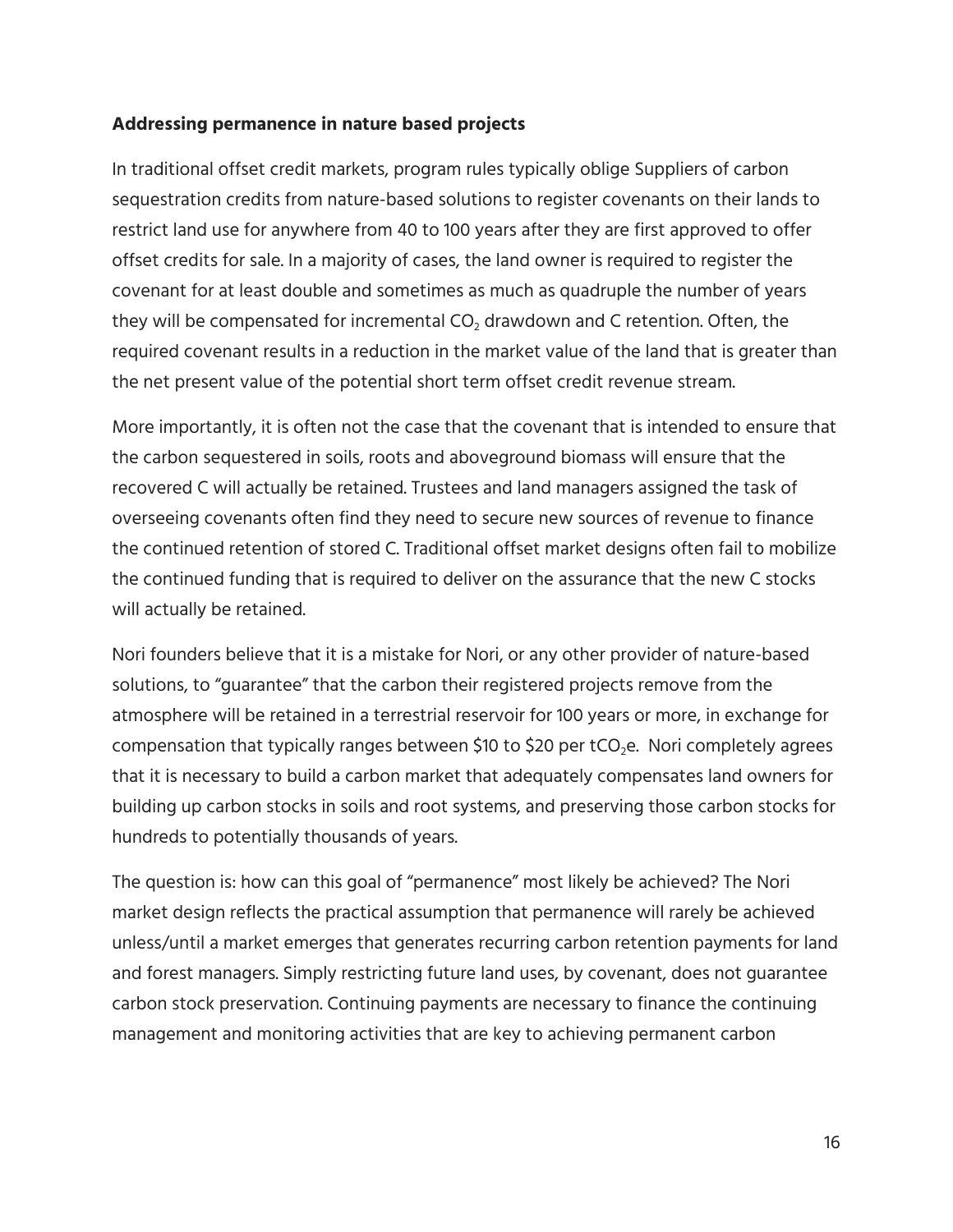retention in natural systems. The Nori market is designed to generate such recurring revenues.

It should be noted, as well, that the Nori market design reflects the finding that delivering very large up-front payments to land and carbon reservoir owners—instead of recurring payments over time—is not likely to prove a viable strategy for achieving permanence. There are many cases throughout recent history where corporations abandoned or "orphaned" oil wells while breaching their legally binding long-term commitments to managed our lands sustainably. There is a high risk that covenants which create the expectation of permanence will turn into a reality that looks much like the carbon removal and storage version of orphan oil wells.

Nori proposes that people and companies should start to think of natural systems as forms of carbon "warehouses", where the land and underground reservoir managers—much like warehouse operators—might have a reasonable expectation that they will earn repeated rents for maintaining this carbon storage service. In the Nori marketplace, Suppliers of nature-based projects can establish long-term permanence by re-enrolling and re-registering their projects. By doing this, they are updating data annually that enables Nori to establish carbon stock baselines for the duration of the project. If/when a Buyer wishes to achieve the immediate equivalent of 1TCO<sub>2</sub>e of permanent removal for 100 years, that Buyer should consider purchasing 10 NRTs.

### <span id="page-16-0"></span>**2.7. Governance and security**

Nori's program is built on principles of accountability, transparency, responsiveness and community participation in Methodology, market design, and rulemaking processes. Nori Inc is owned by six cofounders and currently governed by a board of four. Nori's management and executive team provide direct oversight of all Nori operations. The Nori marketplace is operated by a private for-profit entity: Nori Inc.

As a policy, Nori employees are not eligible to list or own direct or indirect interest in projects that might generate NRTs.

All NRT purchases and NORI token trades undertaken by or on behalf of Nori founders and staff will be published on a real-time basis at the Nori website. The volumes and prices of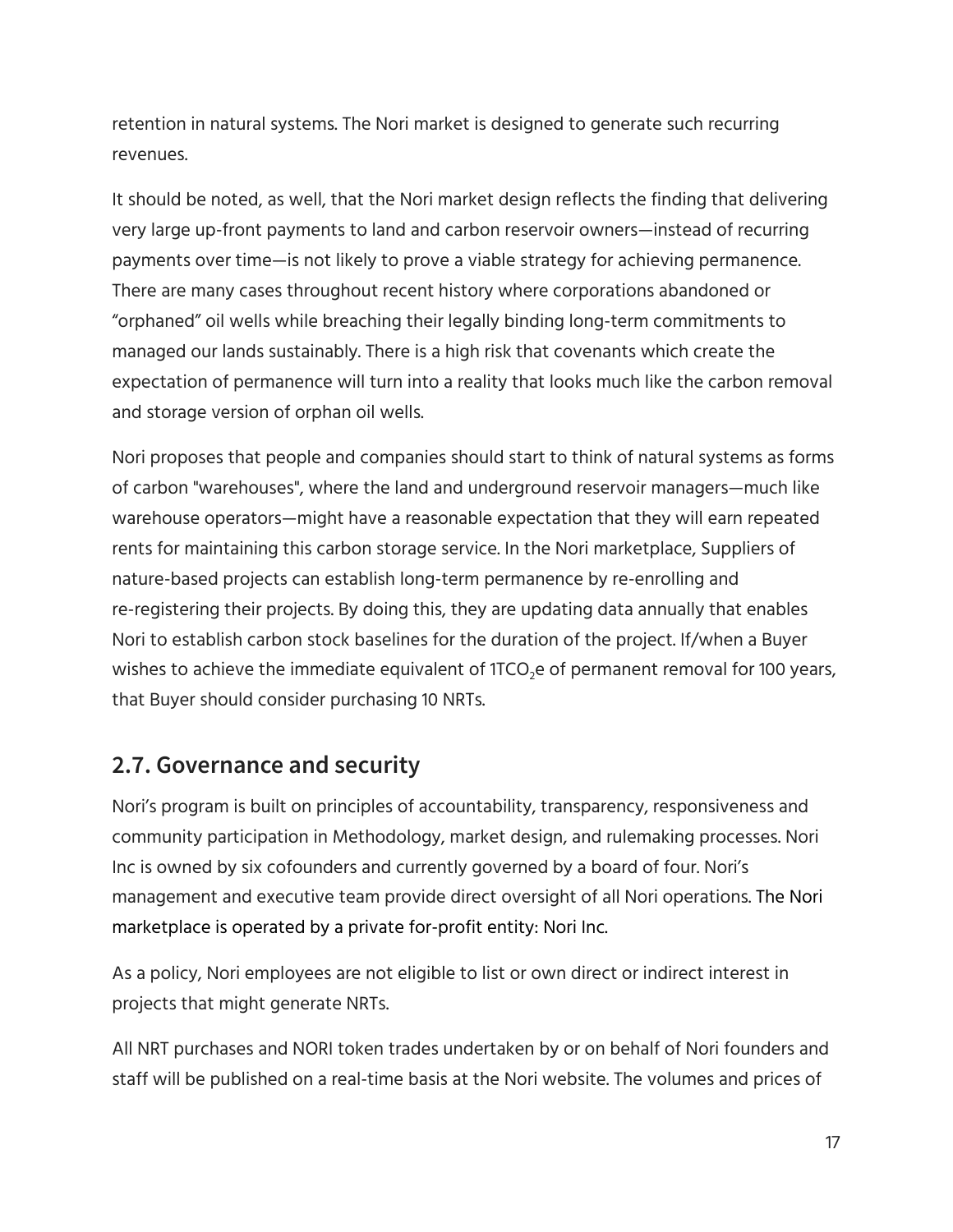all Nori Inc NRT purchases and retirements executed in fulfillment of Nori's commitment that the underlying value of all retired NRTs will always be 1 tCO<sub>2</sub>e +/- 10% will also be published on the Nori website on a real time basis.

Nori conducts regular security audits of the Nori App and Market software.

Nori is committed to fully comply with all relevant U.S. Commodity Futures Trading Commission (CFTC) and U.S. Securities and Exchange Commission (SEC) standards and regulations.

In the event that Nori Inc dissolves, the Nori Project Terms and Conditions bind Suppliers and Buyers to keep any outstanding Project Registration and NRT Retention Contract commitments as if their NRT buyers were parties to the to Nori contracts.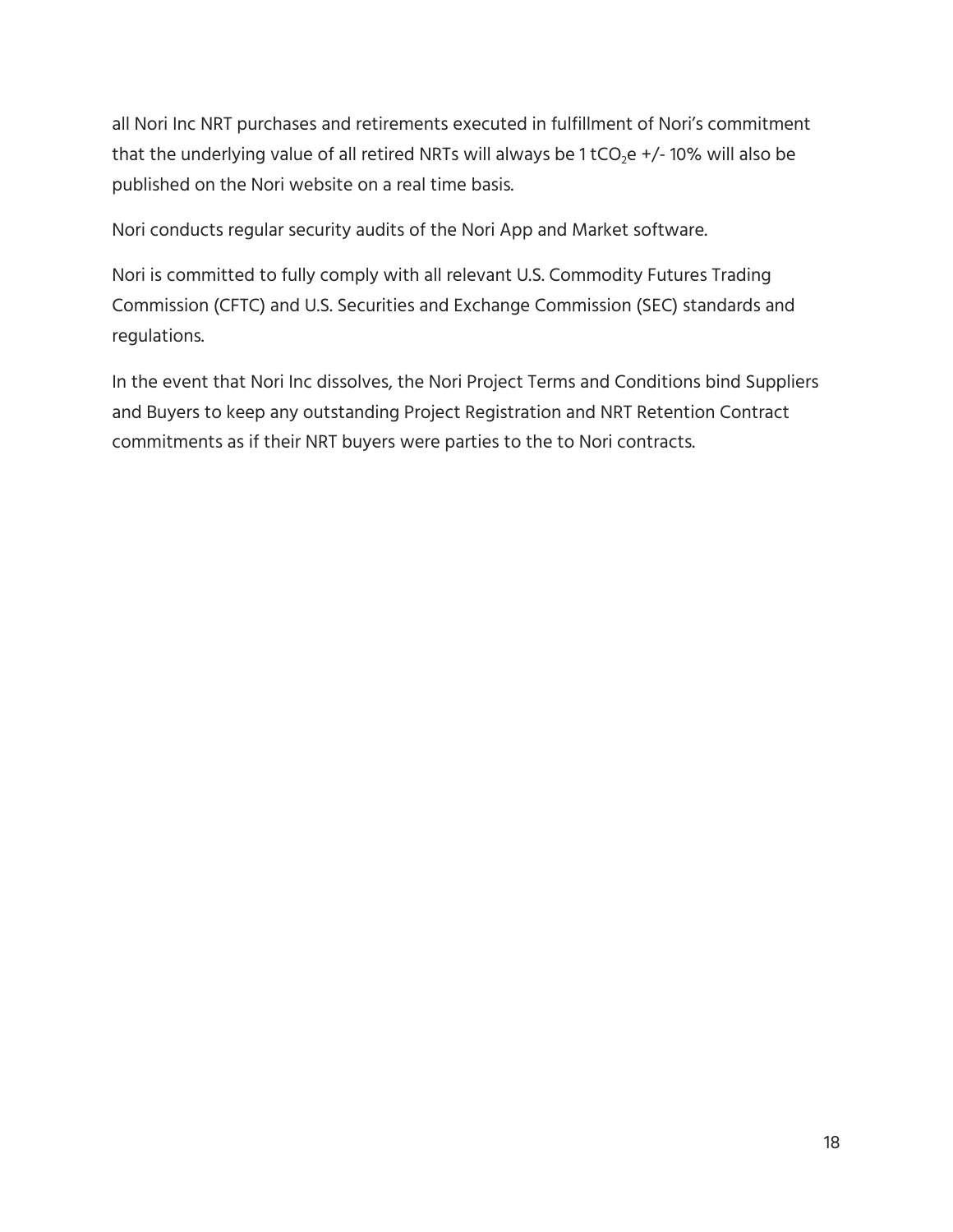# <span id="page-18-0"></span>**3. Program Rules and Procedures**

Customers are subject to the terms of use, data ownership and privacy policies posted on the Nori website.<sup>2</sup> These policies may be modified, from time-to-time, by Nori. Advance notice of any proposed changes to these policies will be posted whenever possible, and Nori's Peer Review Committee will be informed of and invited to comment on any policy changes.

### <span id="page-18-1"></span>**3.1. Customer accounts and contacts**

- **Supplier:** The owner, or the designated representative of the owner(s) of any land, buildings or operations involved in a Nori Project. When multiple parties have real interest in the land, buildings and/or operations on which a Nori Project is based, all of those parties must formally assign authority to both a Primary and Secondary Nori Project Contact to represent all of the owners in respect of the management of reporting for and sale of NRTs arising from the project.
- **Data Manager:** An entity which directly helps suppliers collect, organize, and report the data that they need to submit to Nori to register their projects and receive NRTs. Project owners can add data managers to their projects. A data manager can be identified as a Secondary Project Contact for the Supplier.
- **● Verifier**: A professional in good standing who is bound by a standard or ethical code to put the interests of their clients above their own with respect to a defined and limited class of transactions, and who is qualified to attest to the accuracy of evidence provided by NRT suppliers to a reasonable level of assurance. When an approved Verifier is a corporate entity, Nori asks for both a Primary and Secondary Contact for the corporate entity, both of which must be fiduciaries.
- **● Buyer:** An individual who or entity that uses NORI tokens to purchase and retire NRTs in the Nori marketplace. A buyer must also name both a Primary and Secondary Contact for their Nori account.

<sup>2</sup> <https://nori.com/resources>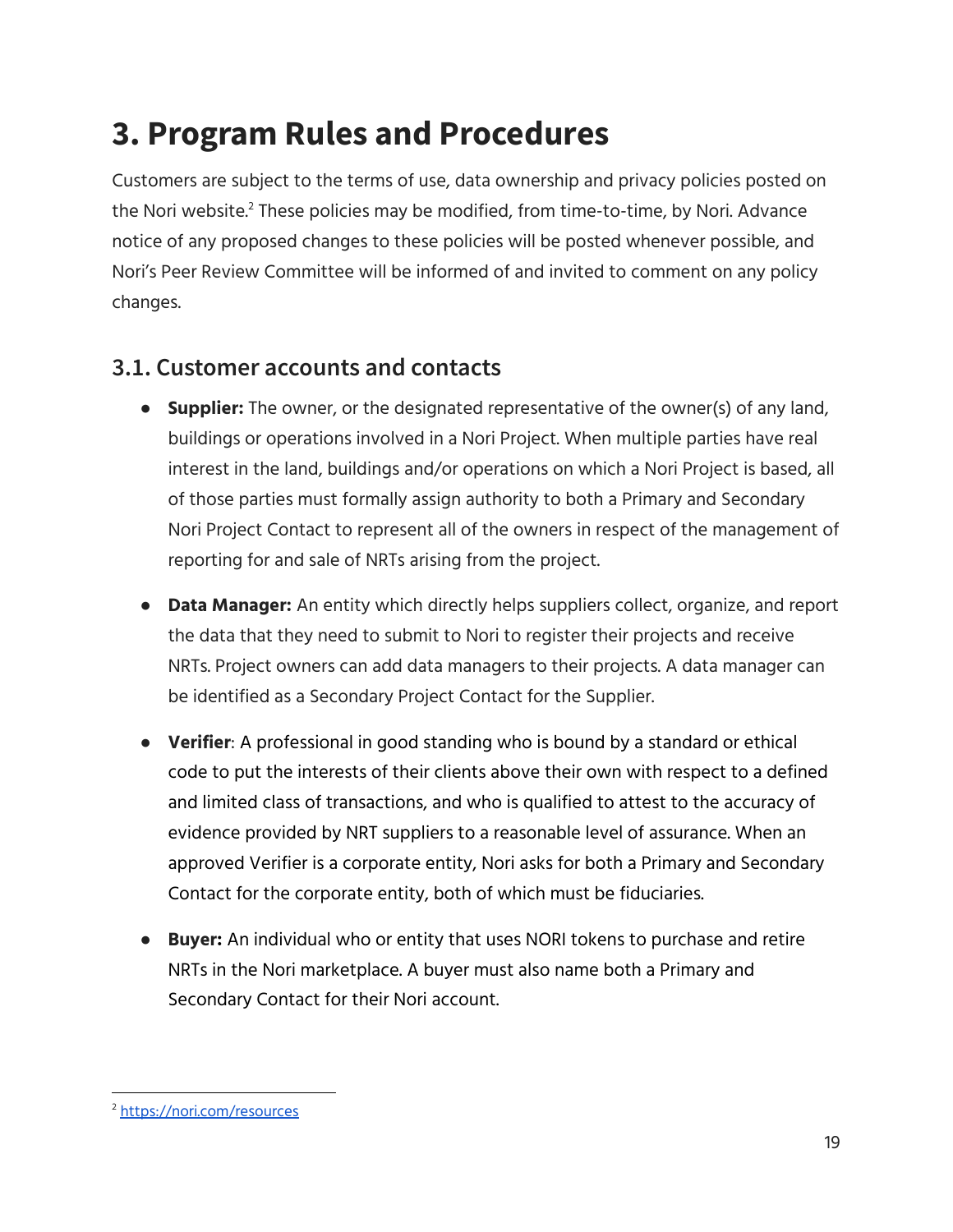# <span id="page-19-0"></span>**3.2. Screening**

Nori will only make accounts available, on the Nori platform, to registered businesses and individuals who are in good legal standing. Accounts found not in good legal standing will be deactivated. During the project registration process, Supplier accounts and project/NRT ownership and control claims are prescreened in the Project Registration Application verification process. Nori NRT buyers will be tracked to ensure compliance with the U.S. CFTC and SEC Know Your Customer standards. Verifiers are screened through rules outlined in the eligibility process in section 4.1.

# <span id="page-19-1"></span>**3.3. Eligibility**

In order for a project to qualify to register in the Nori marketplace, it must meet the following criteria:

- **Additional**. The project must be able to provide incremental carbon removal as a result of adopting activities that can remove  $CO<sub>2</sub>$  and retain the recovered C for a minimum of 10 years.
- **Based on a realistic and credible baseline.** Nori will only use CQTs whose project baseline estimation methods are transparent, peer-reviewed and derived from other models and tools that have also been peer reviewed.
- **Quantified, monitored, reported, and verified.** CR claims are calculated in a manner that is conservative, transparent, and replicable. Procedures for monitoring, recordkeeping and reporting of the operating data that are employed by the CQT to generate  $CO<sub>2</sub>$  drawdown and incremental C retention estimates is described in specific methodologies. CR claims are verified by independent third parties.
- **Clear and transparent chain of custody.** All Suppliers in the Nori marketplace must submit an attestation confirming that they have exclusive ownership rights to real interest in the Carbon Removal claims associated with the project and for which the Nori will issue NRTs. In addition, the Supplier also provides assurance that real interest in the CR claims has not been previously sold and will not be directly or indirectly resoldin any other carbon, emissions or ecosystem services marketplace.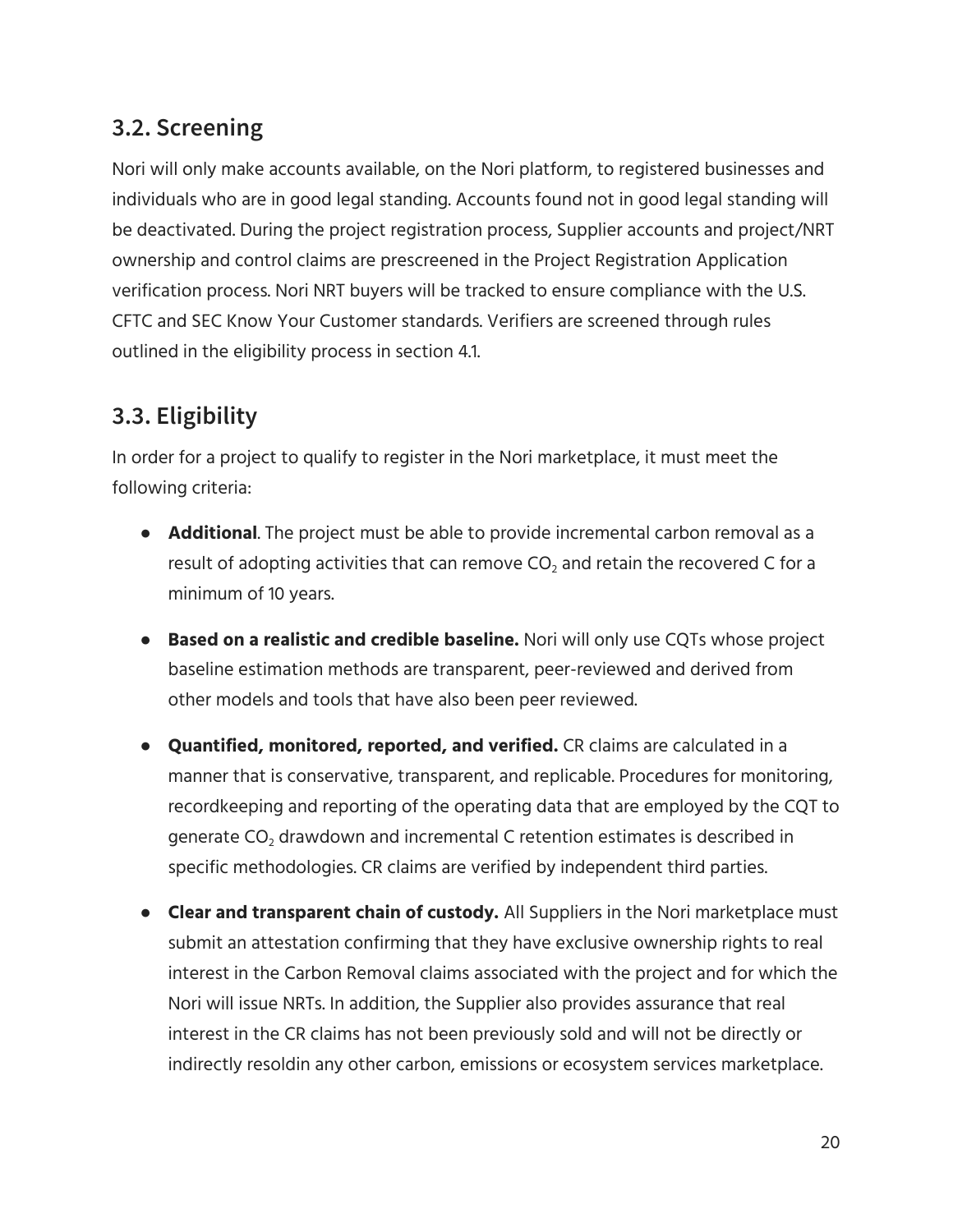**• Permanent.** One NRT represents the removal of one tonne CO<sub>2</sub> from the atmosphere and the retention of the recovered C for at least ten years. NRT Buyers who wish to purchase longer term C retention commitments can do so by funding NRT Suppliers to renew their Project Registration and NRT Retention Contract for subsequent terms.

Nori NRTs will represent incremental  $CO<sub>2</sub>$  removed from the atmosphere and retained in terrestrial reservoirs. But, in many cases, the practice changes that result in incremental  $CO<sub>2</sub>$ removal and recovered C retention will also coincidentally result in reduced and/or avoided GHG emissions to the atmosphere. While these avoided emissions will not be eligible to list NRTs, Suppliers will own the data that could allow them to make these claims for GHG reporting or selling into other ecosystem service markets.

# <span id="page-20-0"></span>**3.4. NRT serialization and information**

Nori will have a publicly available registry where anyone can view the volume of purchased NRTs. This registry will be available in 2020. In addition, while the data itself is created and hosted in the Nori application, a copy of this data and all historical interactions, with the exception of any commercial sensitive or confidential operating data, are distributed across Ethereum, a publicly accessible blockchain. Records will persist in this blockchain to enhance the transparency and availability of Nori operations via an immutable chain of records.

Nori assigns a unique serial number to each NRT. Each NRT serial number will reflect a published chart of accounts to enable Suppliers and Buyers to efficiently analyze their NRT sales and use by project name, NRT location of origin, the verifier's name and location, the year the CR claim was generated, the Methodology employed to quantify the CR claim, the NRT end user's location (e.g. nation, state, county), etc. This project metadata will also be stored on the public Ethereum blockchain ledger and visible to the general public.

Any operating and practice data that a potential NRT Supplier remits to Nori is deemed to be confidential corporate information and will be held in confidence by Nori. Those data will only be shared with Verifiers, at the sole discretion and initiative of the Supplier. Neither Nori nor the Verifiers can use the suppliers' data for any purpose other than verifying the Nori NRT estimates, without the prior permission of the Supplier. Summary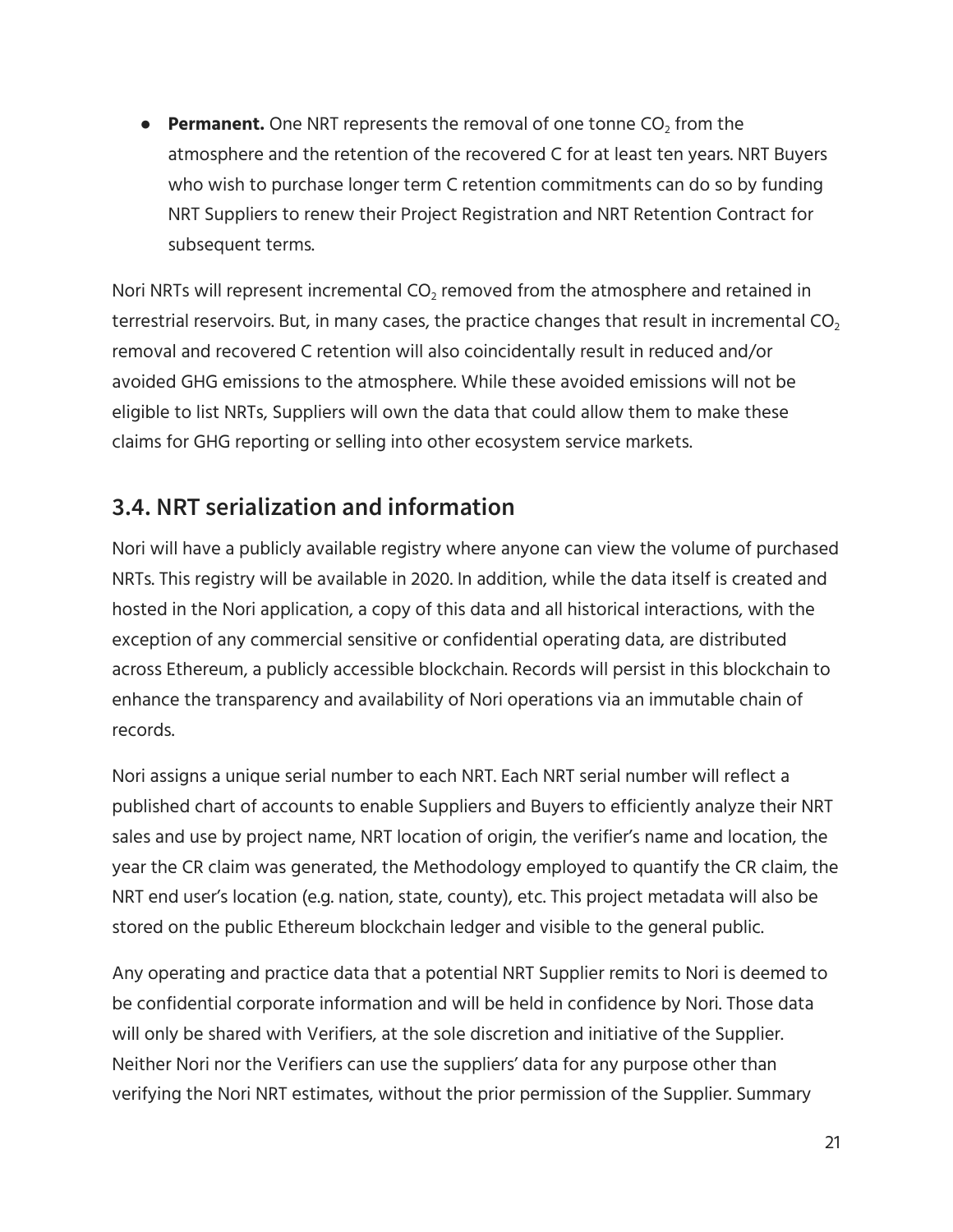verification reports will be automatically generated that will not include confidential operating data, for public view. Nori will never disclose or use the Suppliers' data that was collected to build the Carbon Removal claim, without the supplier's prior approval. The project owner retains full ownership and control of the operating data that informs NRT quantification, as well as control over who gets permission to see any part of their operating dataset.

The publicly available information associated with NRTs quantification includes but is not limited to:

- Methodology and version of the Methodology used to quantify the NRT serial number (with identifiers and codes for country/region, Methodology type, and vintages)
	- Where: Location of removal Country / state or province / county or region AND/OR latitude/longitude coordinates or location code
	- Vintage (when it was removed and storage period began)
	- Who removed it (link to the Supplier's profile)
	- $\circ$  How much was removed (number between 0 and 1 for fractional NRTs)
	- Verification (who, what, where, how, and report summary)
- Purchase & retirement
	- Transaction ID (Ethereum transaction)
	- Who bought real interest in the NRT
		- Name
		- Organization
		- Location for retirement (country, state, county)
	- Who is it being retired on behalf of
		- Name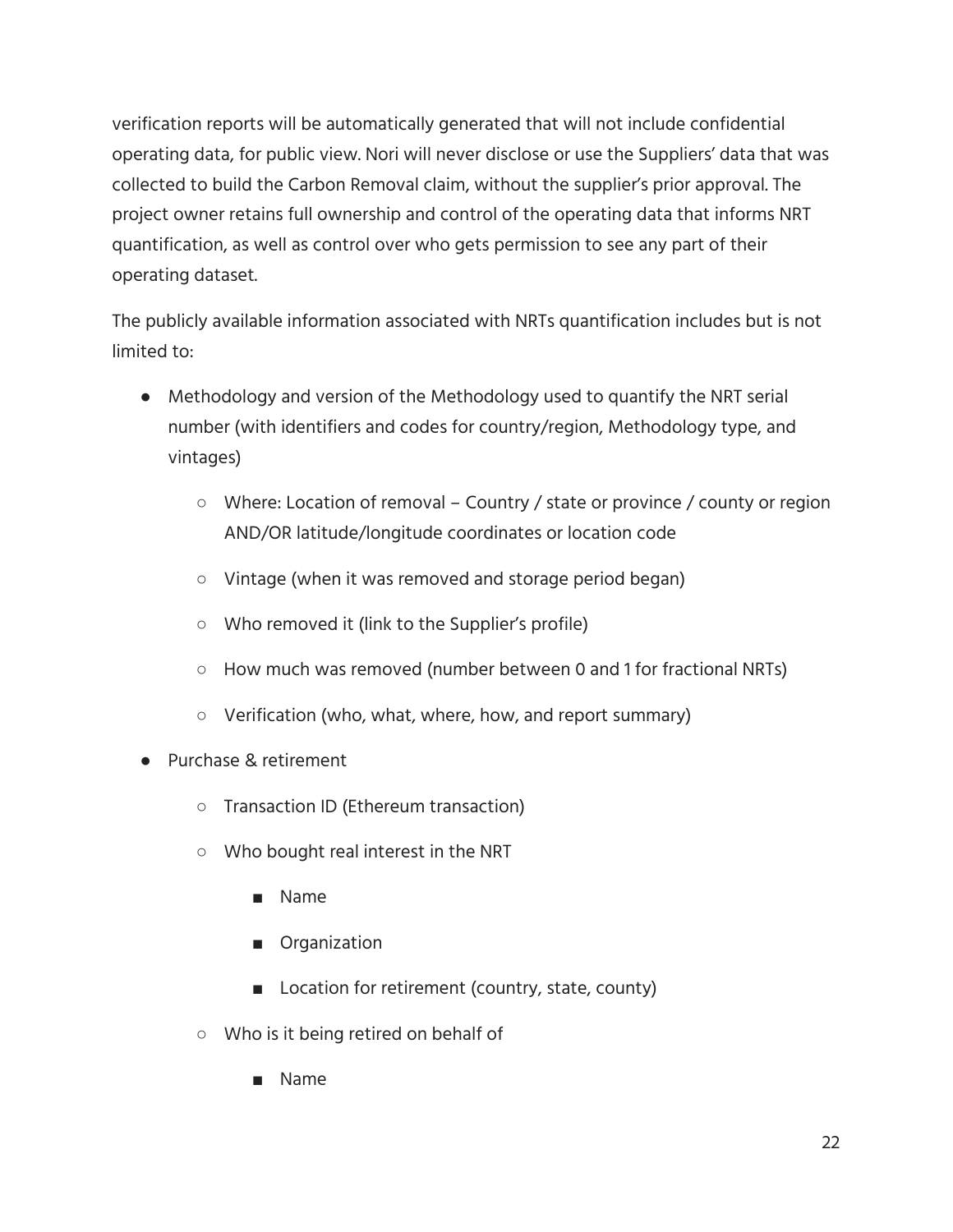- **Organization**
- Location for retirement (country, state, county)
- Price
- When the NRT was bought and retired

# <span id="page-22-0"></span>**3.5. Supplier lifecycle of a Nori project**

Below is a diagram describing the lifecycle of a Nori Project from an NRT Supplier's perspective, as it relates to origination, monitoring, verification, and reporting. Steps requiring independent verification are in bold. The process is described in greater detail in sections 3.5.1-3.5.7.



#### <span id="page-22-1"></span>3.5.1. Account creation

In order to create a Nori Project, a Supplier must create an account. For every Nori Supplier account there is a Primary and Secondary Contact. The Primary Contact is the designated project owner and Nori account holder. The project owner must also designate a Secondary Contact. The Secondary Contact has the same responsibilities, obligations, and liabilities as the Primary Contact. Nori only interacts with the Secondary Contact if the Primary Contact is unavailable.

All Suppliers, Buyers and their representatives must comply with Nori's Supplier Data Security and Use Agreement.<sup>3</sup> Suppliers may also add data managers to their account as described in section 3.1. During the account creation process, suppliers select a

<sup>&</sup>lt;sup>3</sup> [https://nori.com/resources](https://nori.com/resources/how-nori-works)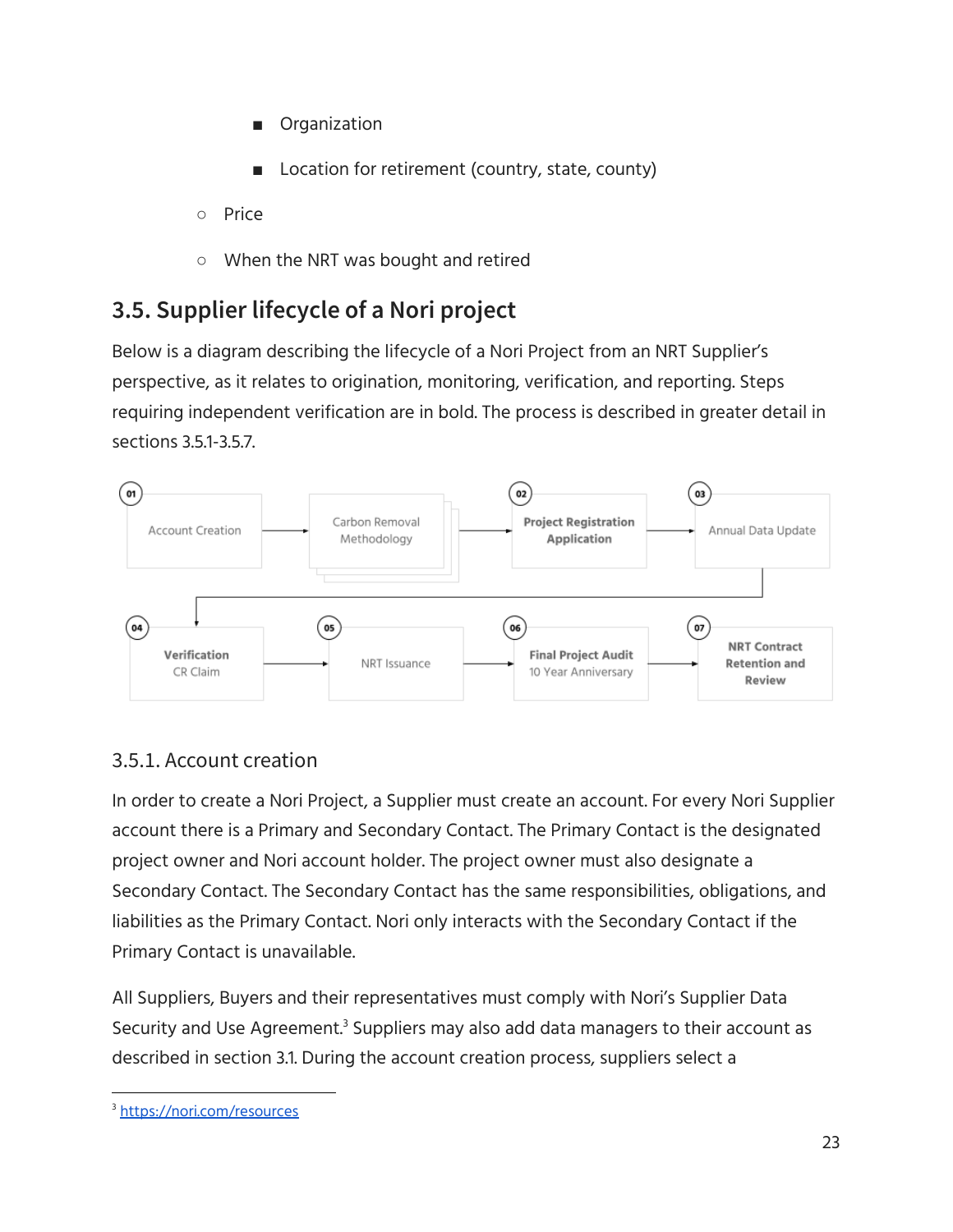Methodology and create an application to register their project in the Nori marketplace.

Creating an account on the Nori platform will always be free of charge. During the initial account creation phase, Suppliers will be able to enter the historic and projected operating data that will form the backbone of their Project Registration Applications and which will ultimately position them to receive NRTs.

#### <span id="page-23-0"></span>3.5.2. Project registration application

When a Supplier applies to register their project, they are applying to establish a project baseline with verifiable data that is specified in the relevant Methodology. Registration commits the supplier to report operational data relevant to the carbon removing activity for at least 10 years, to enable the monitoring of  $CO<sub>2</sub>$  drawdown and changes in carbon stocks for that minimum term. To have a project approved for registration, the project owner shall describe new practices or activities that they have recently implemented, or will soon implement, that are reasonably likely to result in the removal of  $CO<sub>2</sub>$  from the atmosphere and retention of the recovered C in a terrestrial reservoir for at least 10 years. This means that on a net basis, it is reasonable to anticipate that more  $CO<sub>2</sub>$  will be removed from the atmosphere than would otherwise have been removed had the practices or activities not been implemented. The initial adoption of these activities is what the Nori platform uses to establish a project start date or "switch" date, to differentiate the pre-project terrestrial C stock change baseline from the post-adoption terrestrial C stock change, and to generate a net activity or practice change-based  $CO<sub>2</sub>$ -equivalent removal estimate.

To register a project in the Nori marketplace, project owners (or the Supplier) must provide enough verifiable historical operating data and sufficient information about the proposed terrestrial reservoir (the natural or built environment in which the recovered C will be stored), or adequate alternative evidence, to enable a Nori CQT to produce a credible estimate of the baseline C stock change before practice or activity implementation.

The specific data the CQT requires is outlined in the applicable Methodology and Nori supplies a spreadsheet-style template to make it easier for Suppliers to compile, store, and remit the information required to complete the Project Registration Application and establish the project's dynamic baseline.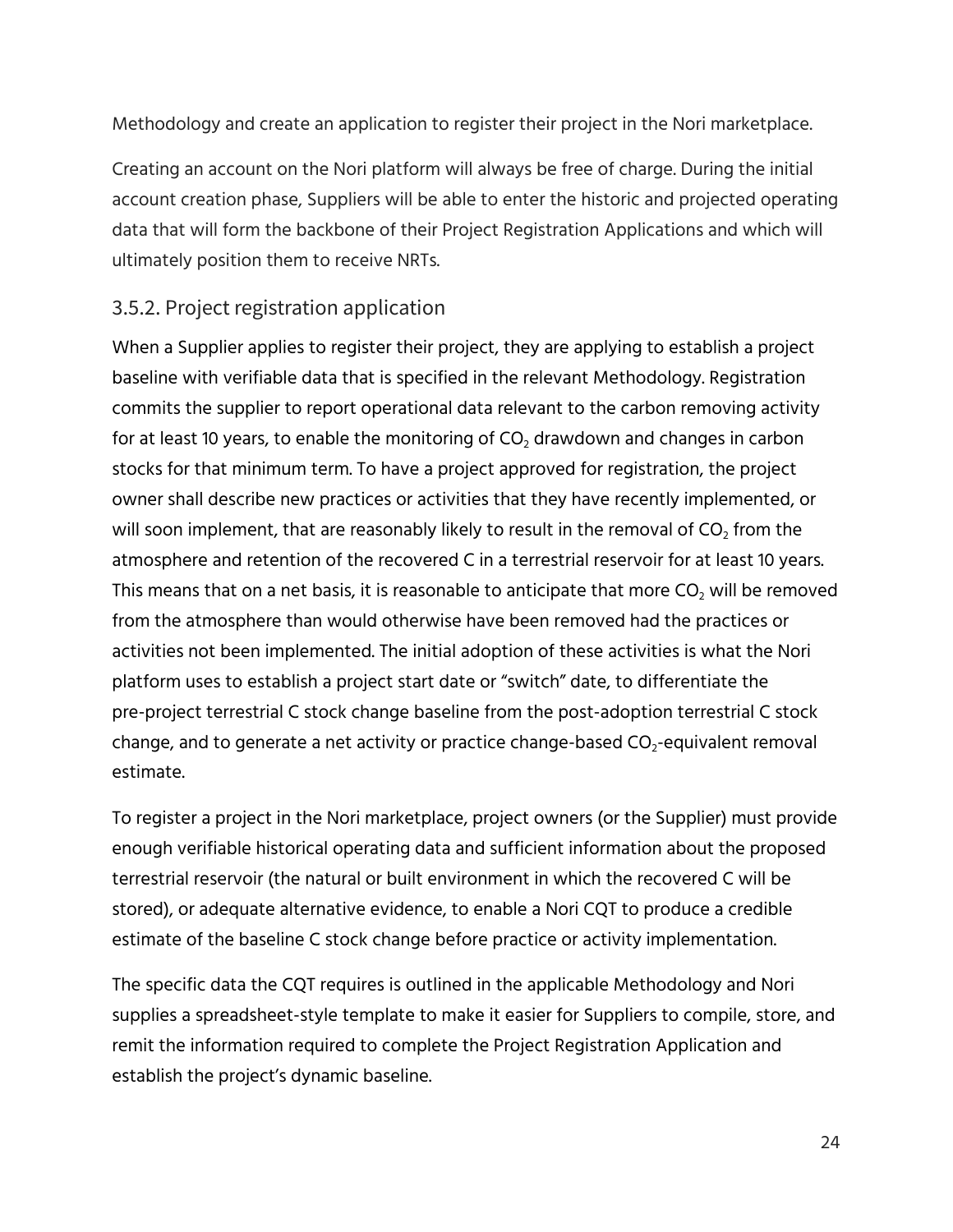In electing to register their project, the Supplier is signing a Nori Project Registration Application. They do so by clicking "I accept" the project registration terms and conditions that are published at the Nori website (and which are available for public viewing at any time by any person).

By becoming a signatory to the Project Registration Application, the Supplier is committing to submit annual data updates for the project, per the data request that was in effect at the time of project registration, for at least 10 years. These data updates will be used by the CQT to review prior-year carbon removal estimates and to newly estimate any incremental terrestrial C stock changes that are reasonably attributed to the change in practices or activities that were implemented since the project start or switch date.

In electing to register their project, the Supplier will also be committing to adhere to certain recordkeeping requirements that will also be outlined in the Methodology. The recordkeeping requirements are for the sole purpose of minimizing the Supplier's verification and 10-year Final Project Audit costs.

The Supplier is also agreeing that any carbon removal claims submitted to Nori pursuant to this project registration will not also be offered for sale in any other carbon offset or carbon removal marketplace. The Supplier is permitted to offer for sale, in other markets, real interest in any associated avoided GHG emissions, emissions reductions, or other related ecosystem services associated with the Nori registered project, as long as doing so does not constitute double crediting under the rules of those markets.

Given a complete annual data update from a Supplier, the Nori platform automatically generates a complete draft report of the data to be verified. This report forms the backbone of the Project Registration Application and verification is required before the application can be approved.

The Verifier must review the report and provide independent assurance that six key components in the draft report are reasonable or true:

- 1. The Supplier (i.e. the person named as the project's primary contact) has the right to list the project and manage NRT sales in the Nori marketplace.
- 2. The data/evidence provided by the Supplier is reasonable and can be replicated (the test for accuracy).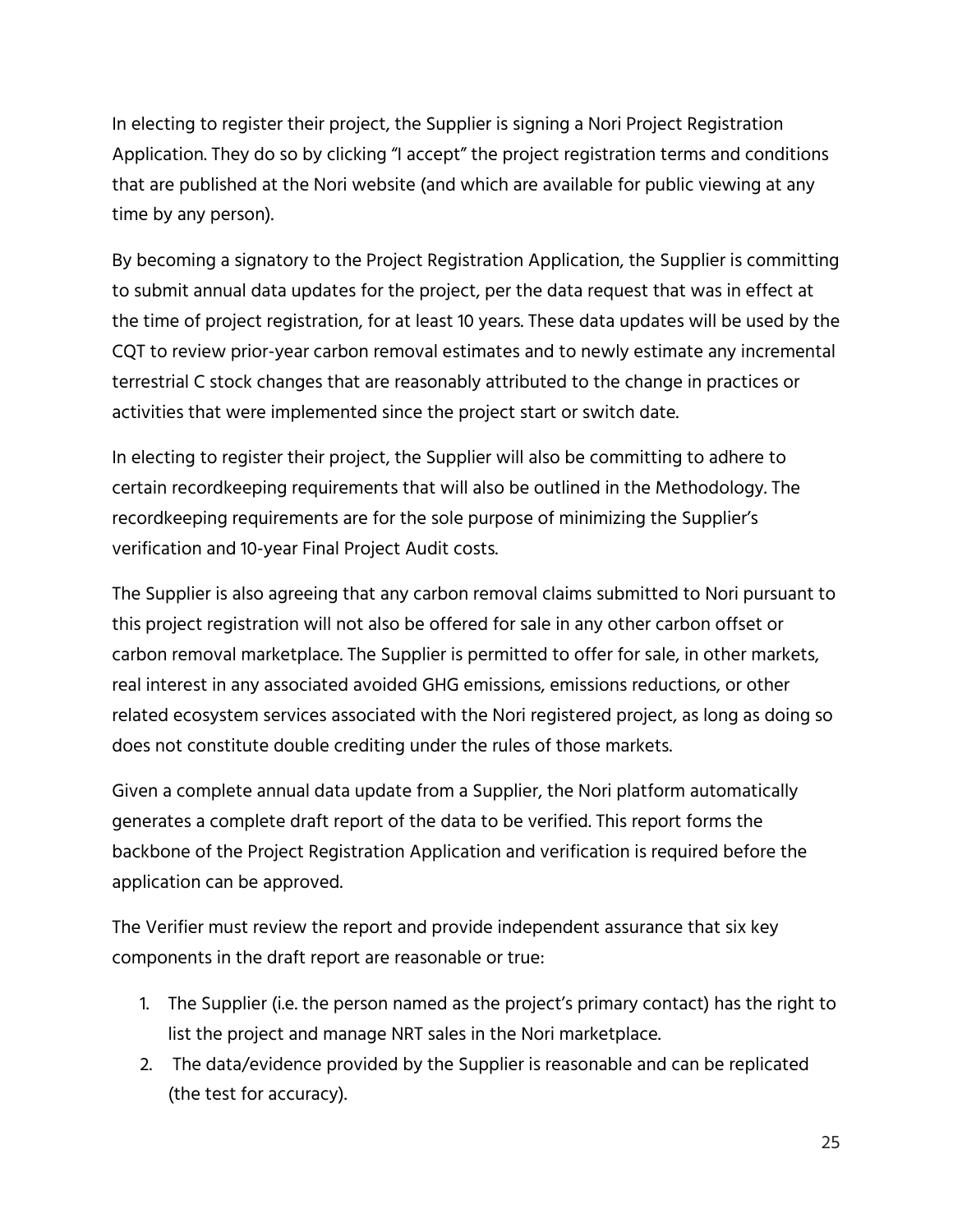- 3. The selected project start date is appropriate.
- 4. Real interest in the CR claims represented in the verification report are not directly or indirectly listed for sale, or have not been sold, through other registries or carbon markets.
- 5. The Supplier and any associated entities are in full compliance with existing laws and regulations.
- 6. The Verifier does not have a Conflict of Interest with the listed Nori Project.

In the event that the Verifier finds that modifications in the reported data are required, the Supplier will resubmit data, through Nori to the CQT, to regenerate a new draft Verification Report that meets with the Verifier's approval. Upon receipt of a positive Project Application Verification Report, Nori will approve the Project Registration Application, list the Project as registered (subject to the Supplier's final approval and formal acceptance of the agreement terms), publish the Project's initial baseline, and provide the Supplier with a provisional/illustrative 10-year NRT projection.

The NRT projection will reflect future practices and activities prescribed by the Supplier in their application. In registering the project and accepting the terms of service, the Supplier is contracting to maintain or adopt new practices that are reasonably likely to draw down incremental CO $_{\rm 2}$ . The Supplier will not be contractually bound to any specific set of activities or practices, and the project's actual performance could differ significantly from the provisional NRT projection. The purposes of the NRT project is only to inform the Supplier's decision to register the project, and actual project NRT generation could differ significantly from the provisional projection

#### <span id="page-25-0"></span>3.5.3. Annual data update

To maintain their Project Registration, Suppliers must submit annual activity/practice updates. Detailed guidance prescribing mandatory annual data reporting and recordkeeping requirements are included in the relevant Methodology and related data template(s). Each time data is updated, the supplier receives a draft Carbon Removal (CR) Claim Verification Report.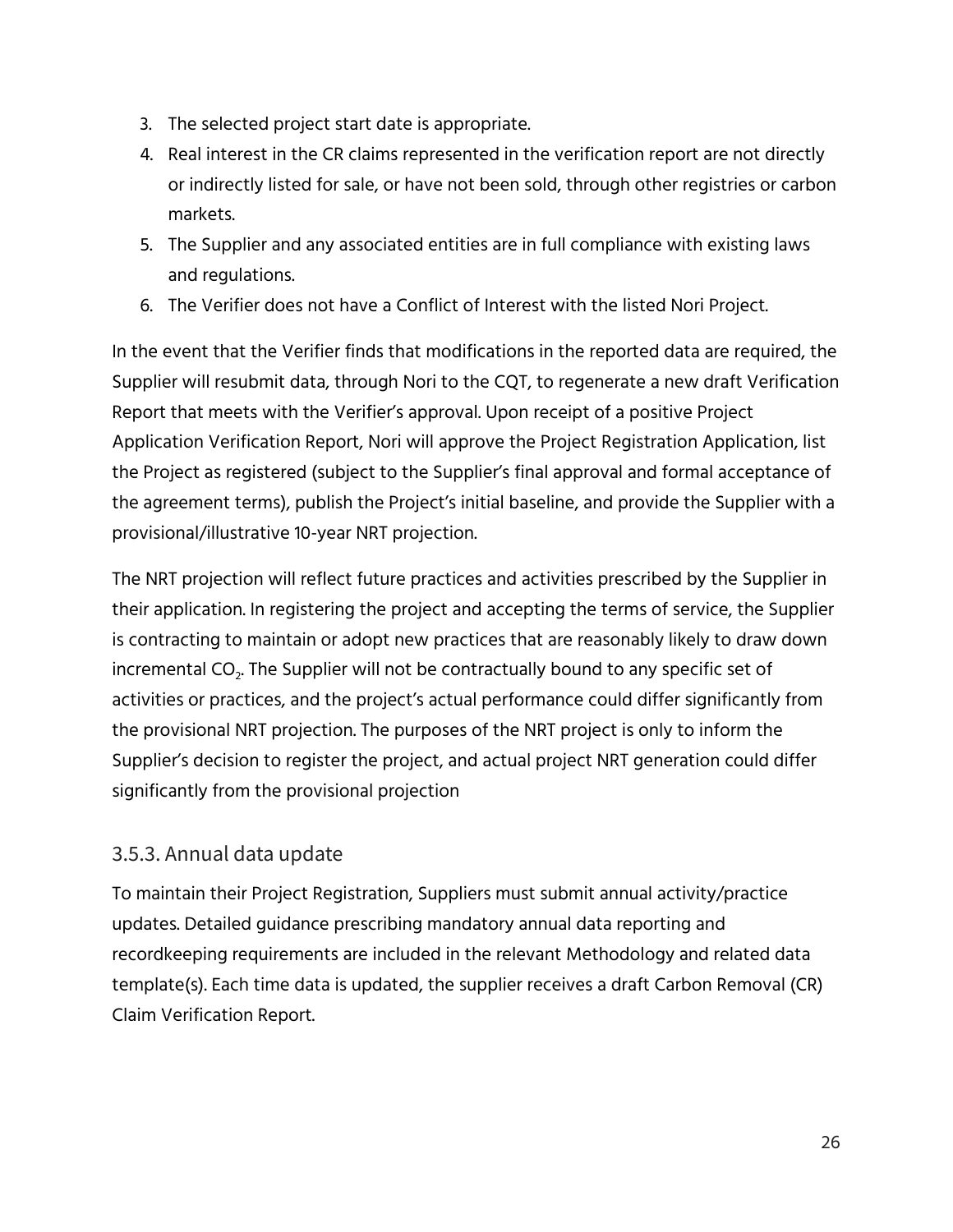### <span id="page-26-0"></span>3.5.4. Carbon removal claim verification

Nori will only issue NRTs when annual data updates are verified. NRTs are digital certificates that represent the estimated difference between the carbon stock changes reflected in the approved project's baseline and those associated with the post-change in practice trend. CR claim verification must occur at least once every three years. Suppliers can elect to verify their CR claims and convert them to NRTs as frequently as once a year, at the Supplier's discretion.

#### <span id="page-26-1"></span>3.5.5. NRT issuance

Upon receipt of a generally positive verification report of CR claims, Nori will issue NRTs to the Supplier. Nori will not issue NRTs for GHG removals when an emission mitigation activity has not occurred or is not yet verified. Nori will never credit a projected stream of offsets on an ex-ante basis. Whenever Nori issues an NRT, the Supplier commits to retain the C represented by that NRT in terrestrial storage for at least 10 years.

#### <span id="page-26-2"></span>3.5.6. Final Project Verification

In the last year of the Project Registration term, the Supplier shall commission a Final Project Verification. This audit will comply with the most recent Nori guidelines associated with the applicable Methodology, and serve multiple purposes, including but not restricted to:

- provide additional evidence to reduce the outstanding uncertainty interval associated with the estimate of incremental  $CO<sub>2</sub>$  removal to  $+/-10\%$
- establish a new Project Baseline that will be published on the Nori blockchain
- determine if Nori over-issued or under-issued NRTs relative to the final cumulative 10-year estimate of terrestrial C stock change that is confirmed by the Audit.

At the end of the first project crediting period (the initial Project Registration term), Nori will publish the new project baseline that is established by the Final project verification. Suppliers wishing re-register their projects in the Nori marketplace must use their new baselines, and it is our expectation that if the Supplier wishes to sell interest in incremental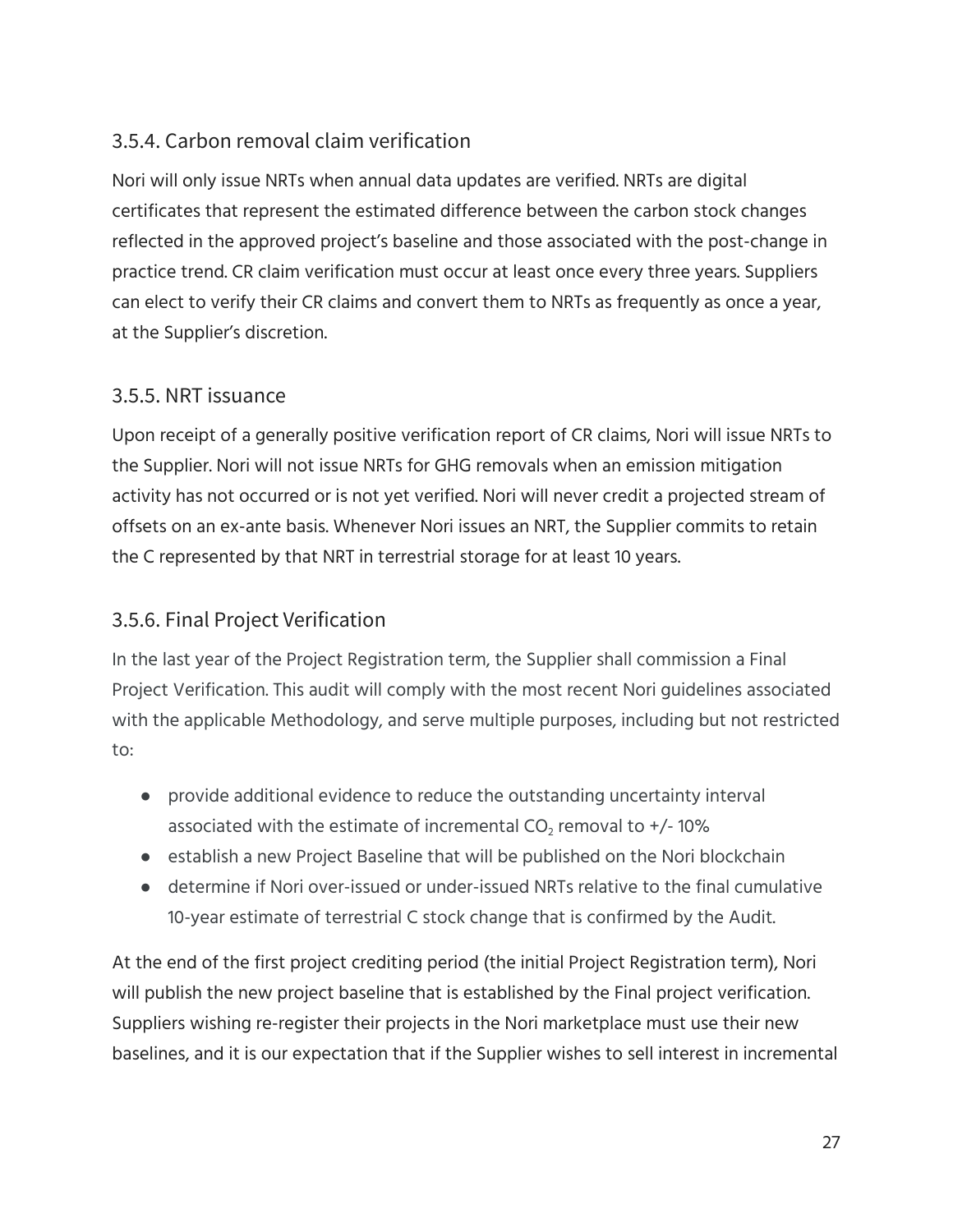carbon removal or retention in other markets that these baselines will be accepted by other carbon market administrators.

For many classes of projects, the minimum Project Registration renewal term is likely to be shorter than the initial Project Registration term.

### <span id="page-27-0"></span>3.5.7. NRT contract retention and review

The annual data updates and periodic verification reports required under the Project Registration Application include adequate information to also confirm compliance with any NRT Retention Contract that is active on the Final Project Verification Date date. But to release all of their NORI tokens from their restricted account, Suppliers may have to continue reporting operating data for the full term of any outstanding NRT Retention Contracts.

For example, let's say a Project is registered for the term 2020 to 2029. 20,000 NRTs are issued to the project in 2027. When the Supplier sells those vintage 2027 NRTs, they are entering into a contract with Nori that binds them to retain the recovered C underlying those NRTs through 2036. A portion (typically no more than 30%) of the NORI tokens the Supplier receives in payment for those NRTs will be held in the Supplier's restricted account until 2036. The Methodology prescribes a limited desk verification requirement to trigger the release of those outstanding NORI tokens. Detailed requirements will differ by project type/Methodology and reflect relative C retention risk.

# <span id="page-27-1"></span>**3.6. Project invalidation**

A project is invalidated if: (1) they fail to meet an annual reporting deadline, or report incompletely, and/or (2) if there is an intentional reversal/release of the C stock. Nori considers invalidation to be a breach of contract, subject to dispute resolution by arbitration.

# <span id="page-27-2"></span>**3.7. Buying and selling NRTs**

Nori's goal is to operate a dedicated carbon removal market that supports efficient and true price discovery. Nori generates operating revenues by taking a ~10% transaction fee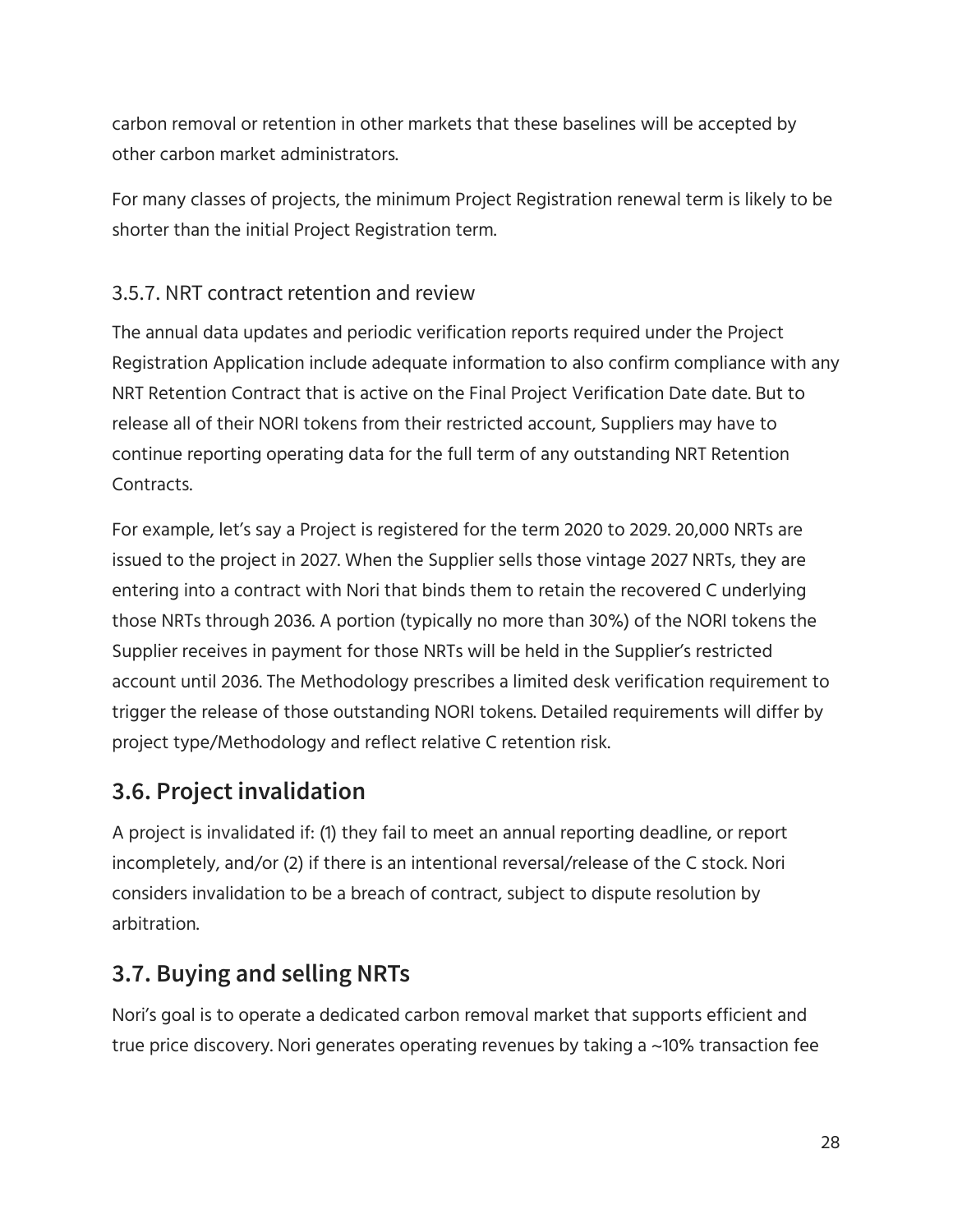on the sale price of each NRT. The diagram below outlines the stages for Buyers to acquire and Suppliers to sell NRTs, which stages are described in greater detail in section 3.6.1-3.6.6.



### <span id="page-28-0"></span>3.7.1. Buyer Account Creation

In order to procure NRTs, Buyers create accounts on the Nori app. NRT Buyers will also appoint Primary and Secondary Contacts for their Nori accounts. Buyer account applications must include sufficient buyer information to enable Nori to comply with CFTC and SEC Know Your Customer rules. These requirements can change over time, and in applying to establish a Nori account, a Buyer is agreeing to update identity and contact information as required to meet current CFTC and SEC rules.

#### <span id="page-28-1"></span>3.7.2. Acquiring NORI tokens

Every Nori NRT is traded for one NORI token and, potentially, US dollars. So a Buyer must acquire NORI tokens in order to participate in the Nori market.

The terms for NORI token procurement are different depending on timing. Also, all Nor sales or distributions of NORI tokens shall comply with applicable SEC and/or CFTC regulation.

At the time of publication of this version of the Nori market design, NORI tokens are being distributed in a pre-seed, and are soon to be distributed in a seed investment round. In both the pre-seed and seed investments rounds, potential Buyers invest in Simple Agreements for Future Tokens (SAFTs). A SAFT is a contract that obliges Nori to deliver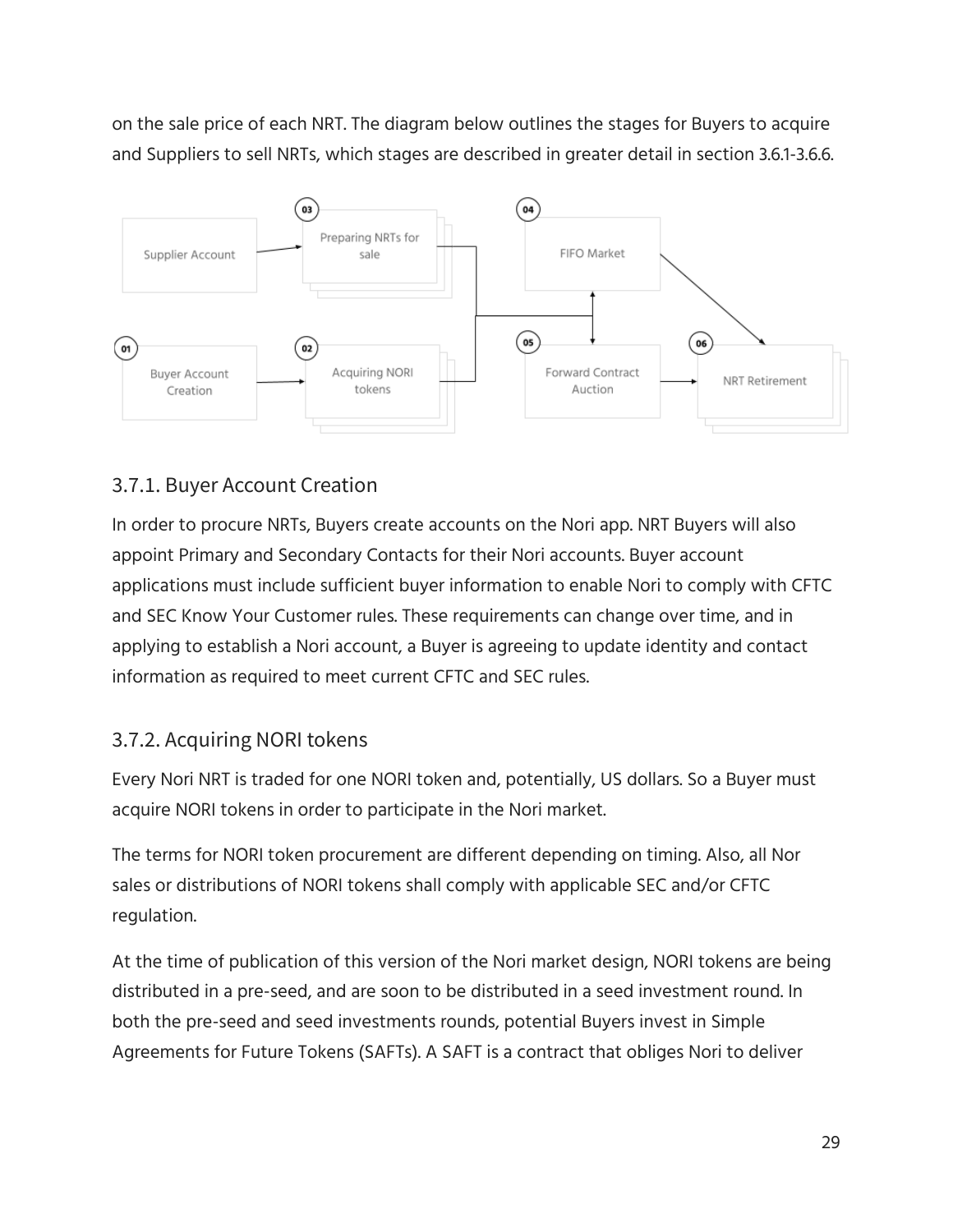NORI tokens at previously agreed-to prices to the Buyer upon or before the formal Nori platform launch.

Pre-seed and seed investment token distributions must comply with different SEC and/or CFTC rules than apply to post-platform launch token distributions. Only accredited US or foreign investors are permitted, under SEC rules, to acquire NORI tokens in the pre-seed and seed distributions. After Nori platform launch, NORI tokens will potentially be available for retail sale (to non accredited buyers).

Nori currently plans to release retail NORI tokens in metered batches. Each metered batch distribution will be open for a limited period—likely 5 working days—immediately upon the close of each Forward Contract auction (as described in section 3.6.5). The price of retail tokens will be equal to the settlement price determined in the prior Forward Contract auction. The volume of tokens available for sale will be set according to a function of the combined amount of NRTs sold in the auction and unsold NRTs in the FIFO market pipeline at the time of Forward Contract auction close. There is a floor price for NORI token retail sales, and that is the highest price a pre-seed or seed investor ever paid for their tokens.

These procedures ensure that all registered Nori market buyers will have the ability to acquire the tokens they might need to meet their contractual obligations before the Forward Contract signing deadline. The coincidentally minimize the risk that retail NORI token distributions will directly cause major NORI price volatility in third party cryptocurrency markets.

#### <span id="page-29-0"></span>3.7.3. Preparing NRTs for sale

At the same time the Supplier submits their CR claim verification report, they will also instruct Nori where to deposit their NRTs into one of three. NRT use accounts:

- 1. The FIFO (first in, first out) market.
- 2. The project owner's Forward Contract NRT holding account.
- 3. The project owner's NRT Retirement account.

There will be limits on the volume and length of time project owners can store NRTs in their Forward Contract holding account, which limits will reflect the Owner's Forward Contract auction participation rates and outstanding Forward Contract obligations. These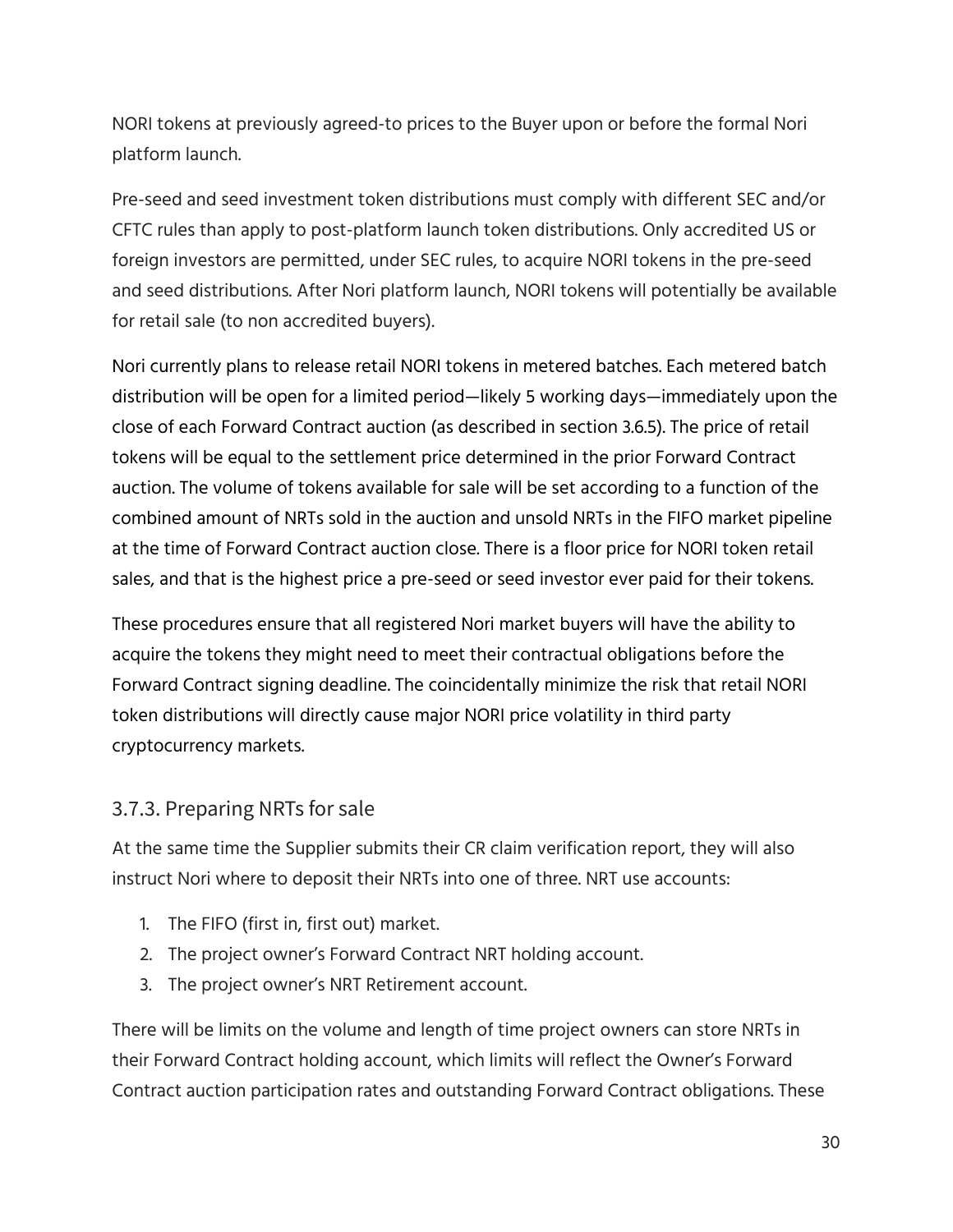limits will be informed by actual experience gleaned from Nori's earliest auctions and retail token sales, and will be developed in a transparent method that invites full community input. Nori plans to introduce specific limits for Forward Contract holding accounts after no fewer than 4 auctions and no more than 8 auctions have been completed.

When a Supplier sells their NRTs, the NORI tokens they receive will be split into two separate Supplier accounts:

- 1. Restricted tokens.
- 2. Unrestricted tokens.

Unrestricted tokens can be converted into cash or traded for other cryptocurrencies any time at the discretion of the Supplier. Restricted tokens are the real property of the Supplier, but may not be immediately converted into cash or other cryptocurrencies. The split will initially reflect the NRT score at the time of sale. The score for any individual NRT can improve over the 10-year NRT retention term, depending on the applicable Methodology, and NORI tokens are likely to shift from the Supplier's restricted to unrestricted account as a result (see more on NRT scoring in section 3.7). The primary purpose of the Final Project Audit is to create certainty as to the data reporting conditions under which tokens remaining in the Supplier's restricted account in the last year of the Project Registration term will be transferred to the unrestricted account, assuming the Supplier complies with any outstanding NRT Retention Contract terms.

#### <span id="page-30-0"></span>3.7.4. FIFO Market

In the Nori FIFO market, each NRT always trades for one NORI token and there is no supplemental cash payment in the transaction. Suppliers offer NRTs for sale in Nori's spot market only on a first-in, first-out basis. The NRTs sit in a queue and are retired on a sequential basis. Buyers simply choose how many NRTs to buy, provided they are available in the queue, and send that number of NORI tokens to the supplier, plus a 10% transaction fee to Nori.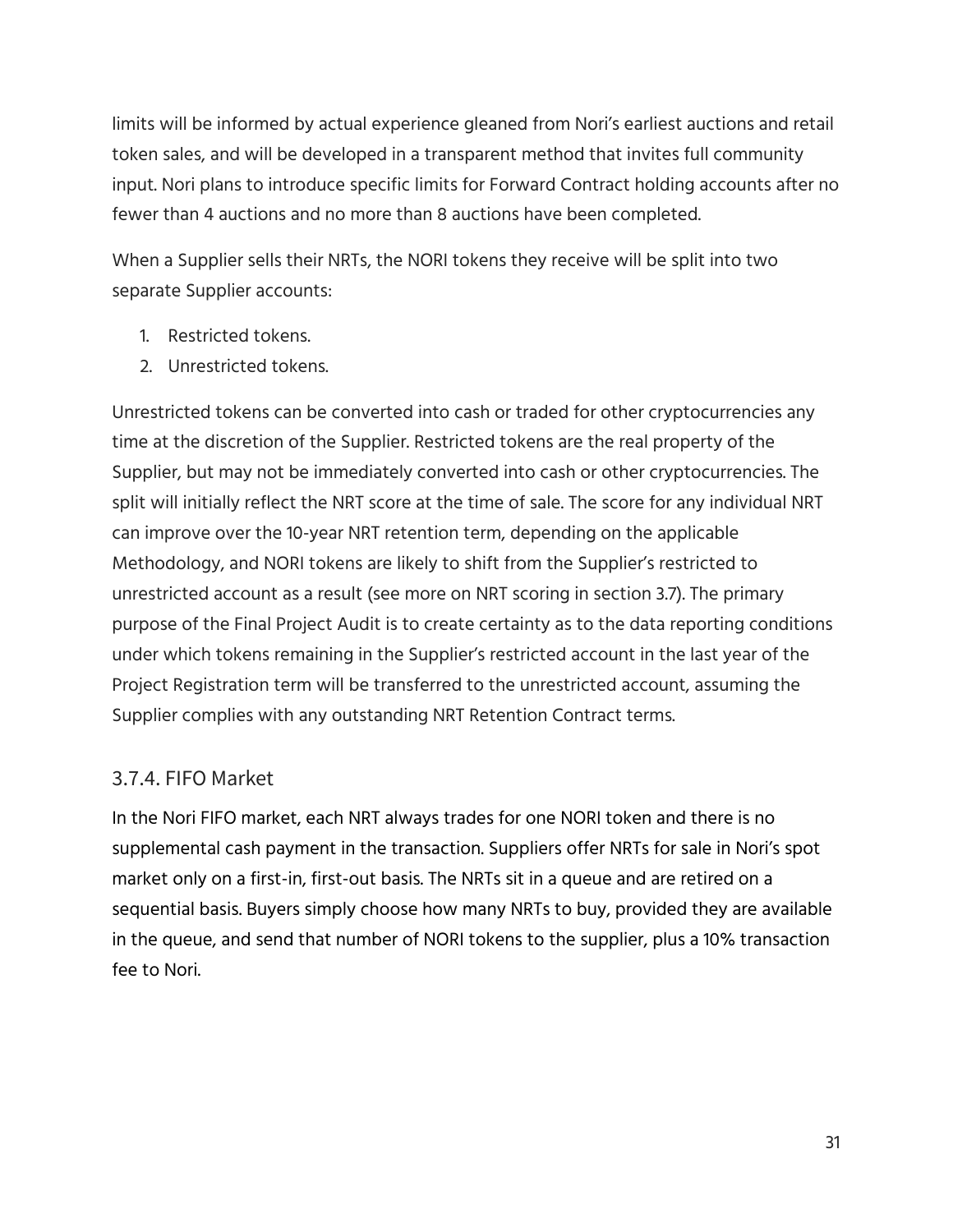#### <span id="page-31-0"></span>3.7.5. Forward Contract Auctions

To facilitate true NRT price discovery, Nori will hold regular Forward Contract auctions. These will take the form of a single or uniform price Dutch auction conducted by Nori. In this auction, potential pre-qualified, Buyers and Suppliers bid to become parties to a bilateral NRT Forward Purchase/Sales Contract, which contract strictly follows a Nori contract template.

During the auction bidding period, each Supplier will set the floor price(s) for which they will sell their NRTs. Buyers will bid the maximum price they are willing to pay for NRTs, in US dollars (US\$) on the Forward Contract settlement date.

During the auction, the Nori software ranks Buyers' bids from highest to lowest, and Suppliers' bids from lowest to highest. Then NRTs will be provisionally allocated to buyers until the NRT supply runs out or the next-in-line Buyer bid price is lower than the next-in-line Supplier floor price. This will set a uniform settlement price . No Buyer will be asked to pay more for NRTs than their bid price and no Supplier will be asked to accept payment below their bid price. Buyers and Suppliers will then be matched up to sign bilateral, non-assignable Forward Contracts. The Buyers also pay a transaction fee equal to 5-10% of the resulting settlement price.

It is possible that there will be no overlap in NRT buy and sell prices for an auction. After each auction, Nori will anonymously publish all bid prices. The value of this process is that even when no settlement price results, publication of the anonymous bid/ask prices leads to efficient price discovery for market participants.

On the Forward Contract settlement dates, every NRT will be exchanged for a combination of one NORI token and a possible US\$ adjustment. The NORI token will be traded on the Nori platform, while any related US\$ adjustment will be settled between the parties over the counter..

The provisional or initial allocation of NRTs to Buyers determines: (1) which buy orders will be filled, (2) which NRTs will be transferred to a Buyer, and (3) what the resulting. settlement price will be for the resulting Forward Contracts. Once NRT Buyers and Suppliers, and the settlement price, are identified, the NRT allocation will be reorganized to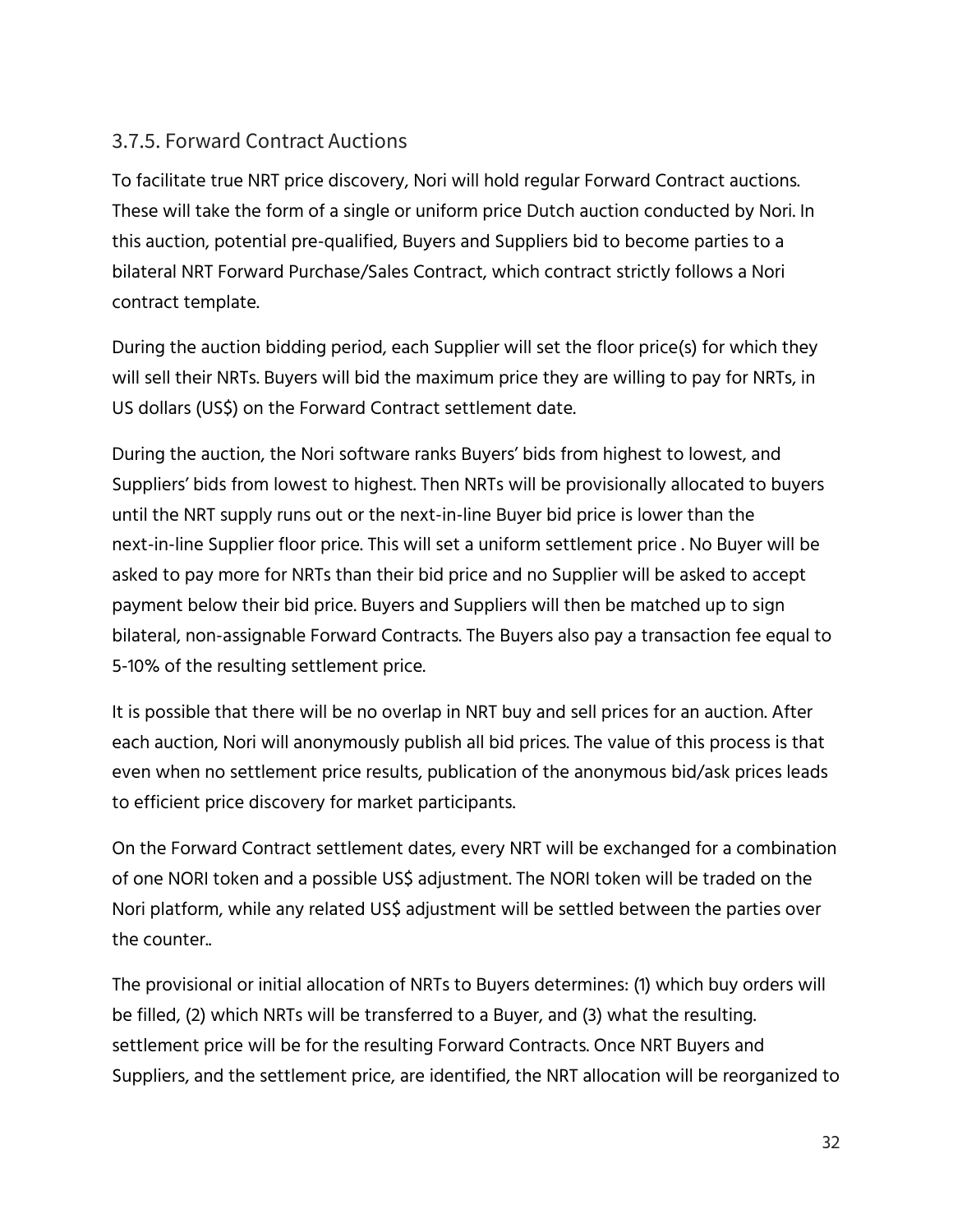minimize the number of bilateral agreements required to complete the NRT trades, making the process less burdensome for both Buyers and Suppliers. Nori will facilitate the exchange of NRTs for Nori tokens on the contract settlement dates. The US dollar portion of final contract settlements will be transacted between the parties, over the counter.

Note that the settlement price for the NRT in the Forward Contract auction will always be denominated in US\$. In order to maintain consistency in the Nori platform, each NRT costs at least one NORI token, plus or minus some cash, if the market price for the token differs

from the contract price on the settlement date. The Nori Forward Contract template will expressly address how any such NRT/NORI token price differential will be addressed on the settlement date, as illustrated here and explained in greater detail below.

If the average US\$ value of NORI tokens in designated third-party exchanges over a period starting 10 working days before and ending 10 working days after the settlement date is less than the agreed NRT settlement price, then the NRT buyer will pay the supplier one NORI token plus the difference in US\$.

# Example: Settlement price of \$6

| <b>Token Price</b><br>on settlement date | <b>NORI Tokens</b> | Cash                      |
|------------------------------------------|--------------------|---------------------------|
|                                          | $\bf N$            | ю                         |
| \$3                                      | You pay:<br>1 NORI | You pay:<br>$^{+}$<br>\$3 |
| \$6                                      | You pay:<br>1 NORI |                           |
| \$12                                     | You pay:<br>1 NORI | You receive:<br>Ŝ3        |

\* There will also be a transaction fee to Nori that is between 5-10% of the settlement price per CRC. Final transaction fee rate and method of payment (token/cash or mix) is still being determined.

Alternatively, if the US\$ reference price of the NORI token is greater than the agreed settlement price on the settlement date, then the buyer will pay the supplier one NORI token, and the supplier will pay the buyer half the difference between the apparent NORI token market value and the NRT settlement price. In this way, the buyer and supplier split any price upside when the NORI token price exceeds the agreed NRT Forward Contract settlement price.

Upon contract execution, both buyer and supplier will be required to deposit a combination of NRTs and NORI tokens equal to somewhere between 25% and 40% of their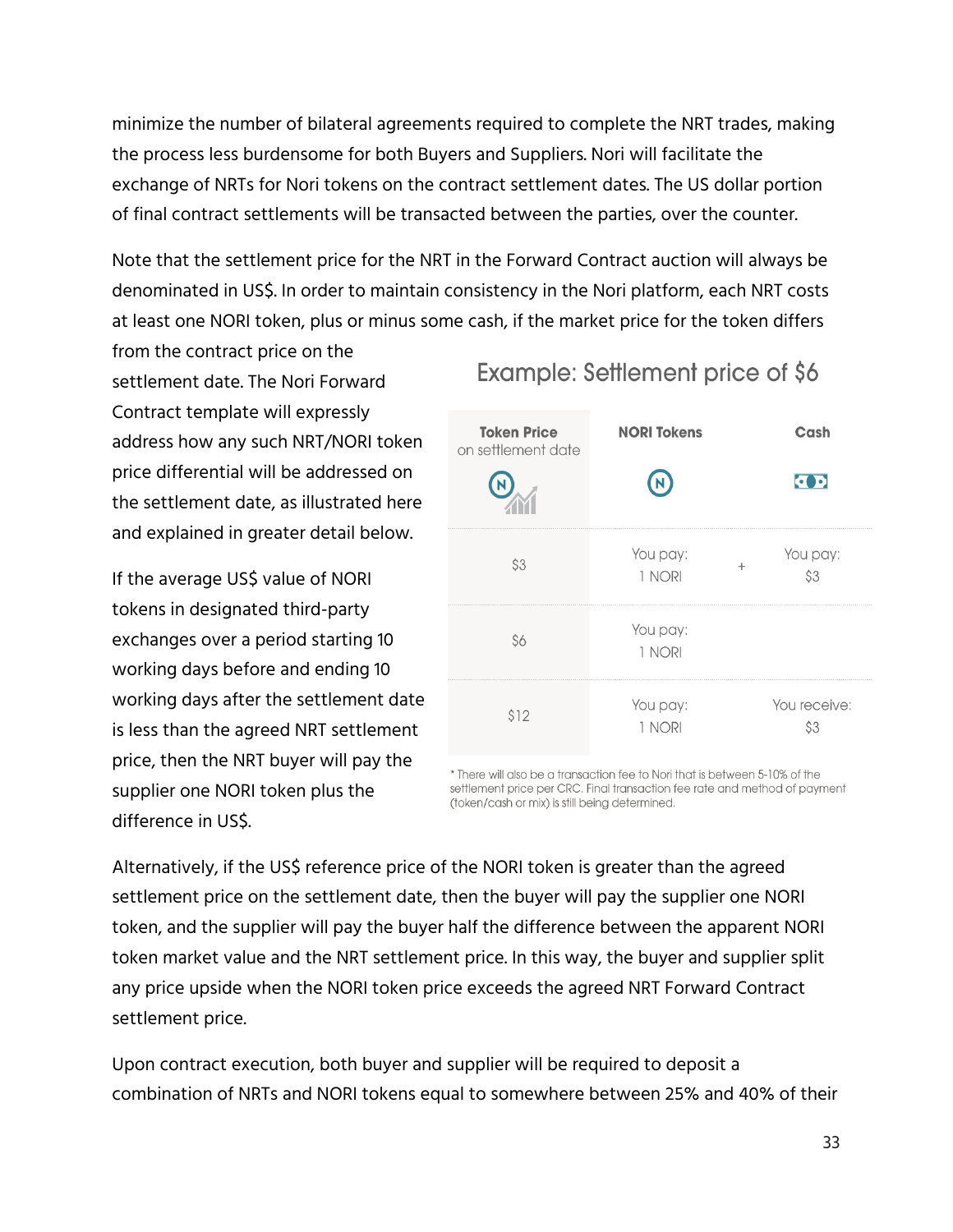Forward Contract settlement obligations into Nori Forward Contract holding accounts. To comply with US SEC and CFTC regulations, the parties to the bilateral agreement must bear a significant share of any contract risk, and Nori does not have the option of establishing a procedure to cover 100% of resulting contract risk. In the event of default, Nori will transfer digital assets from the defaulter's Forward Contract holding account to the second party, the parties will go to arbitration to address any remaining contract shortfall, and the defaulting party will be blacklisted and barred from further participation in the Nori market.

Nori will consider holding unique program-specific Forward Contract Auctions if that is necessary to meet special program needs.

#### <span id="page-33-0"></span>3.7.6. NRT retirement

Using blockchain technology, Nori NRTs purchased through the FIFO Market or Forward Contract Auction are immediately retired (or canceled) when they are transferred to the Buyer's account. This avoids any possibility of double counting as it makes clear who owned the NRT at what point in time. This also ensures that under US securities and commodities trading regulation, the NRT is, technically, a commodity (meaning it is typically bought for immediate use and not primarily for repeated resale), not a security.

In traditional carbon markets, offset credits are often resold many times before they are retired. This can result in periods during which market activity is dominated by swaps. These markets may appear liquid when they are not, and are potentially vulnerable to various price manipulation schemes. The immediate and transparent retirement—or one-time use—of Nori NRTs provides some insulation from those common market failures.

Along with access to the publicly available data listed in section 3.4, NRT Buyers will have access to the names, contact information, and the field locations of the Suppliers generating the NRTs they acquire. Buyers must select who is the owner of the beneficial interest, whether it is themselves or an external entity, for each NRT they buy and retire. Because NRTs will be retired upon assignment to a location, and beneficial interest cannot be traded or reassigned later, there will only be this one option to assign beneficial ownership. If a Buyer is retiring NRTs on behalf of an external entity, they must provide the company name, postal code, and location.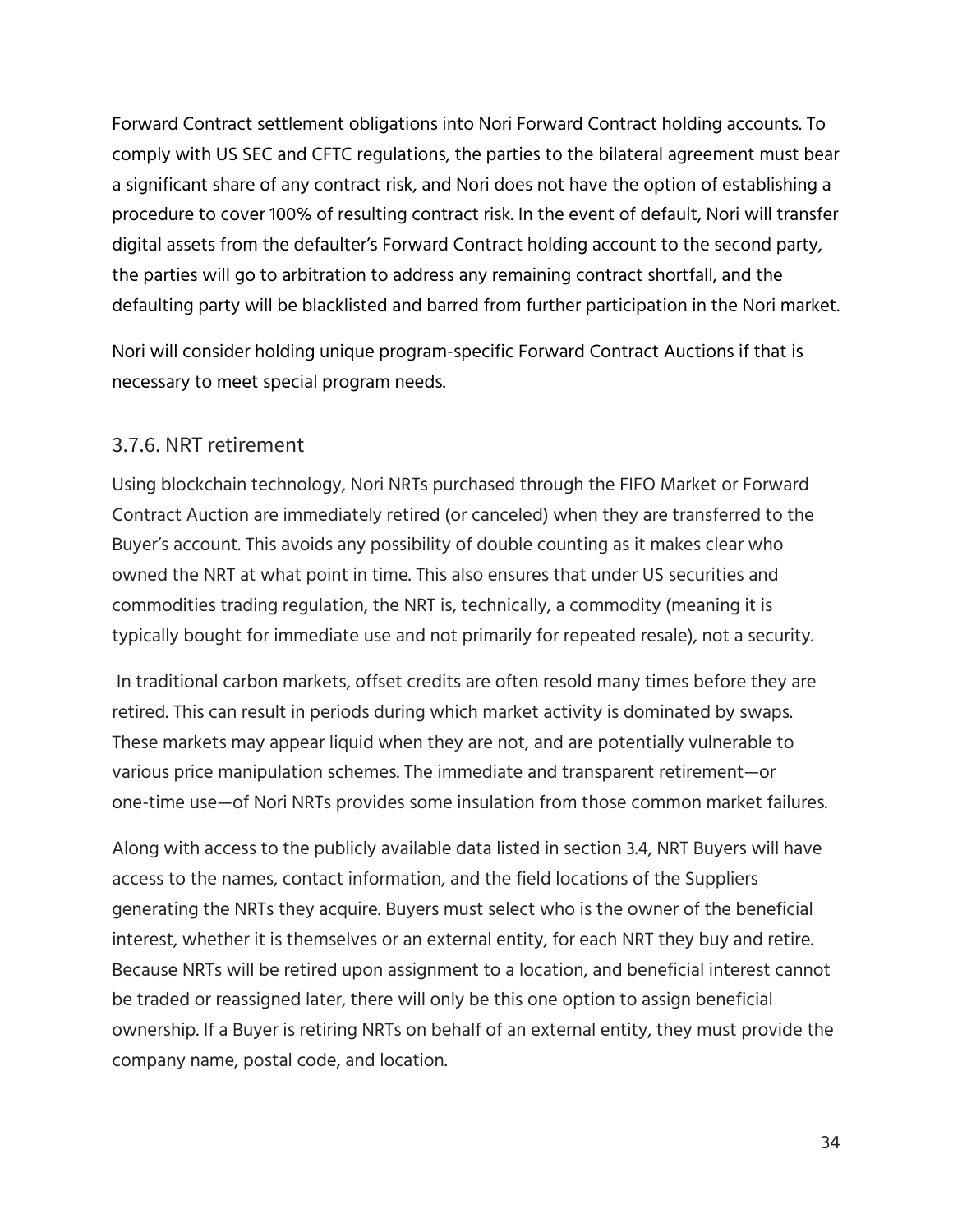Nori does not issue NRTs for expected future GHG emission avoidance or reduction. So 1 NRT represents 1 tCO<sub>2</sub>e removed and no discounting for future performance is necessary as is common practice for emission reductions. When a country or state approves the export of real interest in an NRT, they will potentially be required to comply with emerging (but not yet extant) international GHG accounting guidelines that will require to country or state to add a balancing 1 tCO<sub>2</sub>e to their official national GHG inventory or every 1 tCO<sub>2</sub>e they approved for export.

# <span id="page-34-0"></span>**3.8. NRT scoring**

Upon verification, each NRT will be assigned an initial quality score. The procedures for assigning NRT scores and modifying them over time are unique to each Methodology. The general purpose of incorporating NRT scoring is to create a market incentive for NRT suppliers to adopt superior carbon removal estimation and verification methods over time and as early as possible. The NRT score is determined by the quantity and quality of data provided by the Supplier, primarily reflecting the size of the uncertainty interval that is associated with the carbon removal estimate.

With respect to carbon removal quantification options, Nori will not consider estimation methods or evidence for which uncertainty ranges cannot be provided.

The NRT score is what determines the distribution of the NORI tokens the Supplier receives between their restricted and unrestricted accounts. The NRT score will address multiple factors defining NRT quality, but the two dominant factors are: (1) risk that incremental  $CO<sub>2</sub>$ drawdown was overestimated in the earlier years of the Project Registration term, and (2) NRT retention risk. Any NRT score is split into 2 parts: (1) uncertainty associated with NRT estimation and verification, and (2) uncertainty or risk associated with NRT retention. The division of the NRT score between these two considerations will differ by Methodology, because NRT estimation error and C retention risks could differ, significantly, between different carbon removal activities.

For the purpose of illustrating how NRT scoring will work, assume the applicable Methodology assigns 70% of the score to uncertainty associated with the incremental  $CO<sub>2</sub>$ removal estimate and 30% to C retention risk. The two separate sources of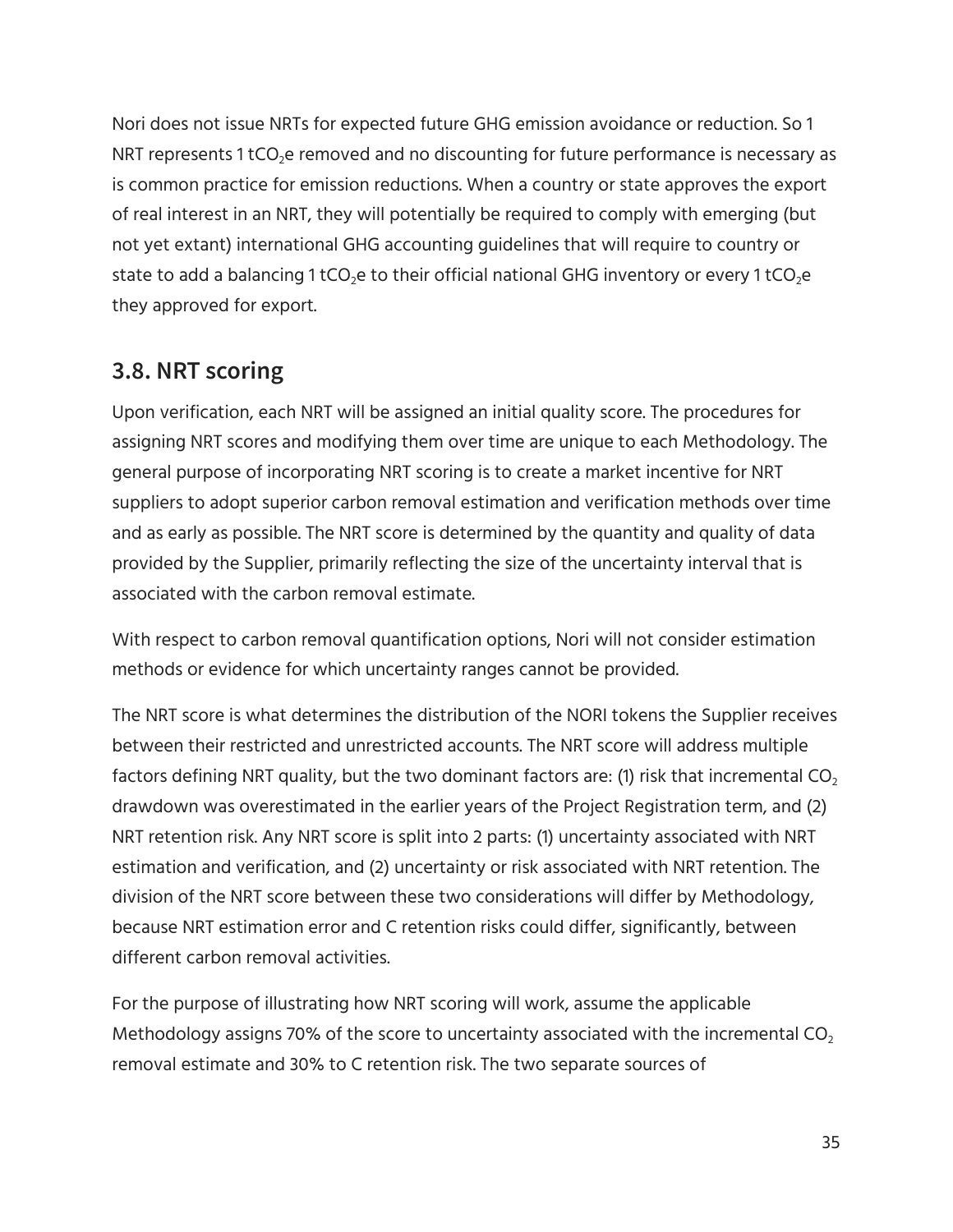uncertainty/risk, and changes in the NRT score, potentially result in the following theoretical NORI token release schedules.

Assume, for illustration purposes, that, in year 10 of the Project Registration term, the uncertainty associated with the pre-audit 10-year stream of NRT issuances was +/-30% and the NRT stream average NRT score was, for example, 70 (out of a maximum of 100). The share of the Supplier's tokens that will still be in the restricted account just before the audit could be ~50% of total tokens the Supplier received to date. That is the sum of:

- 70% of total tokens multiplied by 100 minus the NRT score (70), or 21%, reflecting the incremental  $CO<sub>2</sub>$  estimate share of the uncertainty, plus
- 30% of total tokens, reflecting outstanding C retention risk.

The Final Project Audit will typically enable the verifiers and Nori to shrink the uncertainty associated with Incremental NRT removal quantification risk to +/- 10%. The Nori guarantee to buyers is that one NRT will represent 1 tCO2e removed from the atmosphere +/-10%. So an audit that confirms the NRTs issued over the prior 10-year Project Registration term matches the  $tCO<sub>2</sub>e$  actually removed will trigger the immediate release of 21% of the Supplier's total token receipts from the restricted account.

If the audit finds that less  $CO<sub>2</sub>$  was actually drawn down from the atmosphere than NRTs issued, Nori will remove one NORI token for each  $tCO<sub>2</sub>$ e of calculated  $CO<sub>2</sub>$  drawdown shortfall. If there are insufficient tokens in the restricted account to cover the shortfall, Nori shall draw sufficient tokens from the Nori insurance reserve to acquire and retire enough new NRTs to cover the audit-quantified shortfall. If the audit finds that the project drew down more  $CO<sub>2</sub>$  than represented in NRT issuance, Nori will immediately issue additional NRTs to the Supplier, which NRTs the Supplier can then sell with a perfect NRT score (all tokens received in payment are unrestricted).

That leaves 30% of the Suppliers total token receipts in the restricted account When the Supplier sells an NRT, they are signing a 10-year NRT Retention Contract with Nori. The tokens remaining in the restricted account to cover C retention risk will be released when Nori receives verified data updates that confirm the Supplier has retained the C represented by each NRT in the terrestrial reservoir. The Supplier will have the option of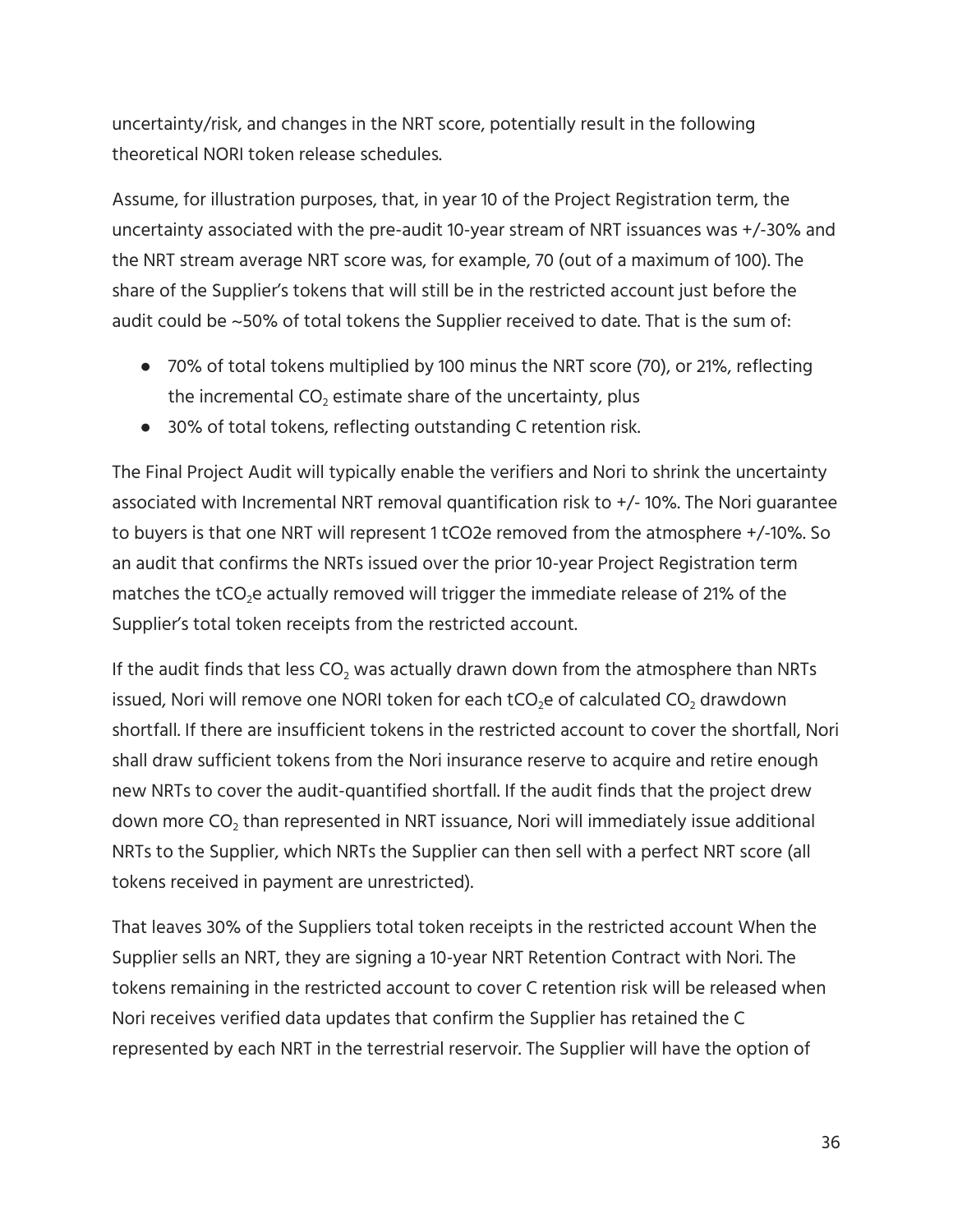verifying their data updates to release those tokens annually, once at the end of each NRT 10-year retention period, or any frequency in between, at the Supplier's sole discretion.

If the Supplier elects not to verify retention, at the end of any NRT's 10-year retention period Nori will transfer the related restricted token and use it to acquire and retire NRTs to cover the retention contract shortfall. This is how Nori will keep the Nori commitment to Buyers that when they acquire and retire a NRT its true underlying environmental value is 1 tCO<sub>2</sub>e (+/-10%) drawn down from the atmosphere with the recovered C stored in a terrestrial reservoir for at least 10 years.

Suppliers who sign NRT Retention Contracts do have a contractual obligation to Nori to keep their commitment to retain recovered C represented by the NRTs they sell for the minimum 10-year retention period. If Nori discovers that a Supplier has engaged in activities or adopted practices that would obviously cause a breach of that contract, and the market value of the expropriated tokens is insufficient to cover Nori's cost of acquiring and retiring replacement NRTs, Nori will have the option of recovering outstanding costs by invoking default and arbitration clauses in the NRT Retention Contract.

# <span id="page-36-0"></span>**3.9. NRT score and quantification appeals**

Suppliers may submit appeals for NRT scores. These will be reviewed by the Peer Review Committee comprised of subject matter experts for the Methodology. Suppliers may also provide additional evidence that may modify the quantification of NRTs. Limits to appeal options may be incorporated in some methodologies.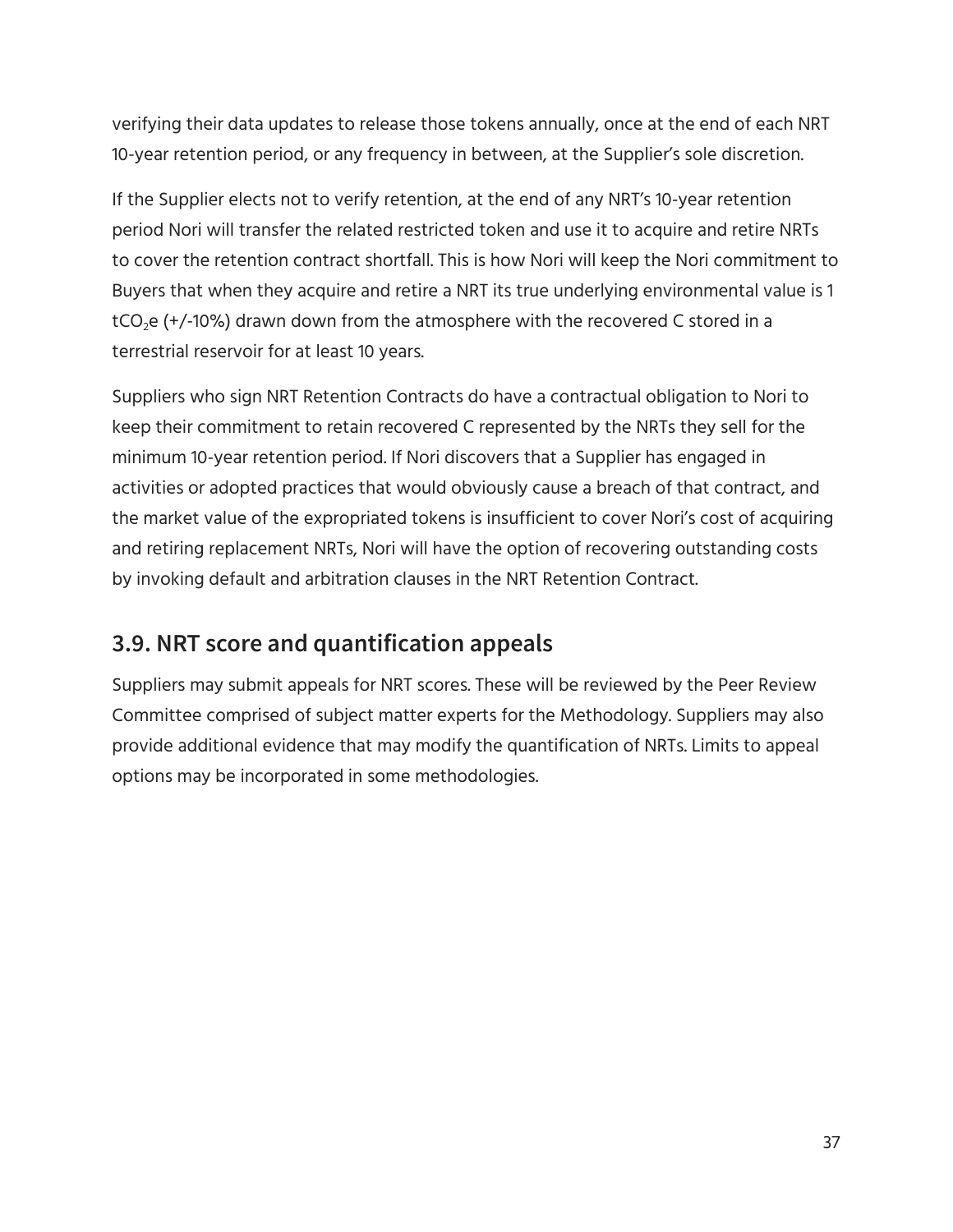# <span id="page-37-0"></span>**4. Verification**

The role of the Verifier is to provide assurance that the data supplied to inform the NRT quantification is reasonable and accurate. Verification reports are automated through the Nori platform. Nori outlines documentation for Verification in specific methodologies. All verification is ex-post verification.

Nori does not require that project validation be conducted as a separate step in the development of Nori Projects. Instead, when a project applies for registration, the verifier must affirm the project's eligibility according to the rules defined in the relevant project Methodology. The project's eligibility criteria are developed through a transparent, stakeholder-driven process that lays out the design and scope for each project type prior to project implementation through the application of performance-based standards and other standardized criteria. The project methodologies data requirements, CQTs, verification guidance, and audit procedures are subject to continuous peer review.

# <span id="page-37-1"></span>**4.1. Verifier eligibility**

The verification team must be comprised of individuals who have the necessary skills and competencies to undertake the verification. Often, the verification team will be employees of, or subcontractors to, one corporate entity. Nori recognizes the corporate entity as the responsible party, rather than an individual verifier. To be eligible, some owners and directors of the corporate entity must be fiduciaries. Members of the verification team can include qualified individuals who are not fiduciaries, but every verification report must be signed by a fiduciary who is also a corporate officer. Every member of the verification team must be covered by adequate Errors and Omissions insurance.

Verification bodies accredited under ISO 14065 and in good standing with their relevant ISO accreditation body (e.g. ANSI in the United States, and who are approved verifiers in good standing in any of the three existing major offset credit registries operating in the United States, Climate Action Reserve, American Carbon Registry, and Verra) are automatically eligible to provide verification services to Suppliers in the Nori marketplace, upon providing proof of accreditation.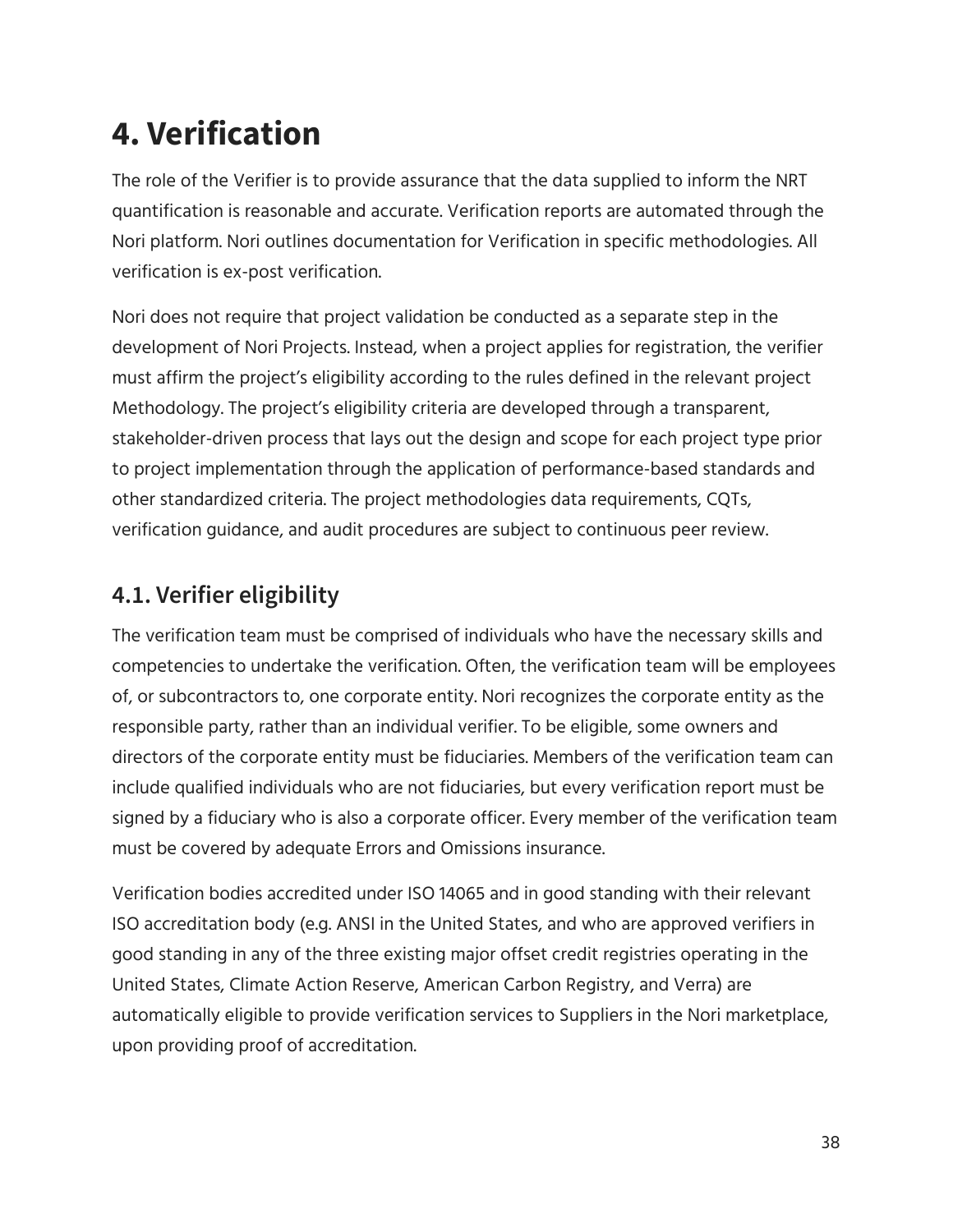In order to become a verifier in the Nori marketplace, verifiers must satisfy the following criteria:

- Have sufficient proof of identity
- ISO Accredited
- Be in a position of fiduciary responsibility
- Obtain Errors & Omissions Insurance for at least \$1 million
- Have demonstrated technical expertise in the applicable sectoral scope
- Provide one additional contact
- Provide two references
- Maintain active status by conducting verification in the Nori market at least once every three years

Verifiers who meet the above criteria are eligible to apply to Nori through the Nori software to become approved or "whitelisted" in the Nori marketplace. Contact information, specialties, and other relevant information for whitelisted Verifiers will be published at the Nori website for Suppliers ease of access.

Once the Supplier has selected a listed Verifier, the Verifier must submit a conflict of interest statement to Nori and the Supplier, through the Nori software platform, at least 10 business days prior to the completion of verification activities. This form includes the scope of proposed verification activities and other required information used to assess the potential for conflict of interest between the verification body and the supplier, including the disclosure of any familial relationships or fiduciary relationships connected in the project. In order for any Verification Report to be accepted and result in NRT issuance, Nori and the Supplier must jointly and severally be satisfied that any potential for conflict of interest between the Supplier and the verification entity is low or can be mitigated.

# <span id="page-38-0"></span>**4.2. Elements of verification**

#### <span id="page-38-1"></span>4.2.1. Evidence gathering

The Nori software is designed to be compatible with developing verification plans outlined in ISO 14064-3. This means that Nori Verifiers will be able to examine material submitted through the platform and communicate directly with Suppliers. Most, if not all, of the data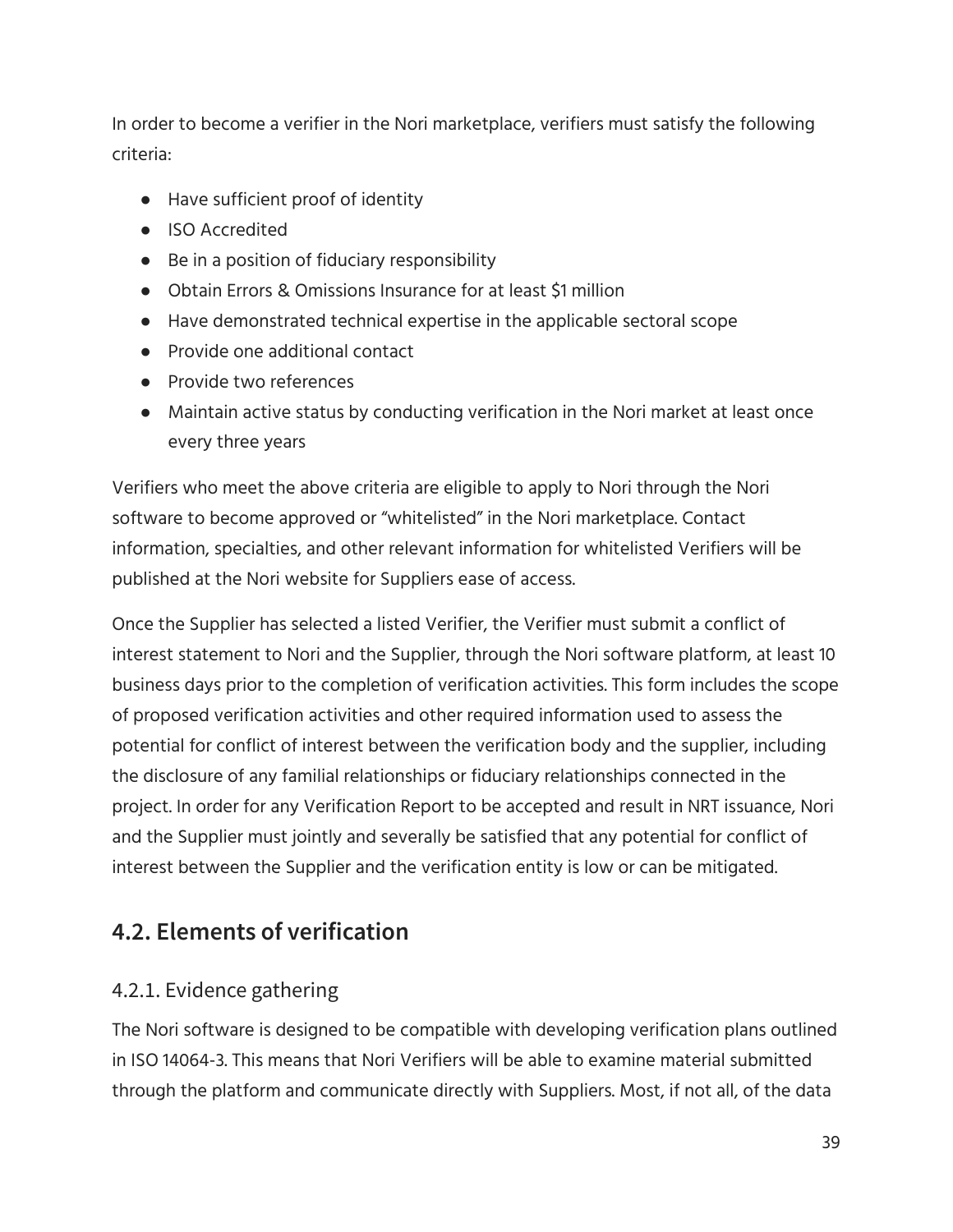the Verifier will be asked to review will be owned exclusively by the Supplier. In accepting a verification assignment, the Verifier is agreeing to adhere to the Nori data privacy and limited use policies. Suppliers select their Verifiers and the decision to share any draft Verification Report, and the data that is dicslosed therein, with any Verifier is at the sole discretion of the Supplier.

In the Nori market, the Verifiers are being asked to provide assurance as to the reasonableness and accuracy of the data the Supplier has provided Nori and the CQT. Nori verifiers are not being asked to opine as to the validity or accuracy of the CQT.

The evidence gathering activities the Verifiers will execute typically include, but are not limited to the following:

- Verifying project (land, buildings, and operations) ownership and Nori project ownership/control claims
- Inquiring to ensure data definitions are appropriate and consistently applied
- Confirming data submitted to Nori and the CQT are consistent with the operating records for the project (typically applying a random sampling approach)
- Recalculating operating data, if required
- Confirming the Supplier is retaining records in accordance with any recordkeeping requirements that might be included in the applicable Methodology

Each Nori Methodology contains specific guidance on the scope of evidence gathering necessary to provide reasonable assurance with respect to the data the Supplier provides.

#### <span id="page-39-0"></span>4.2.2. Verification report

The Verification Report is automatically generated on the Nori platform. An initial draft report is emailed by Nori to the Supplier in response to their submission of a Project Registration Application and every registered project's annual data update. The verification report may include the following:

- Project title, purpose, statement of objectives (wording to be included in public disclosures)
- Methodology employed to generate NRTs
- Project activities or adopted practices as defined by the Supplier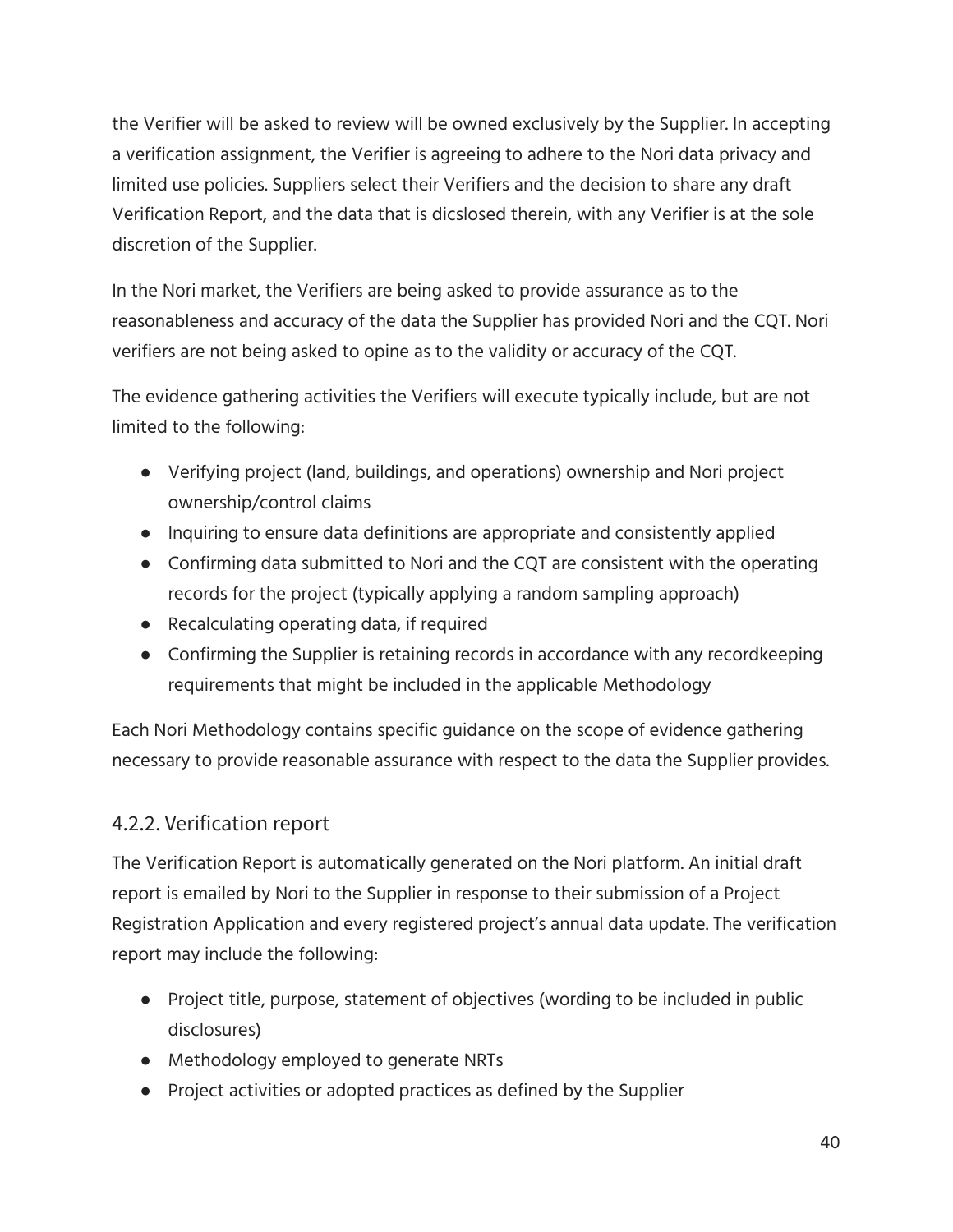- All of the material data the Supplier has provided Nori, verifier, and the CQT since the last Verification Report
- Summary of sampling performed by verifier (data and field if required)
- Summary of findings or issue log and forward action requests
- Summary statement of the aggregate NRTs generated from the CR claim under the relevant Methodology for the relevant time period
- The current NRT score table for the project
- Summary statement of additional GHG reductions generated from Nori project
- Evidence that the project meets or continues to meet project registration criteria

#### <span id="page-40-0"></span>4.2.3. Verification opinion

For each component of the draft verification report, the Verifier shall reach one of three possible conclusions based on evidence independently gathered:

- Reasonable level of assurance
	- Without qualifications
	- With qualifications
- Limited level of assurance
- Adverse assurance

Each Methodology will provide guidance as to how these levels of assurance shall be translated into Verification Ratings by the Verifier. The Verification Ratings contribute to the scores that will be assigned to the NRTs that are issued by Nori in response to receipt of an acceptable Verification Report.

# <span id="page-40-1"></span>**4.3. Stages of verification**

Each Verification Report will consist of four components, guidance for which is described in greater detail in specific methodologies: project registration, CR claim verification, final project audit, and desk review for carbon retention.

#### 4.3.1. Project registration application

During project registration, the verifier will conduct the following six activities: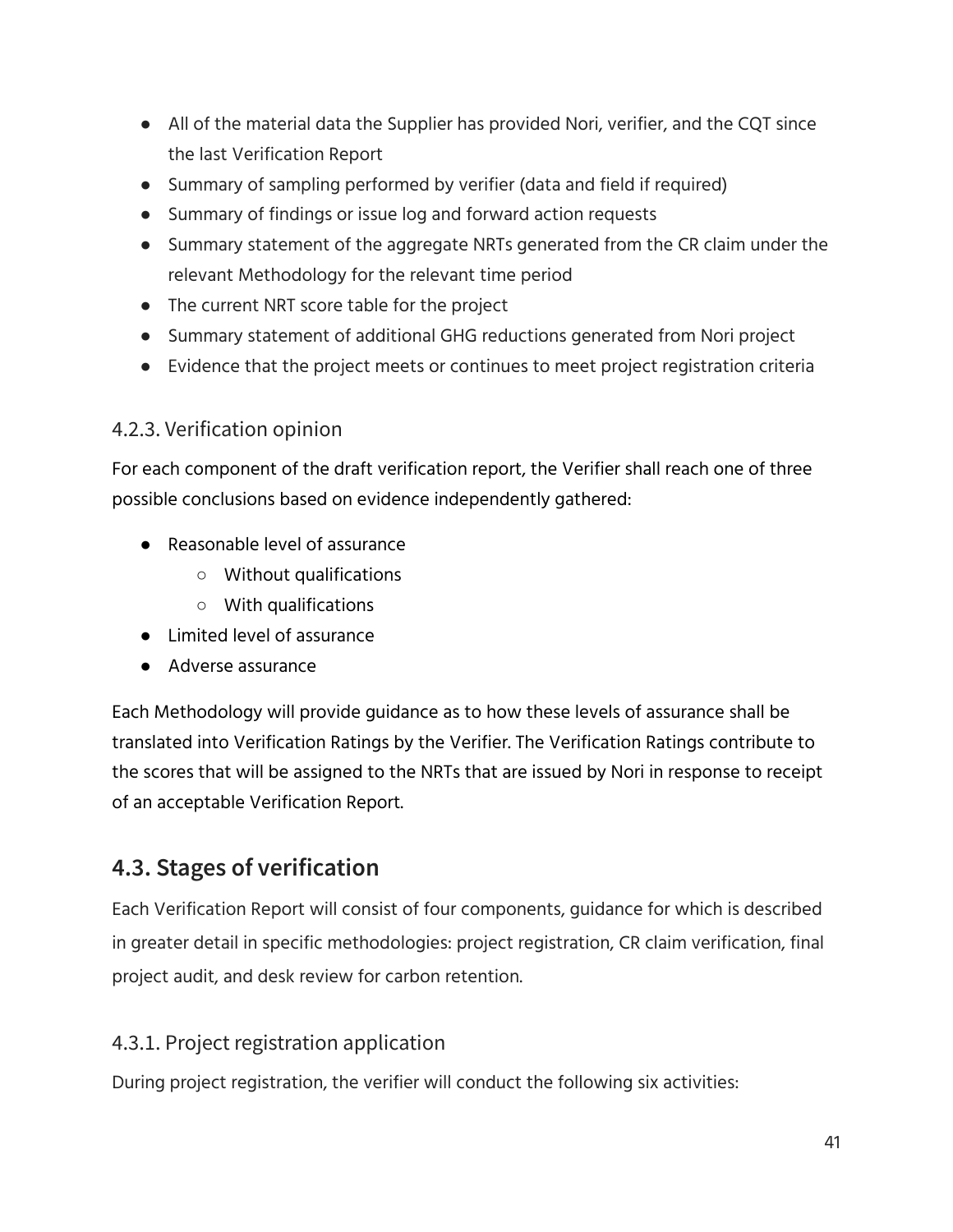- 1. Verify that the Supplier has the right to list the project and manage NRT sales in the Nori marketplace on behalf of all parties who have direct ownership interest in the land, buildings and operations on which the project relies..
- 2. Verify that data/evidence provided by the supplier is reasonable and can be replicated (the test for accuracy).
- 3. Verify that the selected project start date is appropriate.
- 4. Real interest in the CR claims represented in the verification report are not directly or indirectly listed for sale, or have not been sold, through other registries or carbon markets.
- 5. Assurance that the Supplier and any associated entities are in full compliance with existing laws and regulations.
- 6. The Verifier does not have a Conflict of Interest with the listed Nori Project.

During this verification stage, Suppliers may appeal the resulting project baseline from the Project Registration Application. An appeal could result in a requirement for re-verification at the Supplier's expense.

#### 4.3.2. CR claim verification

Suppliers will need to update project data annually and have that data verified at a minimum frequency over the Project Registration period (as outlined in the relevant Nori Methodology) in order to receive NRTs. It is only when a CR claim is verified that an NRT can be listed for sale. The intent of this verification is to provide a reasonable level of assurance about the inputs and data quality informing the CQT output, and not the quality/applicability of the CQT or its outputs.

#### <span id="page-41-0"></span>4.3.3. Final project audit

Verifiers will complete a Final Project Audit in the 10th year after initial enrollment in the Nori market. Any Nori-approved verifier can complete such an audit, but the auditor cannot be the same entity who verified any of the previous Project Registration or CR claims for that project. This audit is intended to serve multiple purposes: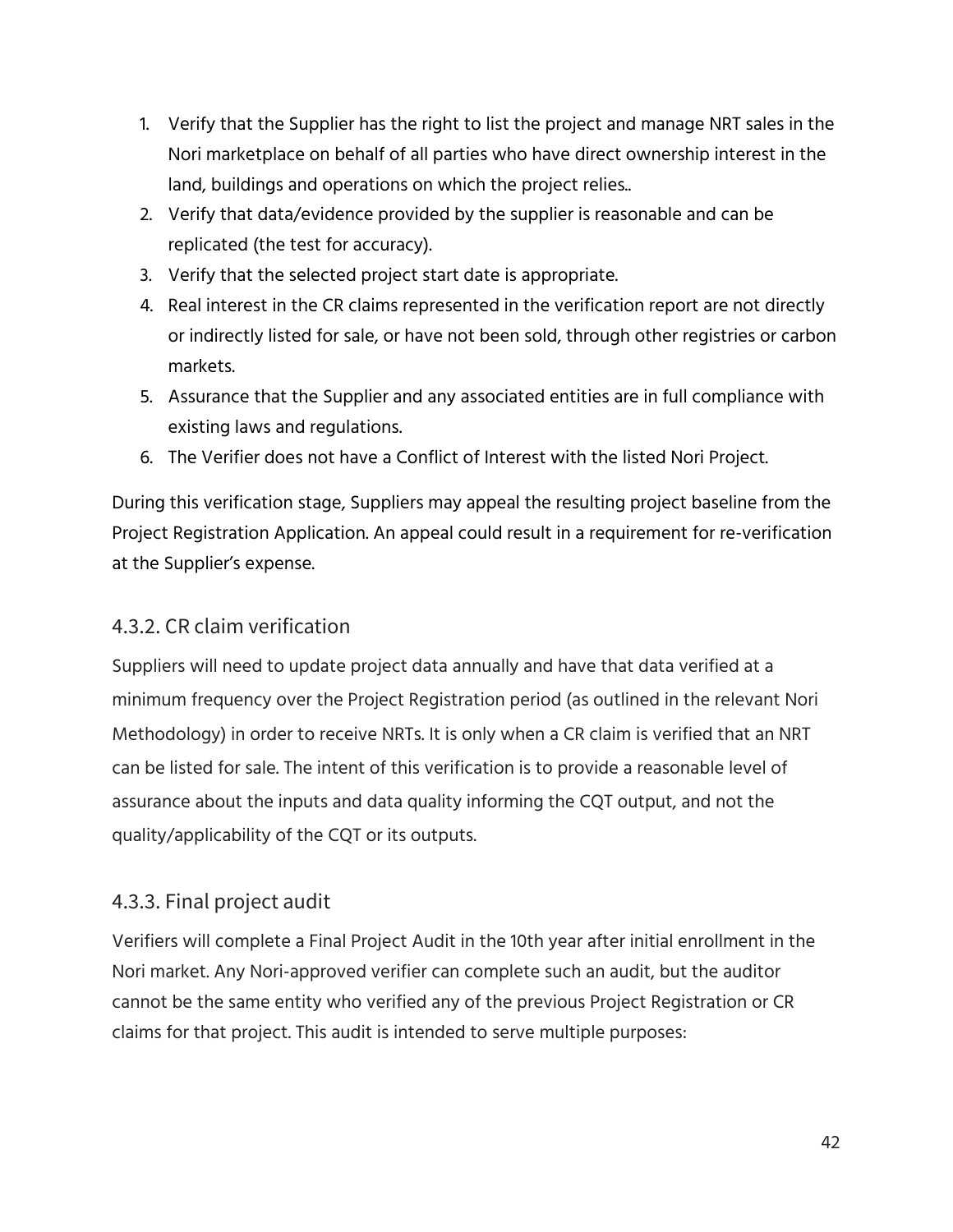- **Verify the work of the Verifiers**. Any Nori whitelisted Verifier can verify the Project Baseline/Registration application, the data informing NRT issuance, or complete the Final Project Audit. But a Verifier will not be permitted to complete a 10-year audit for a project on which that same Verifier provided assurances that the data used to establish the Project Baseline and generate NRTs was reasonable. In this aspect, the purpose of the Final Project Audit is to ensure that all verifiers' work is, ultimately, checked by other equally-qualified verifiers.
- **Reduce Uncertainty to release NORI tokens from the Supplier's restricted account.** Various methods for improving SOC stock change estimates and reducing the uncertainty intervals associated with those estimates exist, using commercially available technology. Specific audit guidance is included in methodologies. Audits are required only after 10 years, but project monitoring and audit techniques are expected to evolve, quickly, over time. Audit guidelines will be updated annually, reflecting technology advances, to provide Suppliers some indication of how audit requirements might be changing (hopefully becoming less costly) over the Project Registration term.
- **Ensure accurate NRT distribution.** If the audit finds that Nori issued more NRTs to the project than are justified by the audit's final carbon removal and storage estimates, Nori will transfer NORI tokens from the supplier's restricted account in the amount of the estimated carbon removal shortfall to automatically purchase new NRTs from a different supplier on behalf of the original NRT buyer. If there are not enough NORI tokens in the restricted account to purchase new NRTs to cover the estimated carbon removal and storage shortfall, Nori will draw tokens from the Nori insurance reserve to cover the outstanding portion of that shortfall.

#### <span id="page-42-0"></span>4.3.4. NRT Retention Review

Restricted NORI tokens will become released after ten years or faster, as verified data updates provide evidence that recovered C is retained in terrestrial reservoirs.

The annual data updates the Supplier is required to remit during the registered project term will be sufficient evidence to prove C retention for the portions of NRT retention terms that overlap the Project Registration term. So, for example, if a project's registration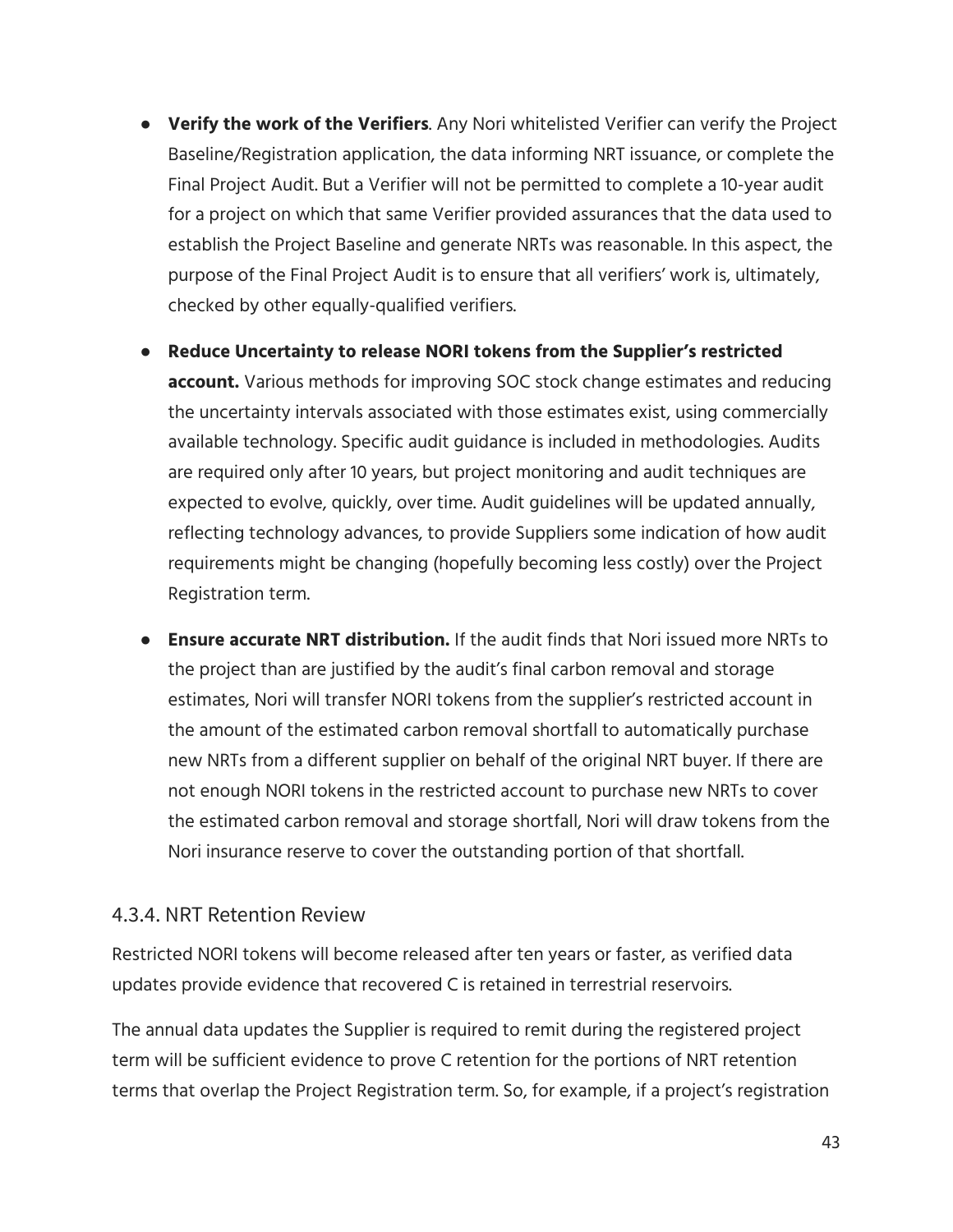term is 2020 to 2029, most of the tokens held to cover vintage 2020 or 2021 NRT retention risk can be released from the Supplier's restricted token holdings in response to verification reports and audits completed over that term. But for vintage 2027, 2028 or 2029 NRTs, most of the 10-year NRT retention terms will extend beyond the annual data update mandate that is associated with Project registration.

Suppliers will have the option to remit verified data updates as frequently or infrequently as they wish, to prove NRT retention, after the end of the Project Registration term. But NORI tokens retained to cover NRT retention risk will not be released from the Supplier's restricted account unless/until verified data updates are received by Nori.

#### <span id="page-43-0"></span>4.3.5. Public verification report

Complete verification reports will include data that is the private property of project owners/Suppliers. Upon receipt of a complete verification report, the Nori platform automatically generate a summary report, which does not include confidential or proprietary data, to communicate to the wider Nori community the essential verification findings and each verification report rating.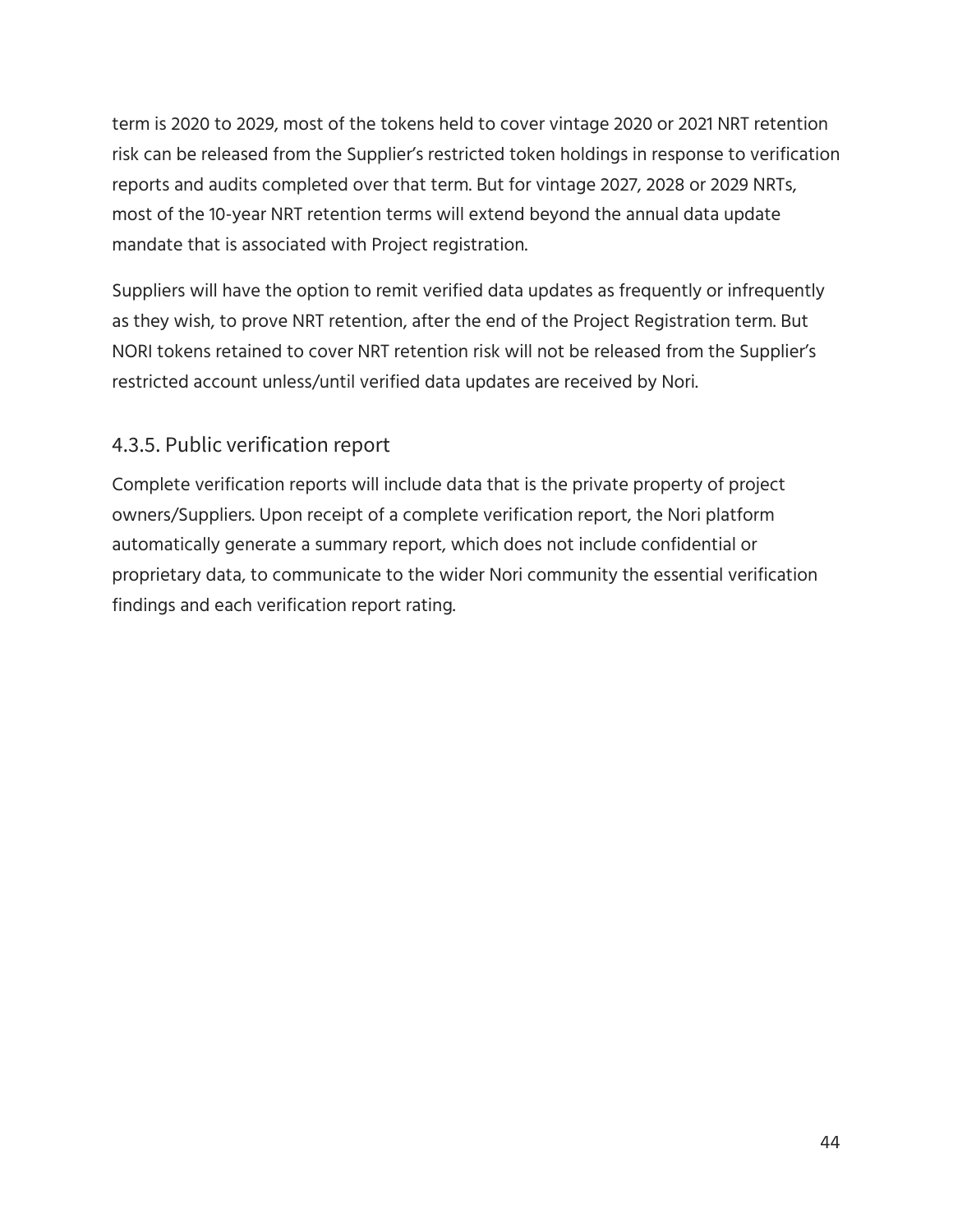# <span id="page-44-0"></span>**5. Glossary**

**Buyer:** An individual or entity who uses NORI tokens to purchase NRTs in the Nori marketplace.

**Carbon Removal (CR) Claim:** A claim submitted to Nori that includes evidence that incremental  $CO<sub>2</sub>$  has been removed from the atmosphere and the recovered C retained in terrestrial storage for at least 10 years.

**Carbon Quantification Tool (CQT):** An entity or technique qualified to convert operating data and other evidence provided by a potential NRT supplier into NRT estimations with an associated uncertainty range. CQTs are independently peer-reviewed, replicable, and subject to continuous improvement.

**Data Manager:** An entity who directly helps suppliers collect, organize, store, and report the data that they need to submit to Nori to register their projects and receive NRTs.

**Data Platform Provider:** An administrator of a software platform that suppliers might use to collect, organize, and store data that could make it easier for them to participate in the Nori marketplace. A data manager can also be, but is not necessarily, a Platform Provider.

**Incremental:** A reduction in atmospheric CO<sub>2</sub> concentrations (reported in tCO<sub>2</sub>e) that is due to the adoption and maintenance of a practice(s), activity, and/or new technology (which combine to define the "Nori Project"), which reduction is over and above any reductions that are likely to occur in the absence of the adoption and maintenance of the new practice(s), activity, or technology.

**Methodology**: A Nori Methodology includes five components:

(1) Templates that suppliers or their data managers will use to organize and submit (a) the data they must supply to define and register a project in the Nori market, and (b) the data they must update annually to establish their CR claims.

(2) Methods for quantifying the mean value of incremental  $CO<sub>2</sub>$  removed and retained, with levels of uncertainty with the use of CQTs.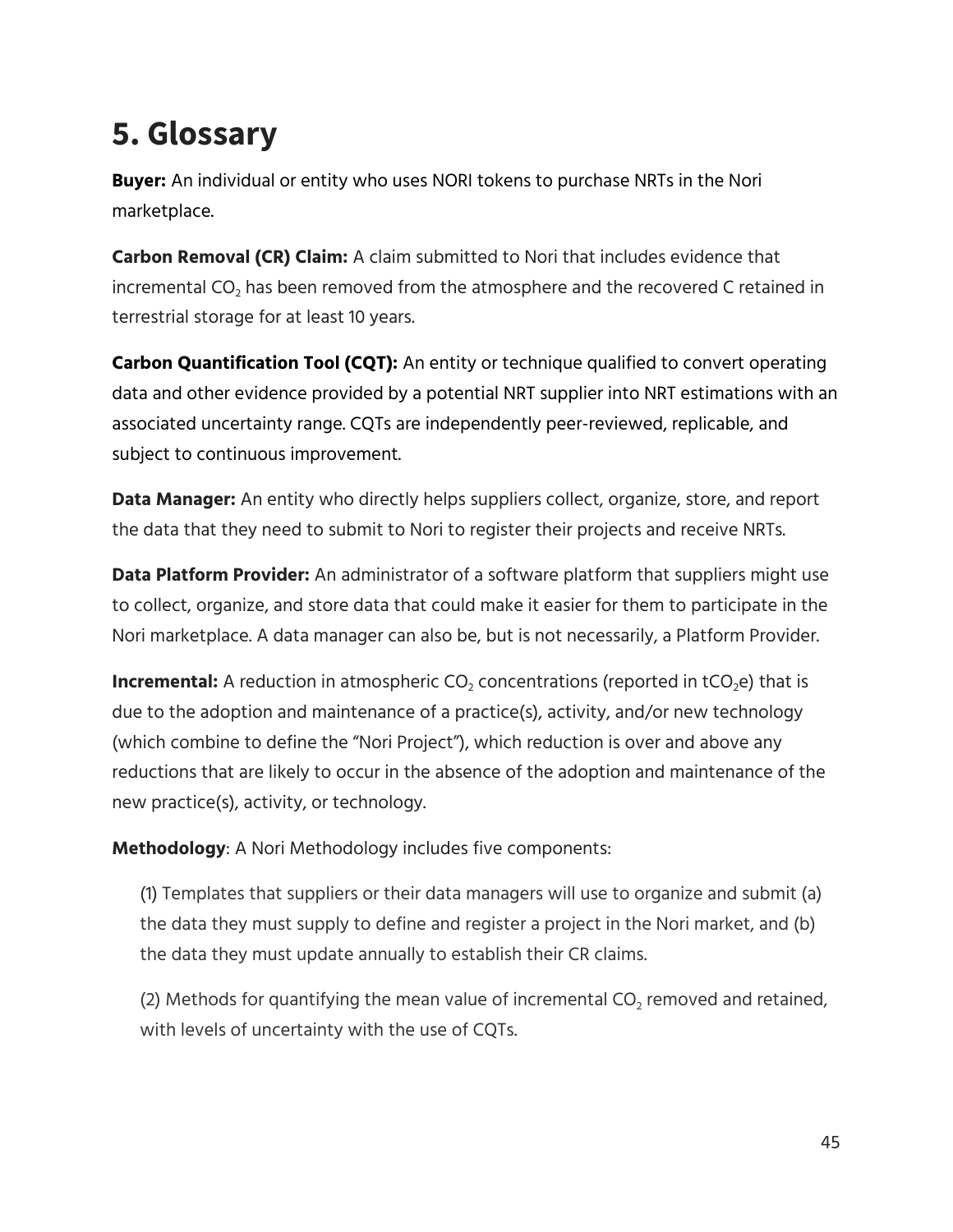(3) Procedures for verifying project ownership, location and boundaries, and reported practice data.

(4) Procedures to assign and revise the scores assigned to NRTs.

(5) Minimum standard for a project's final audit.

**Nori Removal Tonne (NRT):** A digital environmental asset created and issued by Nori Inc that represents one metric ton (tonne, or "t") of carbon dioxide-equivalent ( $CO<sub>2</sub>e$ ) removed from the atmosphere and retained in some organic or inorganic form in a terrestrial reservoir for at least 10 years. NRTs will be sold only over the Nori platform, and each NRT may be traded only once. NRTs are retired (as in no longer tradable) after the first time they are exchanged for NORI tokens or a combination of NORI tokens and cash.

**Nori Project:** An activity or combination of actions that can result in the incremental removal of  $CO<sub>2</sub>$  from the atmosphere and the retention of the recovered C in a terrestrial reservoir (which can be soils, root systems, aboveground biomass, mineral reserves, marine plant systems, underground reservoirs, or manufactured products and buildings, or the built environment).

**NRT Aggregator:** An individual or entity who is assigned ownership of and manages a portfolio of projects on behalf of NRT suppliers/project owners.

**NRT Score**: An indication of a combination of uncertainty intervals associated with any CO<sub>2</sub> removal estimate, the scope and quality of operating data submitted by the Supplier, and other considerations that contribute to NRT quality and underlying environmental value. Scores will be assigned to the NRTs generated in response to verified CR claims. After NRTs are sold and retired, the NORI tokens the Supplier receives will be temporarily split into two accounts—unrestricted and restricted. NORI tokens in the restricted account will not be convertible to cash unless/until the scores associated with the NRTs for which the NORI tokens were traded improve. Generally, the estimation error and other factors contributing to uncertainty tend to decline over time and with more comprehensive verification.

**NORI token vs. Nori:** The NORI token is a digital financial asset that is issued by Nori Inc. The NORI token is the means by which an NRT buyer qualifies to enter the Nori market. Whenever an NRT is sold, it must be exchanged for one NORI token or some combination